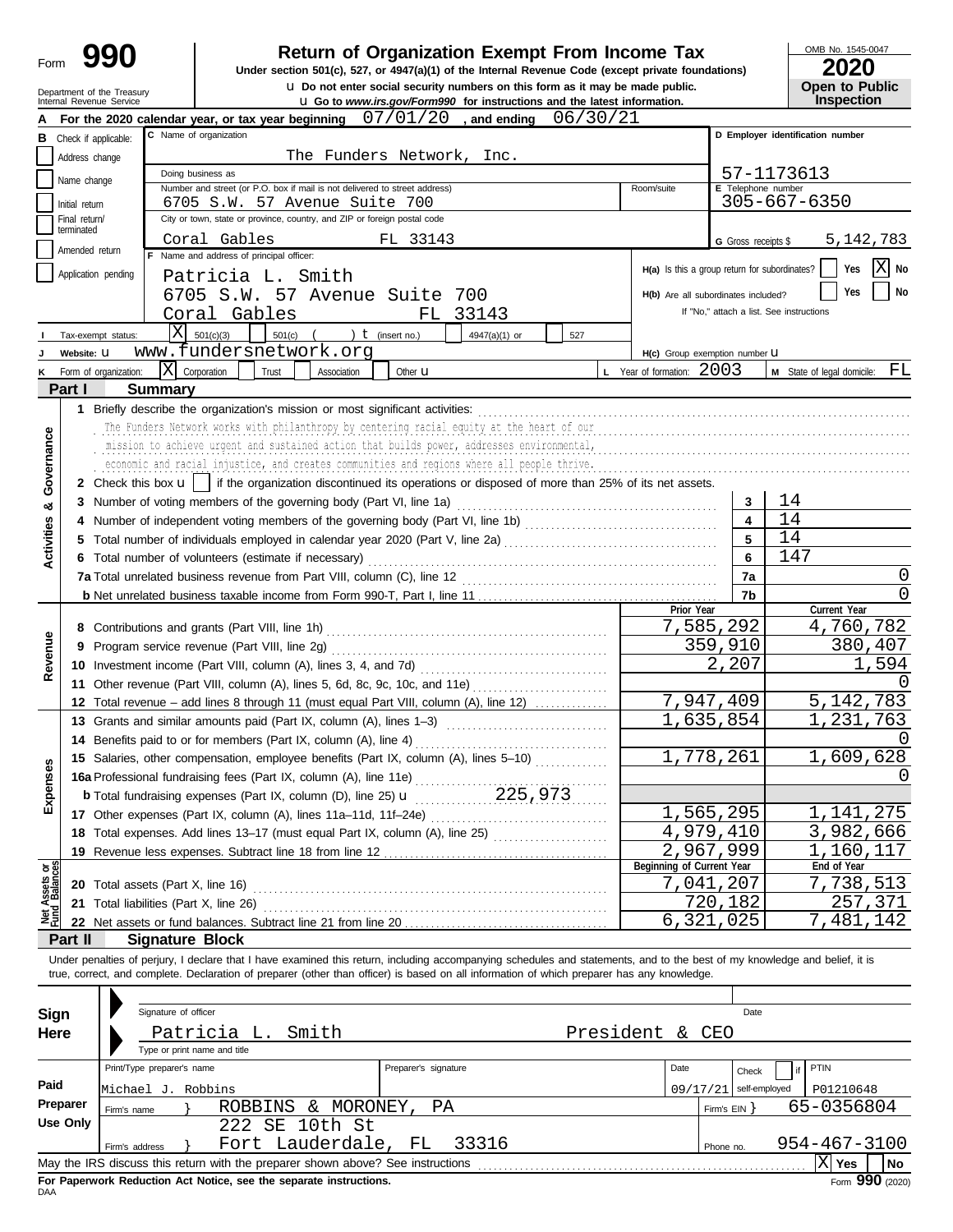| Form 990 (2020) The Funders Network, Inc.                                                                                                                |                                                                              | 57-1173613                                                                                                                     | Page 2       |
|----------------------------------------------------------------------------------------------------------------------------------------------------------|------------------------------------------------------------------------------|--------------------------------------------------------------------------------------------------------------------------------|--------------|
| <b>Statement of Program Service Accomplishments</b><br>Part III                                                                                          | Check if Schedule O contains a response or note to any line in this Part III |                                                                                                                                | 区            |
| 1 Briefly describe the organization's mission:                                                                                                           |                                                                              |                                                                                                                                |              |
| See Schedule O                                                                                                                                           |                                                                              |                                                                                                                                |              |
|                                                                                                                                                          |                                                                              |                                                                                                                                |              |
|                                                                                                                                                          |                                                                              |                                                                                                                                |              |
|                                                                                                                                                          |                                                                              |                                                                                                                                |              |
| Did the organization undertake any significant program services during the year which were not listed on the<br>$\mathbf{2}$                             |                                                                              |                                                                                                                                |              |
| prior Form 990 or 990-EZ?                                                                                                                                |                                                                              |                                                                                                                                | Yes $ X $ No |
| If "Yes," describe these new services on Schedule O.                                                                                                     |                                                                              |                                                                                                                                |              |
| Did the organization cease conducting, or make significant changes in how it conducts, any program                                                       |                                                                              |                                                                                                                                | Yes $ X $ No |
| services?<br>If "Yes," describe these changes on Schedule O.                                                                                             |                                                                              |                                                                                                                                |              |
| Describe the organization's program service accomplishments for each of its three largest program services, as measured by                               |                                                                              |                                                                                                                                |              |
| expenses. Section 501(c)(3) and 501(c)(4) organizations are required to report the amount of grants and allocations to others,                           |                                                                              |                                                                                                                                |              |
| the total expenses, and revenue, if any, for each program service reported.                                                                              |                                                                              |                                                                                                                                |              |
|                                                                                                                                                          |                                                                              |                                                                                                                                |              |
| 4a (Code:                                                                                                                                                |                                                                              | ) (Expenses $\frac{3}{464}$ , 482 including grants of $\frac{1}{231}$ , 763 ) (Revenue $\frac{1}{2}$                           | 380,407)     |
| The organization provides services to a range of members and other                                                                                       |                                                                              |                                                                                                                                |              |
| philanthropic organizations to support environmentally sustainable                                                                                       |                                                                              |                                                                                                                                |              |
| socially equitable, and economically prosperous regions and communities by                                                                               |                                                                              |                                                                                                                                |              |
| 1) coordinating funder education and information sharing; 2) providing                                                                                   |                                                                              |                                                                                                                                |              |
| opportunities for funders to deepen professional relationships, hone their<br>leadership skills and expand their impact as grantmakers; 3) helping align |                                                                              |                                                                                                                                |              |
| agendas, efforts and interests, as well as facilitating strategic                                                                                        |                                                                              |                                                                                                                                |              |
| initiatives and collaborations to advance progress towards desired                                                                                       |                                                                              |                                                                                                                                |              |
| outcomes; and 4) cultivating emerging funder interest and new opportunities                                                                              |                                                                              |                                                                                                                                |              |
| for funder engagement.                                                                                                                                   |                                                                              |                                                                                                                                |              |
|                                                                                                                                                          |                                                                              |                                                                                                                                |              |
|                                                                                                                                                          |                                                                              |                                                                                                                                |              |
| ) (Expenses \$<br>4b (Code:                                                                                                                              |                                                                              | (Revenue \$ \$ \bdots, ncluding grants of \$ \bdots, nclub (Revenue \$ \bdots, ncluding grants of \$ \bdots, nclub (Revenue \$ |              |
| N/A                                                                                                                                                      |                                                                              |                                                                                                                                |              |
|                                                                                                                                                          |                                                                              |                                                                                                                                |              |
|                                                                                                                                                          |                                                                              |                                                                                                                                |              |
|                                                                                                                                                          |                                                                              |                                                                                                                                |              |
|                                                                                                                                                          |                                                                              |                                                                                                                                |              |
|                                                                                                                                                          |                                                                              |                                                                                                                                |              |
|                                                                                                                                                          |                                                                              |                                                                                                                                |              |
|                                                                                                                                                          |                                                                              |                                                                                                                                |              |
|                                                                                                                                                          |                                                                              |                                                                                                                                |              |
|                                                                                                                                                          |                                                                              |                                                                                                                                |              |
|                                                                                                                                                          |                                                                              |                                                                                                                                |              |
| 4c (Code:<br>(Expenses \$                                                                                                                                | including grants of \$                                                       | ) (Revenue \$                                                                                                                  |              |
| N/A                                                                                                                                                      |                                                                              |                                                                                                                                |              |
|                                                                                                                                                          |                                                                              |                                                                                                                                |              |
|                                                                                                                                                          |                                                                              |                                                                                                                                |              |
|                                                                                                                                                          |                                                                              |                                                                                                                                |              |
|                                                                                                                                                          |                                                                              |                                                                                                                                |              |
|                                                                                                                                                          |                                                                              |                                                                                                                                |              |
|                                                                                                                                                          |                                                                              |                                                                                                                                |              |
|                                                                                                                                                          |                                                                              |                                                                                                                                |              |
|                                                                                                                                                          |                                                                              |                                                                                                                                |              |
|                                                                                                                                                          |                                                                              |                                                                                                                                |              |
|                                                                                                                                                          |                                                                              |                                                                                                                                |              |
| 4d Other program services (Describe on Schedule O.)                                                                                                      |                                                                              |                                                                                                                                |              |
| (Expenses \$                                                                                                                                             | including grants of \$<br>3,464,482                                          | (Revenue \$                                                                                                                    |              |
| 4e Total program service expenses u                                                                                                                      |                                                                              |                                                                                                                                |              |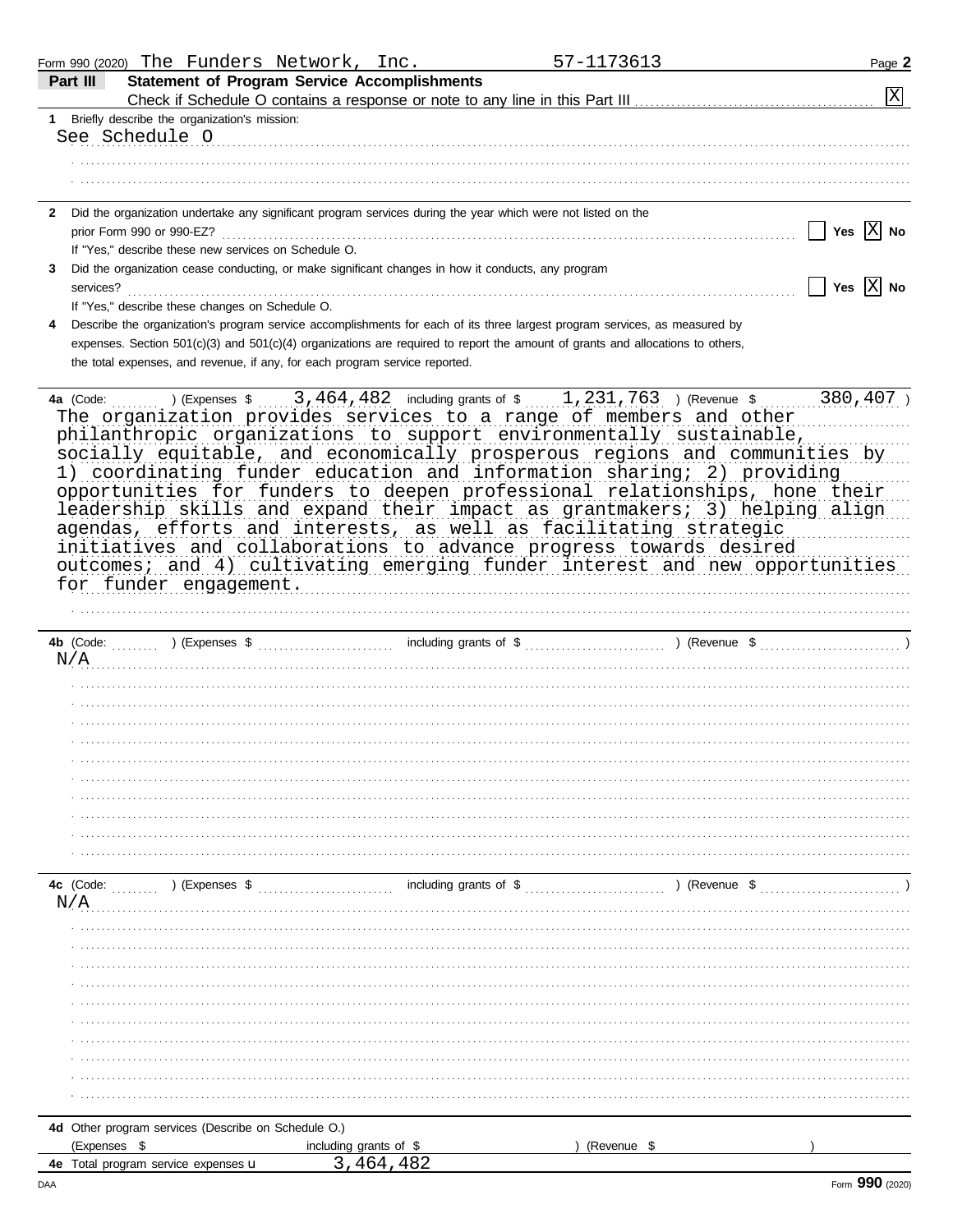Form 990 (2020) Page **3** The Funders Network, Inc. 57-1173613

**Part IV Checklist of Required Schedules**

|          |                                                                                                                                                                                                                                 |              | Yes | No     |
|----------|---------------------------------------------------------------------------------------------------------------------------------------------------------------------------------------------------------------------------------|--------------|-----|--------|
| 1.       | Is the organization described in section $501(c)(3)$ or $4947(a)(1)$ (other than a private foundation)? If "Yes,"                                                                                                               |              |     |        |
|          | complete Schedule A                                                                                                                                                                                                             | 1            | Χ   |        |
| 2        |                                                                                                                                                                                                                                 | $\mathbf{2}$ | X   |        |
| 3        | Did the organization engage in direct or indirect political campaign activities on behalf of or in opposition to                                                                                                                |              |     |        |
|          |                                                                                                                                                                                                                                 | 3            |     | X      |
| 4        | Section 501(c)(3) organizations. Did the organization engage in lobbying activities, or have a section 501(h)                                                                                                                   |              |     |        |
|          |                                                                                                                                                                                                                                 | 4            |     | Χ      |
| 5        | Is the organization a section $501(c)(4)$ , $501(c)(5)$ , or $501(c)(6)$ organization that receives membership dues,                                                                                                            |              |     |        |
|          | assessments, or similar amounts as defined in Revenue Procedure 98-19? If "Yes," complete Schedule C, Part III                                                                                                                  | 5            |     | Χ      |
| 6        | Did the organization maintain any donor advised funds or any similar funds or accounts for which donors                                                                                                                         |              |     |        |
|          | have the right to provide advice on the distribution or investment of amounts in such funds or accounts? If                                                                                                                     |              |     |        |
|          | "Yes," complete Schedule D, Part I encourance contract the set of the Schedule D and The Schedule D, Part I and The Schedule D, Part I and The Schedule D, Part I and The Schedule D and The Schedule D and The Schedule D and  | 6            |     | X      |
| 7        | Did the organization receive or hold a conservation easement, including easements to preserve open space,                                                                                                                       |              |     |        |
|          |                                                                                                                                                                                                                                 | 7            |     | Χ      |
| 8        | Did the organization maintain collections of works of art, historical treasures, or other similar assets? If "Yes,"                                                                                                             |              |     |        |
|          |                                                                                                                                                                                                                                 | 8            |     | Χ      |
| 9        | Did the organization report an amount in Part X, line 21, for escrow or custodial account liability, serve as a<br>custodian for amounts not listed in Part X; or provide credit counseling, debt management, credit repair, or |              |     |        |
|          |                                                                                                                                                                                                                                 | 9            |     | X      |
| 10       | Did the organization, directly or through a related organization, hold assets in donor-restricted endowments                                                                                                                    |              |     |        |
|          |                                                                                                                                                                                                                                 | 10           |     | Χ      |
| 11       | If the organization's answer to any of the following questions is "Yes," then complete Schedule D, Parts VI,                                                                                                                    |              |     |        |
|          | VII, VIII, IX, or X as applicable.                                                                                                                                                                                              |              |     |        |
| a        | Did the organization report an amount for land, buildings, and equipment in Part X, line 10? If "Yes,"                                                                                                                          |              |     |        |
|          | complete Schedule D, Part VI                                                                                                                                                                                                    | 11a          |     | X      |
| b        | Did the organization report an amount for investments—other securities in Part X, line 12, that is 5% or more                                                                                                                   |              |     |        |
|          |                                                                                                                                                                                                                                 | 11b          |     | Χ      |
| c        | Did the organization report an amount for investments—program related in Part X, line 13, that is 5% or more                                                                                                                    |              |     |        |
|          |                                                                                                                                                                                                                                 | 11c          |     | Χ      |
| d        | Did the organization report an amount for other assets in Part X, line 15, that is 5% or more of its total assets                                                                                                               |              |     |        |
|          | reported in Part X, line 16? If "Yes," complete Schedule D, Part IX                                                                                                                                                             | 11d          |     | Χ      |
|          | Did the organization report an amount for other liabilities in Part X, line 25? If "Yes," complete Schedule D, Part X                                                                                                           | 11e          |     | Χ      |
| f        | Did the organization's separate or consolidated financial statements for the tax year include a footnote that addresses                                                                                                         |              |     |        |
|          | the organization's liability for uncertain tax positions under FIN 48 (ASC 740)? If "Yes," complete Schedule D, Part X                                                                                                          | 11f          |     | Χ      |
| 12a      | Did the organization obtain separate, independent audited financial statements for the tax year? If "Yes," complete                                                                                                             |              |     |        |
|          | Schedule D, Parts XI and XII electron contract the contract of the contract of the contract of the contract of                                                                                                                  | 12a          | Χ   |        |
| b        | Was the organization included in consolidated, independent audited financial statements for the tax year? If                                                                                                                    |              |     |        |
|          |                                                                                                                                                                                                                                 | 12b          |     | Χ<br>Χ |
| 13       |                                                                                                                                                                                                                                 | 13<br>14a    |     | Χ      |
| 14a<br>b | Did the organization have aggregate revenues or expenses of more than \$10,000 from grantmaking,                                                                                                                                |              |     |        |
|          | fundraising, business, investment, and program service activities outside the United States, or aggregate                                                                                                                       |              |     |        |
|          |                                                                                                                                                                                                                                 | 14b          |     | X      |
| 15       | Did the organization report on Part IX, column (A), line 3, more than \$5,000 of grants or other assistance to or                                                                                                               |              |     |        |
|          | for any foreign organization? If "Yes," complete Schedule F, Parts II and IV                                                                                                                                                    | 15           |     | Χ      |
| 16       | Did the organization report on Part IX, column (A), line 3, more than \$5,000 of aggregate grants or other                                                                                                                      |              |     |        |
|          |                                                                                                                                                                                                                                 | 16           |     | X      |
| 17       | Did the organization report a total of more than \$15,000 of expenses for professional fundraising services on                                                                                                                  |              |     |        |
|          |                                                                                                                                                                                                                                 | 17           |     | X      |
| 18       | Did the organization report more than \$15,000 total of fundraising event gross income and contributions on                                                                                                                     |              |     |        |
|          |                                                                                                                                                                                                                                 | 18           |     | X      |
| 19       | Did the organization report more than \$15,000 of gross income from gaming activities on Part VIII, line 9a?                                                                                                                    |              |     |        |
|          |                                                                                                                                                                                                                                 | 19           |     | Χ      |
| 20a      |                                                                                                                                                                                                                                 | 20a          |     | Χ      |
| b        |                                                                                                                                                                                                                                 | 20b          |     |        |
| 21       | Did the organization report more than \$5,000 of grants or other assistance to any domestic organization or                                                                                                                     |              |     |        |
|          |                                                                                                                                                                                                                                 | 21           | Χ   |        |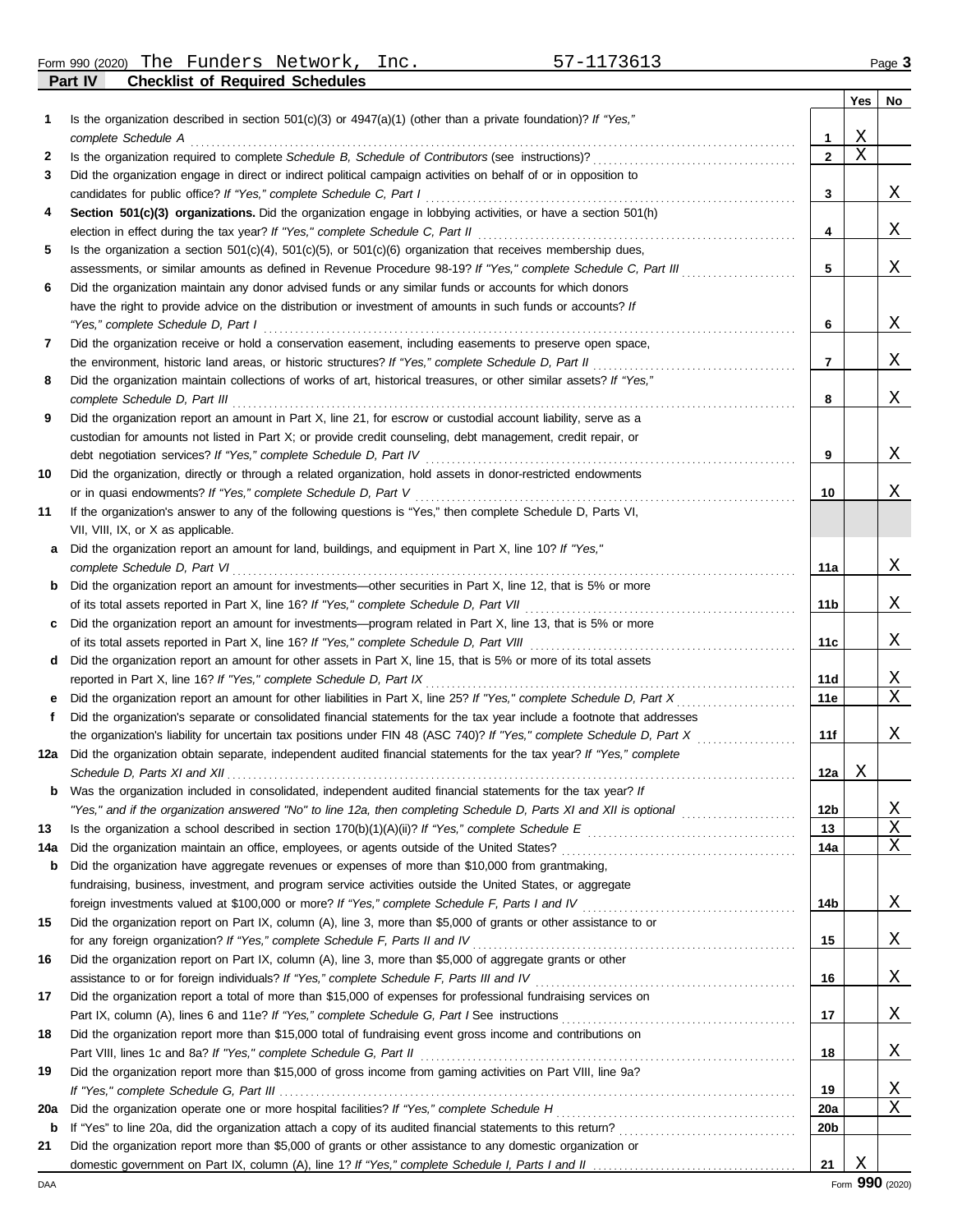Form 990 (2020) The Funders Network,Inc. 57-1173613 <sub>Page</sub> 4 The Funders Network, Inc. 57-1173613

**Part IV Checklist of Required Schedules** *(continued)*

|          |                                                                                                                                                                                                                      |           | Yes | No.             |
|----------|----------------------------------------------------------------------------------------------------------------------------------------------------------------------------------------------------------------------|-----------|-----|-----------------|
| 22       | Did the organization report more than \$5,000 of grants or other assistance to or for domestic individuals on                                                                                                        |           |     |                 |
|          | Part IX, column (A), line 2? If "Yes," complete Schedule I, Parts I and III                                                                                                                                          | 22        |     | Χ               |
| 23       | Did the organization answer "Yes" to Part VII, Section A, line 3, 4, or 5 about compensation of the                                                                                                                  |           |     |                 |
|          | organization's current and former officers, directors, trustees, key employees, and highest compensated                                                                                                              |           |     |                 |
|          | employees? If "Yes," complete Schedule J                                                                                                                                                                             | 23        | Χ   |                 |
| 24a      | Did the organization have a tax-exempt bond issue with an outstanding principal amount of more than<br>\$100,000 as of the last day of the year, that was issued after December 31, 2002? If "Yes," answer lines 24b |           |     |                 |
|          | through 24d and complete Schedule K. If "No," go to line 25a                                                                                                                                                         | 24a       |     | X               |
| b        | Did the organization invest any proceeds of tax-exempt bonds beyond a temporary period exception?                                                                                                                    | 24b       |     |                 |
| с        | Did the organization maintain an escrow account other than a refunding escrow at any time during the year                                                                                                            |           |     |                 |
|          | to defease any tax-exempt bonds?                                                                                                                                                                                     | 24c       |     |                 |
| d        |                                                                                                                                                                                                                      | 24d       |     |                 |
| 25a      | Section 501(c)(3), 501(c)(4), and 501(c)(29) organizations. Did the organization engage in an excess benefit                                                                                                         |           |     |                 |
|          | transaction with a disqualified person during the year? If "Yes," complete Schedule L, Part I                                                                                                                        | 25a       |     | Χ               |
| b        | Is the organization aware that it engaged in an excess benefit transaction with a disqualified person in a prior                                                                                                     |           |     |                 |
|          | year, and that the transaction has not been reported on any of the organization's prior Forms 990 or 990-EZ?                                                                                                         |           |     |                 |
|          | If "Yes," complete Schedule L, Part I                                                                                                                                                                                | 25b       |     | Χ               |
| 26       | Did the organization report any amount on Part X, line 5 or 22, for receivables from or payables to any current                                                                                                      |           |     |                 |
|          | or former officer, director, trustee, key employee, creator or founder, substantial contributor, or 35%                                                                                                              |           |     |                 |
|          | controlled entity or family member of any of these persons? If "Yes," complete Schedule L, Part II                                                                                                                   | 26        |     | Χ               |
| 27       | Did the organization provide a grant or other assistance to any current or former officer, director, trustee, key                                                                                                    |           |     |                 |
|          | employee, creator or founder, substantial contributor or employee thereof, a grant selection committee                                                                                                               |           |     |                 |
|          | member, or to a 35% controlled entity (including an employee thereof) or family member of any of these                                                                                                               |           |     |                 |
|          | persons? If "Yes," complete Schedule L, Part III                                                                                                                                                                     | 27        |     | Χ               |
| 28       | Was the organization a party to a business transaction with one of the following parties (see Schedule L, Part                                                                                                       |           |     |                 |
|          | IV instructions, for applicable filing thresholds, conditions, and exceptions):                                                                                                                                      |           |     |                 |
| а        | A current or former officer, director, trustee, key employee, creator or founder, or substantial contributor? If                                                                                                     |           |     |                 |
|          | "Yes," complete Schedule L, Part IV                                                                                                                                                                                  | 28a       |     | Χ               |
| b        | A family member of any individual described in line 28a? If "Yes," complete Schedule L, Part IV                                                                                                                      | 28b       |     | Χ               |
| c        | A 35% controlled entity of one or more individuals and/or organizations described in lines 28a or 28b? If                                                                                                            |           |     |                 |
|          | "Yes," complete Schedule L, Part IV                                                                                                                                                                                  | 28c<br>29 |     | Χ<br>Χ          |
| 29<br>30 | Did the organization receive contributions of art, historical treasures, or other similar assets, or qualified                                                                                                       |           |     |                 |
|          | conservation contributions? If "Yes," complete Schedule M                                                                                                                                                            | 30        |     | Χ               |
| 31       | Did the organization liquidate, terminate, or dissolve and cease operations? If "Yes," complete Schedule N, Part I                                                                                                   | 31        |     | X               |
| 32       | Did the organization sell, exchange, dispose of, or transfer more than 25% of its net assets? If "Yes,"                                                                                                              |           |     |                 |
|          | complete Schedule N, Part II                                                                                                                                                                                         | 32        |     | Χ               |
| 33       | Did the organization own 100% of an entity disregarded as separate from the organization under Regulations                                                                                                           |           |     |                 |
|          | sections 301.7701-2 and 301.7701-3? If "Yes," complete Schedule R, Part I                                                                                                                                            | 33        |     | X               |
| 34       | Was the organization related to any tax-exempt or taxable entity? If "Yes," complete Schedule R, Part II, III,                                                                                                       |           |     |                 |
|          | or IV, and Part V, line 1                                                                                                                                                                                            | 34        |     | <u>X</u>        |
| 35a      |                                                                                                                                                                                                                      | 35a       |     | Χ               |
| b        | If "Yes" to line 35a, did the organization receive any payment from or engage in any transaction with a                                                                                                              |           |     |                 |
|          | controlled entity within the meaning of section 512(b)(13)? If "Yes," complete Schedule R, Part V, line 2                                                                                                            | 35b       |     |                 |
| 36       | Section 501(c)(3) organizations. Did the organization make any transfers to an exempt non-charitable                                                                                                                 |           |     |                 |
|          | related organization? If "Yes," complete Schedule R, Part V, line 2                                                                                                                                                  | 36        |     | X               |
| 37       | Did the organization conduct more than 5% of its activities through an entity that is not a related organization                                                                                                     |           |     |                 |
|          | and that is treated as a partnership for federal income tax purposes? If "Yes," complete Schedule R, Part VI                                                                                                         | 37        |     | X               |
| 38       | Did the organization complete Schedule O and provide explanations in Schedule O for Part VI, lines 11b and                                                                                                           |           |     |                 |
|          | 19? Note: All Form 990 filers are required to complete Schedule O.                                                                                                                                                   | 38        | Χ   |                 |
|          | Part V<br><b>Statements Regarding Other IRS Filings and Tax Compliance</b>                                                                                                                                           |           |     |                 |
|          |                                                                                                                                                                                                                      |           |     |                 |
|          |                                                                                                                                                                                                                      |           | Yes | No              |
| 1a       | 16<br>Enter the number reported in Box 3 of Form 1096. Enter -0- if not applicable<br>1a                                                                                                                             |           |     |                 |
| b        | 0<br>1 <sub>b</sub><br>Enter the number of Forms W-2G included in line 1a. Enter -0- if not applicable                                                                                                               |           |     |                 |
| c        | Did the organization comply with backup withholding rules for reportable payments to vendors and                                                                                                                     |           |     |                 |
|          |                                                                                                                                                                                                                      | 1c        |     | Form 990 (2020) |
| DAA      |                                                                                                                                                                                                                      |           |     |                 |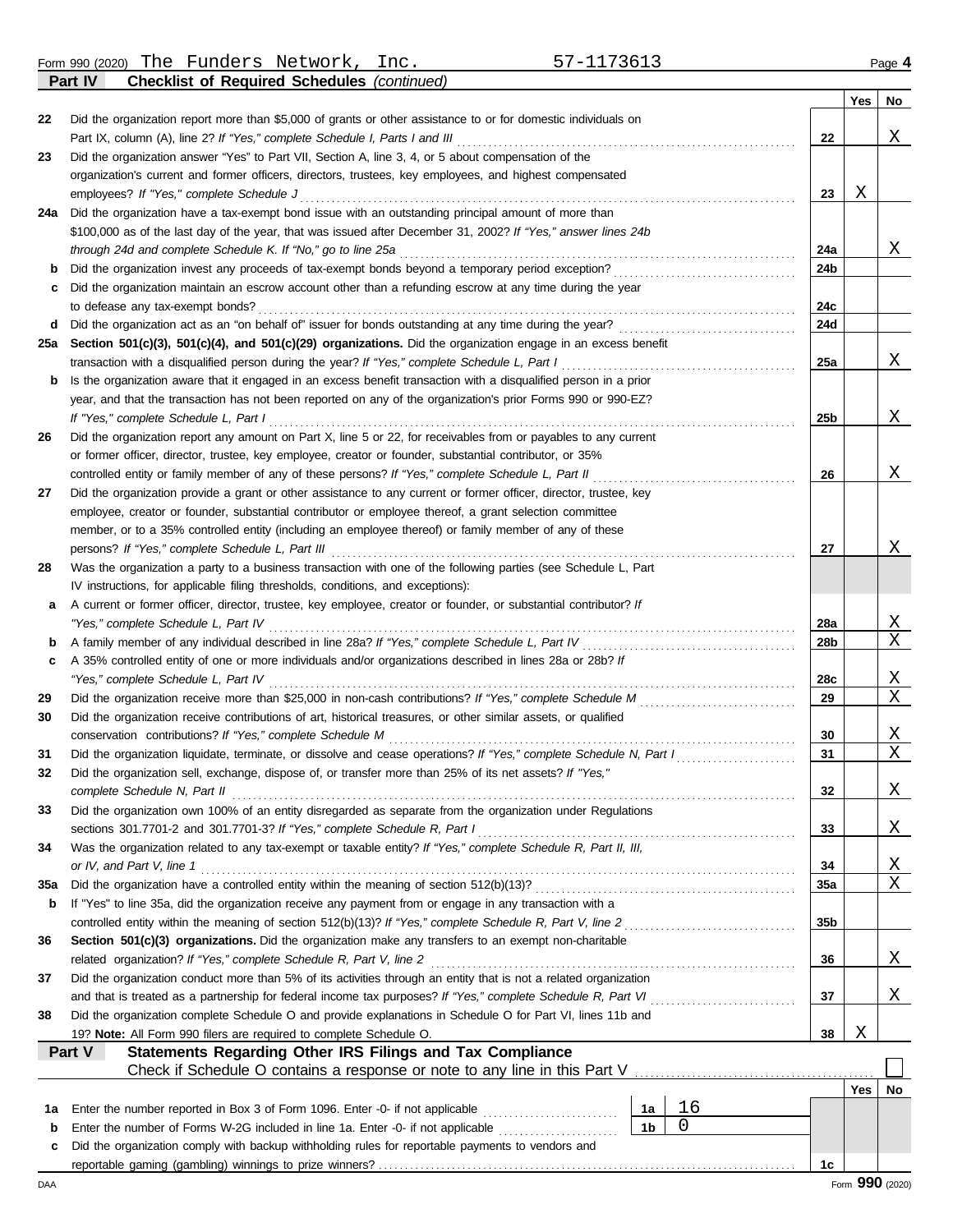Form 990 (2020) Page **5** The Funders Network, Inc. 57-1173613

**Part V Statements Regarding Other IRS Filings and Tax Compliance** *(continued)*

| 57-1173613 |  |  |  |
|------------|--|--|--|
|            |  |  |  |

|              |                                                                                                                                    |                 |    |                | Yes | No |  |  |
|--------------|------------------------------------------------------------------------------------------------------------------------------------|-----------------|----|----------------|-----|----|--|--|
| 2a l         | Enter the number of employees reported on Form W-3, Transmittal of Wage and Tax                                                    |                 |    |                |     |    |  |  |
|              | Statements, filed for the calendar year ending with or within the year covered by this return                                      | 2a              | 14 |                |     |    |  |  |
| b            | If at least one is reported on line 2a, did the organization file all required federal employment tax returns?                     |                 |    | 2 <sub>b</sub> | Χ   |    |  |  |
|              | Note: If the sum of lines 1a and 2a is greater than 250, you may be required to e-file (see instructions)                          |                 |    |                |     |    |  |  |
| За           | Did the organization have unrelated business gross income of \$1,000 or more during the year?                                      |                 |    |                |     |    |  |  |
| b            | If "Yes," has it filed a Form 990-T for this year? If "No" to line 3b, provide an explanation on Schedule O                        |                 |    |                |     |    |  |  |
| 4a           | At any time during the calendar year, did the organization have an interest in, or a signature or other authority over,            |                 |    |                |     |    |  |  |
|              | a financial account in a foreign country (such as a bank account, securities account, or other financial account)?                 |                 |    |                |     |    |  |  |
| b            | If "Yes," enter the name of the foreign country u                                                                                  |                 |    |                |     |    |  |  |
|              | See instructions for filing requirements for FinCEN Form 114, Report of Foreign Bank and Financial Accounts (FBAR).                |                 |    |                |     |    |  |  |
| 5а           | Was the organization a party to a prohibited tax shelter transaction at any time during the tax year?                              |                 |    | 5a             |     | Χ  |  |  |
| b            |                                                                                                                                    |                 |    | 5 <sub>b</sub> |     | X  |  |  |
| c            | If "Yes" to line 5a or 5b, did the organization file Form 8886-T?                                                                  |                 |    | 5 <sub>c</sub> |     |    |  |  |
| 6а           | Does the organization have annual gross receipts that are normally greater than \$100,000, and did the                             |                 |    |                |     |    |  |  |
|              | organization solicit any contributions that were not tax deductible as charitable contributions?                                   |                 |    | 6a             |     | Χ  |  |  |
| b            | If "Yes," did the organization include with every solicitation an express statement that such contributions or                     |                 |    |                |     |    |  |  |
|              | gifts were not tax deductible?                                                                                                     |                 |    | 6b             |     |    |  |  |
| 7            | Organizations that may receive deductible contributions under section 170(c).                                                      |                 |    |                |     |    |  |  |
| а            | Did the organization receive a payment in excess of \$75 made partly as a contribution and partly for goods                        |                 |    |                |     |    |  |  |
|              | and services provided to the payor?                                                                                                |                 |    | 7a             |     | Χ  |  |  |
| b            |                                                                                                                                    |                 |    | 7b             |     |    |  |  |
| c            | Did the organization sell, exchange, or otherwise dispose of tangible personal property for which it was                           |                 |    |                |     |    |  |  |
|              | required to file Form 8282?                                                                                                        |                 |    | 7c             |     | Χ  |  |  |
| d            |                                                                                                                                    | 7d              |    |                |     |    |  |  |
| е            |                                                                                                                                    |                 |    | 7e             |     | Χ  |  |  |
| f            | Did the organization, during the year, pay premiums, directly or indirectly, on a personal benefit contract?                       |                 |    | 7f             |     | X  |  |  |
| g            | If the organization received a contribution of qualified intellectual property, did the organization file Form 8899 as required?   |                 |    | 7g             |     |    |  |  |
| h            | If the organization received a contribution of cars, boats, airplanes, or other vehicles, did the organization file a Form 1098-C? |                 |    | 7h             |     |    |  |  |
| 8            | Sponsoring organizations maintaining donor advised funds. Did a donor advised fund maintained by the                               |                 |    |                |     |    |  |  |
|              | sponsoring organization have excess business holdings at any time during the year?                                                 |                 |    | 8              |     |    |  |  |
| 9            | Sponsoring organizations maintaining donor advised funds.                                                                          |                 |    |                |     |    |  |  |
| а            | Did the sponsoring organization make any taxable distributions under section 4966?                                                 |                 |    | 9a             |     |    |  |  |
| b            | Did the sponsoring organization make a distribution to a donor, donor advisor, or related person?                                  |                 |    | 9b             |     |    |  |  |
| 10           | Section 501(c)(7) organizations. Enter:                                                                                            |                 |    |                |     |    |  |  |
| а            | Initiation fees and capital contributions included on Part VIII, line 12                                                           | 10a             |    |                |     |    |  |  |
| b            | Gross receipts, included on Form 990, Part VIII, line 12, for public use of club facilities                                        | 10 <sub>b</sub> |    |                |     |    |  |  |
| 11           | Section 501(c)(12) organizations. Enter:                                                                                           |                 |    |                |     |    |  |  |
| а            | Gross income from members or shareholders                                                                                          | 11a             |    |                |     |    |  |  |
| b            | Gross income from other sources (Do not net amounts due or paid to other sources<br>against amounts due or received from them.)    | 11 <sub>b</sub> |    |                |     |    |  |  |
| 12a          | Section 4947(a)(1) non-exempt charitable trusts. Is the organization filing Form 990 in lieu of Form 1041?                         |                 |    | 12a            |     |    |  |  |
|              | <b>b</b> If "Yes," enter the amount of tax-exempt interest received or accrued during the year                                     | 12 <sub>b</sub> |    |                |     |    |  |  |
| 13           | Section 501(c)(29) qualified nonprofit health insurance issuers.                                                                   |                 |    |                |     |    |  |  |
| a            | Is the organization licensed to issue qualified health plans in more than one state?                                               |                 |    | 13а            |     |    |  |  |
|              | Note: See the instructions for additional information the organization must report on Schedule O.                                  |                 |    |                |     |    |  |  |
| b            | Enter the amount of reserves the organization is required to maintain by the states in which                                       |                 |    |                |     |    |  |  |
|              |                                                                                                                                    | 13 <sub>b</sub> |    |                |     |    |  |  |
| C            | Enter the amount of reserves on hand                                                                                               | 13 <sub>c</sub> |    |                |     |    |  |  |
| 14a          | Did the organization receive any payments for indoor tanning services during the tax year?                                         |                 |    | 14a            |     | Χ  |  |  |
| $\mathbf{b}$ |                                                                                                                                    |                 |    | 14b            |     |    |  |  |
| 15           | Is the organization subject to the section 4960 tax on payment(s) of more than \$1,000,000 in remuneration or                      |                 |    |                |     |    |  |  |
|              | excess parachute payment(s) during the year?                                                                                       |                 |    | 15             |     | Χ  |  |  |
|              | If "Yes," see instructions and file Form 4720, Schedule N.                                                                         |                 |    |                |     |    |  |  |
| 16           | Is the organization an educational institution subject to the section 4968 excise tax on net investment income?                    |                 |    | 16             |     | Χ  |  |  |
|              | If "Yes," complete Form 4720, Schedule O.                                                                                          |                 |    |                |     |    |  |  |
|              |                                                                                                                                    |                 |    |                |     |    |  |  |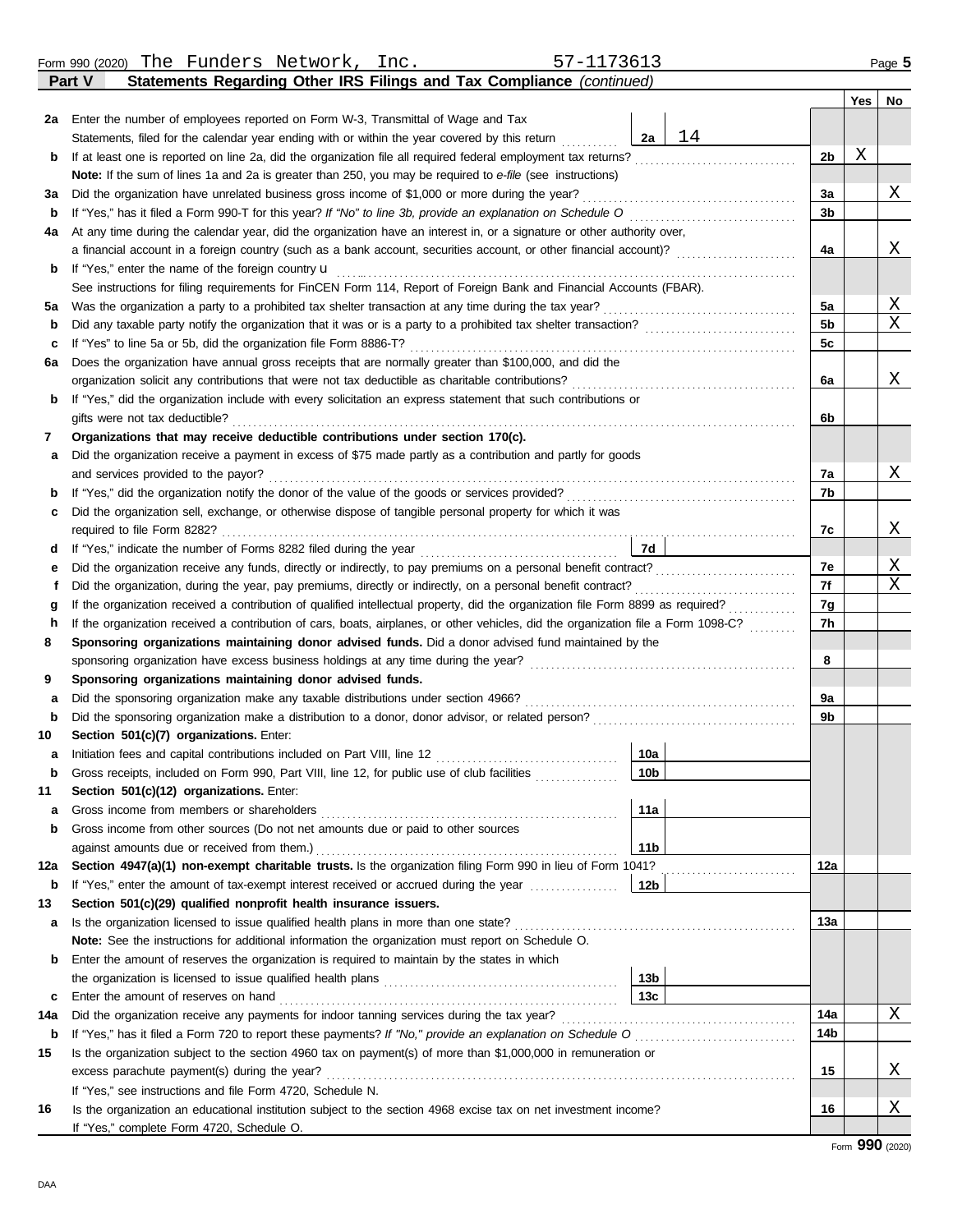|  |  |  | Form 990 (2020) The Funders Network, | Inc |
|--|--|--|--------------------------------------|-----|
|--|--|--|--------------------------------------|-----|

|              | Form 990 (2020) The Funders Network, Inc.                                                                        | 57-1173613                                                                                                                |    |    |   |     | Page 6 |
|--------------|------------------------------------------------------------------------------------------------------------------|---------------------------------------------------------------------------------------------------------------------------|----|----|---|-----|--------|
|              | Part VI                                                                                                          | Governance, Management, and Disclosure For each "Yes" response to lines 2 through 7b below, and for a "No"                |    |    |   |     |        |
|              |                                                                                                                  | response to line 8a, 8b, or 10b below, describe the circumstances, processes, or changes on Schedule O. See instructions. |    |    |   |     |        |
|              |                                                                                                                  |                                                                                                                           |    |    |   |     |        |
|              | Section A. Governing Body and Management                                                                         |                                                                                                                           |    |    |   |     |        |
|              |                                                                                                                  |                                                                                                                           |    |    |   | Yes | No     |
| 1a           | Enter the number of voting members of the governing body at the end of the tax year                              |                                                                                                                           | 1a | 14 |   |     |        |
|              | If there are material differences in voting rights among members of the governing body, or                       |                                                                                                                           |    |    |   |     |        |
|              | if the governing body delegated broad authority to an executive committee or similar                             |                                                                                                                           |    |    |   |     |        |
|              | committee, explain on Schedule O.                                                                                |                                                                                                                           |    |    |   |     |        |
| b            | Enter the number of voting members included on line 1a, above, who are independent                               |                                                                                                                           | 1b | 14 |   |     |        |
| $\mathbf{2}$ | Did any officer, director, trustee, or key employee have a family relationship or a business relationship with   |                                                                                                                           |    |    |   |     |        |
|              | any other officer, director, trustee, or key employee?                                                           |                                                                                                                           |    |    | 2 |     | X      |
| 3            | Did the organization delegate control over management duties customarily performed by or under the direct        |                                                                                                                           |    |    |   |     |        |
|              | supervision of officers, directors, trustees, or key employees to a management company or other person?          |                                                                                                                           |    |    | 3 |     | Χ      |
| 4            | Did the organization make any significant changes to its governing documents since the prior Form 990 was filed? |                                                                                                                           |    |    | 4 |     | X      |
| 5            | Did the organization become aware during the year of a significant diversion of the organization's assets?       |                                                                                                                           |    |    | 5 |     | Χ      |
|              | Did the ergenization hous members or stookholders?                                                               |                                                                                                                           |    |    | c | Y   |        |

| 6  | Did the organization have members or stockholders?                                                                                |    |  |
|----|-----------------------------------------------------------------------------------------------------------------------------------|----|--|
| 7a | Did the organization have members, stockholders, or other persons who had the power to elect or appoint                           |    |  |
|    | one or more members of the governing body?                                                                                        |    |  |
| b  | Are any governance decisions of the organization reserved to (or subject to approval by) members,                                 |    |  |
|    | stockholders, or persons other than the governing body?                                                                           | 7b |  |
| 8  | Did the organization contemporaneously document the meetings held or written actions undertaken during the year by the following: |    |  |
|    | <b>a</b> The governing body?                                                                                                      | 8а |  |
|    | <b>b</b> Each committee with authority to act on behalf of the governing body?                                                    | 8b |  |
|    | Is there any officer, director, trustee, or key employee listed in Part VII, Section A, who cannot be reached at                  |    |  |

the organization's mailing address? If "Yes," provide the names and addresses on Schedule O ..

**Section B. Policies** *(This Section B requests information about policies not required by the Internal Revenue Code.)*

|     |                                                                                                                                     |                 | Yes | No |
|-----|-------------------------------------------------------------------------------------------------------------------------------------|-----------------|-----|----|
| 10a | Did the organization have local chapters, branches, or affiliates?                                                                  | 10a             |     | X  |
| b   | If "Yes," did the organization have written policies and procedures governing the activities of such chapters,                      |                 |     |    |
|     | affiliates, and branches to ensure their operations are consistent with the organization's exempt purposes?                         | 10 <sub>b</sub> |     |    |
| 11a | Has the organization provided a complete copy of this Form 990 to all members of its governing body before filing the form?         | 11a             | X   |    |
| b   | Describe in Schedule O the process, if any, used by the organization to review this Form 990.                                       |                 |     |    |
| 12a | Did the organization have a written conflict of interest policy? If "No," go to line 13                                             | 12a             | Χ   |    |
| b   | Were officers, directors, or trustees, and key employees required to disclose annually interests that could give rise to conflicts? | 12 <sub>b</sub> | Χ   |    |
| C   | Did the organization regularly and consistently monitor and enforce compliance with the policy? If "Yes,"                           |                 |     |    |
|     | describe in Schedule O how this was done                                                                                            | 12 <sub>c</sub> | Χ   |    |
| 13  | Did the organization have a written whistleblower policy?                                                                           | 13              | X   |    |
| 14  |                                                                                                                                     | 14              | Χ   |    |
| 15  | Did the process for determining compensation of the following persons include a review and approval by                              |                 |     |    |
|     | independent persons, comparability data, and contemporaneous substantiation of the deliberation and decision?                       |                 |     |    |
| а   |                                                                                                                                     | 15a             | Χ   |    |
| b   | Other officers or key employees of the organization                                                                                 | 15 <sub>b</sub> |     | Χ  |
|     | If "Yes" to line 15a or 15b, describe the process in Schedule O (see instructions).                                                 |                 |     |    |
| 16a | Did the organization invest in, contribute assets to, or participate in a joint venture or similar arrangement                      |                 |     |    |
|     | with a taxable entity during the year?                                                                                              | 16a             |     | Χ  |
| b   | If "Yes," did the organization follow a written policy or procedure requiring the organization to evaluate its                      |                 |     |    |
|     | participation in joint venture arrangements under applicable federal tax law, and take steps to safeguard the                       |                 |     |    |
|     |                                                                                                                                     | 16b             |     |    |
|     | <b>Section C. Disclosure</b>                                                                                                        |                 |     |    |
| 17  | List the states with which a copy of this Form 990 is required to be filed $\mathbf u$<br>FL                                        |                 |     |    |

| 18 | Section 6104 requires an organization to make its Forms 1023 (1024 or 1024-A, if applicable), 990, and 990-T (Section 501(c)    |
|----|---------------------------------------------------------------------------------------------------------------------------------|
|    | (3) sonly) available for public inspection. Indicate how you made these available. Check all that apply.                        |
|    | Own website $\Box$ Another's website $\Box$ Upon request $\Box$ Other (explain on Schedule O)                                   |
| 19 | Describe on Schedule O whether (and if so, how) the organization made its governing documents, conflict of interest policy, and |
|    | financial statements available to the public during the tax year.                                                               |

20 State the name, address, and telephone number of the person who possesses the organization's books and records u

Jennifer Cummings 6705 S.W. 57 Avenue Suite 700<br>Coral Gables FL 33143

**9**

X

X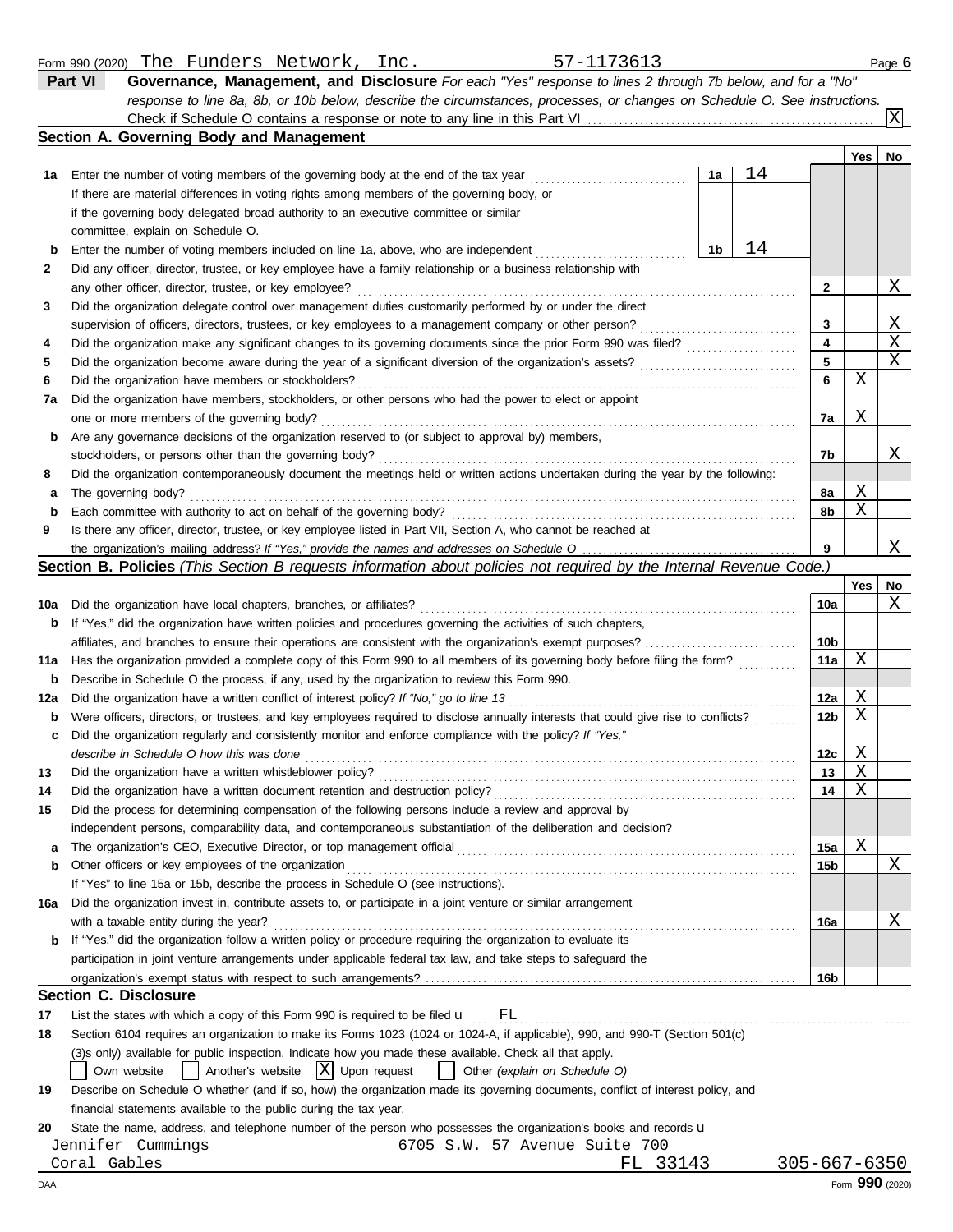| <b>Part VII</b>          | Compensation of Officers, Directors, Trustees, Key Employees, Highest Compensated Employees, and                                                                                                                                                                                                           |
|--------------------------|------------------------------------------------------------------------------------------------------------------------------------------------------------------------------------------------------------------------------------------------------------------------------------------------------------|
|                          | Independent Contractors                                                                                                                                                                                                                                                                                    |
|                          | Check if Schedule O contains a response or note to any line in this Part VII                                                                                                                                                                                                                               |
| Section A.               | Officers, Directors, Trustees, Key Employees, and Highest Compensated Employees                                                                                                                                                                                                                            |
| organization's tax year. | 1a Complete this table for all persons required to be listed. Report compensation for the calendar year ending with or within the                                                                                                                                                                          |
|                          | • List all of the organization's <b>current</b> officers, directors, trustees (whether individuals or organizations), regardless of amount of<br>compensation. Enter -0- in columns $(D)$ , $(E)$ , and $(F)$ if no compensation was paid.                                                                 |
|                          | • List all of the organization's <b>current</b> key employees, if any. See instructions for definition of "key employee."                                                                                                                                                                                  |
|                          | • List the organization's five current highest compensated employees (other than an officer, director, trustee, or key employee)<br>who received reportable compensation (Box 5 of Form W-2 and/or Box 7 of Form 1099-MISC) of more than \$100,000 from the<br>organization and any related organizations. |
|                          | <b>I</b> ist all of the organization's <b>former</b> officers, key employees, and highest compensated employees who received more than                                                                                                                                                                     |

List all of the organization's **former** officers, key employees, and highest compensated employees who received more than • List all of the organization's **former** officers, key employees, and highest compensate \$100,000 of reportable compensation from the organization and any related organizations.

List all of the organization's **former directors or trustees** that received, in the capacity as a former director or trustee of the organization, more than \$10,000 of reportable compensation from the organization and any related organizations. See instructions for the order in which to list the persons above. **•**

Check this box if neither the organization nor any related organization compensated any current officer, director, or trustee.

| (A)<br>Name and title                | (B)<br>Average<br>hours<br>per week<br>(list any               |                                   |                       | Position    | (C)          | (do not check more than one<br>box, unless person is both an<br>officer and a director/trustee) |               | (D)<br>Reportable<br>compensation<br>from the<br>organization | (E)<br>Reportable<br>compensation<br>from related<br>organizations | (F)<br>Estimated amount<br>of other<br>compensation<br>from the |  |
|--------------------------------------|----------------------------------------------------------------|-----------------------------------|-----------------------|-------------|--------------|-------------------------------------------------------------------------------------------------|---------------|---------------------------------------------------------------|--------------------------------------------------------------------|-----------------------------------------------------------------|--|
|                                      | hours for<br>related<br>organizations<br>below<br>dotted line) | Individual trustee<br>or director | Institutional trustee | Officer     | Key employee | Highest compensated<br>employee                                                                 | <b>Former</b> | (W-2/1099-MISC)                                               | (W-2/1099-MISC)                                                    | organization and<br>related organizations                       |  |
| (1) Craig Martinez                   |                                                                |                                   |                       |             |              |                                                                                                 |               |                                                               |                                                                    |                                                                 |  |
|                                      | 1.00                                                           |                                   |                       |             |              |                                                                                                 |               |                                                               |                                                                    |                                                                 |  |
| Chairperson                          | 0.00                                                           | Χ                                 |                       | X           |              |                                                                                                 |               | 0                                                             | 0                                                                  | 0                                                               |  |
| (2) Don Hickman                      |                                                                |                                   |                       |             |              |                                                                                                 |               |                                                               |                                                                    |                                                                 |  |
| Vice-Chairperson                     | 1.00<br>0.00                                                   | X                                 |                       | $\mathbf X$ |              |                                                                                                 |               | 0                                                             | 0                                                                  | 0                                                               |  |
| (3) Neelima Shah                     |                                                                |                                   |                       |             |              |                                                                                                 |               |                                                               |                                                                    |                                                                 |  |
|                                      | 1.00                                                           |                                   |                       |             |              |                                                                                                 |               |                                                               |                                                                    |                                                                 |  |
| Treasurer                            | 0.00                                                           | Χ                                 |                       | Χ           |              |                                                                                                 |               | 0                                                             | $\mathbf 0$                                                        | $\mathsf 0$                                                     |  |
| (4) Elizabeth Love                   |                                                                |                                   |                       |             |              |                                                                                                 |               |                                                               |                                                                    |                                                                 |  |
|                                      | 1.00                                                           |                                   |                       |             |              |                                                                                                 |               |                                                               |                                                                    |                                                                 |  |
| Secretary                            | 0.00                                                           | Χ                                 |                       | X           |              |                                                                                                 |               | 0                                                             | $\mathbf 0$                                                        | $\mathbf{0}$                                                    |  |
| (5) Jessica Boehland                 |                                                                |                                   |                       |             |              |                                                                                                 |               |                                                               |                                                                    |                                                                 |  |
|                                      | 1.00                                                           |                                   |                       |             |              |                                                                                                 |               |                                                               |                                                                    |                                                                 |  |
| Director                             | 0.00                                                           | Χ                                 |                       |             |              |                                                                                                 |               | 0                                                             | 0                                                                  | $\mathbf 0$                                                     |  |
| (6) Michael Coffey                   |                                                                |                                   |                       |             |              |                                                                                                 |               |                                                               |                                                                    |                                                                 |  |
|                                      | 1.00<br>0.00                                                   | X                                 |                       |             |              |                                                                                                 |               | 0                                                             | $\mathbf 0$                                                        | $\mathbf 0$                                                     |  |
| Director<br>(7) C.J. Eisenbarth      | Hager                                                          |                                   |                       |             |              |                                                                                                 |               |                                                               |                                                                    |                                                                 |  |
|                                      | 1.00                                                           |                                   |                       |             |              |                                                                                                 |               |                                                               |                                                                    |                                                                 |  |
| Director                             | 0.00                                                           | X                                 |                       |             |              |                                                                                                 |               | 0                                                             | 0                                                                  | 0                                                               |  |
| (8) Shawn Escoffery                  |                                                                |                                   |                       |             |              |                                                                                                 |               |                                                               |                                                                    |                                                                 |  |
|                                      | 1.00                                                           |                                   |                       |             |              |                                                                                                 |               |                                                               |                                                                    |                                                                 |  |
| Director                             | 0.00                                                           | X                                 |                       |             |              |                                                                                                 |               | 0                                                             | 0                                                                  | $\mathbf 0$                                                     |  |
| (9) Michelle Knapik                  |                                                                |                                   |                       |             |              |                                                                                                 |               |                                                               |                                                                    |                                                                 |  |
|                                      | 1.00                                                           |                                   |                       |             |              |                                                                                                 |               |                                                               |                                                                    |                                                                 |  |
| Director                             | 0.00                                                           | Χ                                 |                       |             |              |                                                                                                 |               | 0                                                             | 0                                                                  | $\mathsf{O}\xspace$                                             |  |
| (10) Eric Muschler                   |                                                                |                                   |                       |             |              |                                                                                                 |               |                                                               |                                                                    |                                                                 |  |
|                                      | 1.00<br>0.00                                                   |                                   |                       |             |              |                                                                                                 |               | 0                                                             | 0                                                                  | 0                                                               |  |
| Director<br>Solomon<br>$(11)$ Sheena |                                                                | Χ                                 |                       |             |              |                                                                                                 |               |                                                               |                                                                    |                                                                 |  |
|                                      | 1.00                                                           |                                   |                       |             |              |                                                                                                 |               |                                                               |                                                                    |                                                                 |  |
| Director                             | 0.00                                                           | X                                 |                       |             |              |                                                                                                 |               | 0                                                             | 0                                                                  | $\mathsf 0$                                                     |  |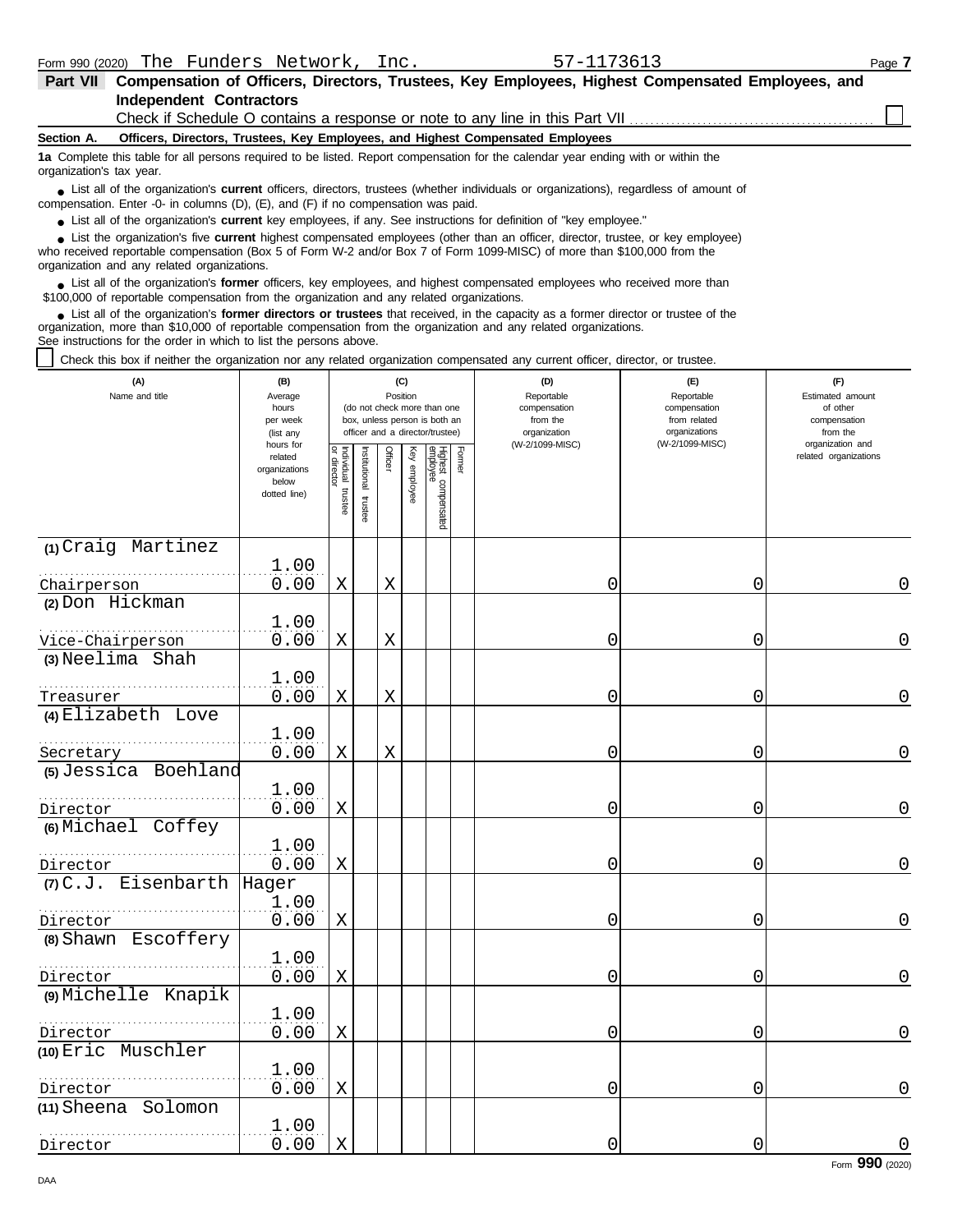| (2020)<br>Form 990 | The | Fundors<br>unuers | Network | $\sim$<br>TIIC | Page |
|--------------------|-----|-------------------|---------|----------------|------|
|                    |     |                   |         |                |      |

| Part VII<br>Section A. Officers, Directors, Trustees, Key Employees, and Highest Compensated Employees (continued)                                                                                                                                          |                                                                |                                   |                       |         |                 |                                                                                                 |        |                                                               |                                                                    |                                                                 |
|-------------------------------------------------------------------------------------------------------------------------------------------------------------------------------------------------------------------------------------------------------------|----------------------------------------------------------------|-----------------------------------|-----------------------|---------|-----------------|-------------------------------------------------------------------------------------------------|--------|---------------------------------------------------------------|--------------------------------------------------------------------|-----------------------------------------------------------------|
| (A)<br>Name and title                                                                                                                                                                                                                                       | (B)<br>Average<br>hours<br>per week<br>(list any               |                                   |                       |         | (C)<br>Position | (do not check more than one<br>box, unless person is both an<br>officer and a director/trustee) |        | (D)<br>Reportable<br>compensation<br>from the<br>organization | (F)<br>Reportable<br>compensation<br>from related<br>organizations | (F)<br>Estimated amount<br>of other<br>compensation<br>from the |
|                                                                                                                                                                                                                                                             | hours for<br>related<br>organizations<br>below<br>dotted line) | Individual trustee<br>or director | Institutional trustee | Officer | Key employee    | Highest compensated<br>employee                                                                 | Former | (W-2/1099-MISC)                                               | (W-2/1099-MISC)                                                    | organization and<br>related organizations                       |
| (12)<br>Scot Spencer<br>Director                                                                                                                                                                                                                            | 1.00<br>0.00                                                   | X                                 |                       |         |                 |                                                                                                 |        | C                                                             | 0                                                                  | 0                                                               |
| Karla Twedt-Ball<br>(13)<br>Director                                                                                                                                                                                                                        | 1.00<br>0.00                                                   | Χ                                 |                       |         |                 |                                                                                                 |        | C                                                             | 0                                                                  | $\overline{0}$                                                  |
| Kellie Terry<br>(14)<br>Director                                                                                                                                                                                                                            | 1.00<br>0.00                                                   | X                                 |                       |         |                 |                                                                                                 |        | C                                                             | 0                                                                  | 0                                                               |
| Patricia L.<br>(15)                                                                                                                                                                                                                                         | Smith<br>40.00                                                 |                                   |                       |         |                 |                                                                                                 |        |                                                               |                                                                    |                                                                 |
| President & CEO<br>Maureen Lawless Mestepey<br>(16)                                                                                                                                                                                                         | 0.00<br>40.00                                                  |                                   |                       | Χ       |                 |                                                                                                 |        | 178,486                                                       | 0                                                                  | 26,000                                                          |
| VP&Dir. Member Svcs<br>Ann Fowler Wallace<br>(17)                                                                                                                                                                                                           | 0.00<br>40.00                                                  |                                   |                       |         |                 | Χ                                                                                               |        | 159,535                                                       | 0                                                                  | 8,096                                                           |
| Director of Programs<br>Jennifer Cummings<br>(18)                                                                                                                                                                                                           | 0.00<br>40.00                                                  |                                   |                       |         |                 | Χ                                                                                               |        | 136,446                                                       | 0                                                                  | 14,160                                                          |
| Dir. Finance&Ops                                                                                                                                                                                                                                            | 0.00                                                           |                                   |                       |         |                 | X                                                                                               |        | 130,072                                                       | 0                                                                  | 26,000                                                          |
| 1b Subtotal                                                                                                                                                                                                                                                 |                                                                |                                   |                       |         |                 |                                                                                                 | u      | 604,539                                                       |                                                                    | 74,256                                                          |
| Total from continuation sheets to Part VII, Section A<br>Total number of individuals (including but not limited to those listed above) who received more than \$100,000 of<br>2                                                                             |                                                                |                                   |                       |         |                 |                                                                                                 | u<br>u | 604,539                                                       |                                                                    | 74,256                                                          |
| reportable compensation from the organization u<br>Did the organization list any former officer, director, trustee, key employee, or highest compensated<br>3<br>employee on line 1a? If "Yes," complete Schedule J for such individual                     |                                                                |                                   | 4                     |         |                 |                                                                                                 |        |                                                               |                                                                    | Yes<br>No<br>Χ<br>3                                             |
| For any individual listed on line 1a, is the sum of reportable compensation and other compensation from the<br>4<br>organization and related organizations greater than \$150,000? If "Yes," complete Schedule J for such                                   |                                                                |                                   |                       |         |                 |                                                                                                 |        |                                                               |                                                                    | Χ<br>4                                                          |
| Did any person listed on line 1a receive or accrue compensation from any unrelated organization or individual<br>5<br>Section B. Independent Contractors                                                                                                    |                                                                |                                   |                       |         |                 |                                                                                                 |        |                                                               |                                                                    | Χ<br>5                                                          |
| Complete this table for your five highest compensated independent contractors that received more than \$100,000 of<br>1<br>compensation from the organization. Report compensation for the calendar year ending with or within the organization's tax year. | (A)<br>Name and business address                               |                                   |                       |         |                 |                                                                                                 |        |                                                               | (B)<br>Description of services                                     | (C)                                                             |
| Ron Milam<br>Seattle                                                                                                                                                                                                                                        |                                                                |                                   | WA 98118              |         | 5003            |                                                                                                 |        | 49th Avenue S<br>Consulting                                   |                                                                    | Compensation<br>132,000                                         |
|                                                                                                                                                                                                                                                             |                                                                |                                   |                       |         |                 |                                                                                                 |        |                                                               |                                                                    |                                                                 |
|                                                                                                                                                                                                                                                             |                                                                |                                   |                       |         |                 |                                                                                                 |        |                                                               |                                                                    |                                                                 |
| Total number of independent contractors (including but not limited to those listed above) who<br>2                                                                                                                                                          |                                                                |                                   |                       |         |                 |                                                                                                 |        |                                                               |                                                                    |                                                                 |

1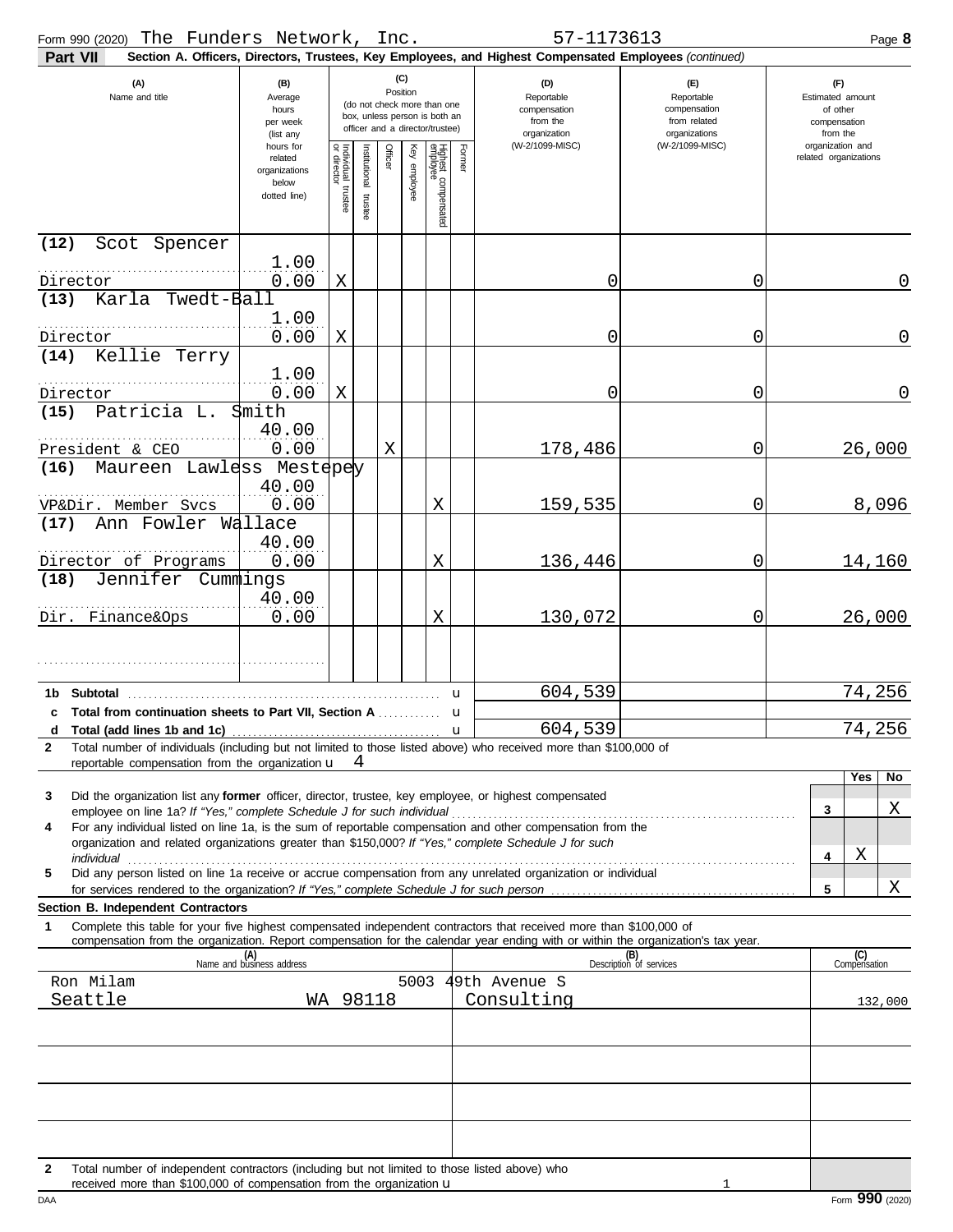| Form 990 (2020)     | The |                             | Funders Network, | Inc. | .73613<br>. — | Page 9 |
|---------------------|-----|-----------------------------|------------------|------|---------------|--------|
| <b>VIII</b><br>Part |     | <b>Statement of Revenue</b> |                  |      |               |        |

57-1173613

|                                                                  |     |                                                                                                                                       |    |                        |                |  |                      | Check if Schedule O contains a response or note to any line in this Part VIII |                                              |                                      |                                                               |
|------------------------------------------------------------------|-----|---------------------------------------------------------------------------------------------------------------------------------------|----|------------------------|----------------|--|----------------------|-------------------------------------------------------------------------------|----------------------------------------------|--------------------------------------|---------------------------------------------------------------|
|                                                                  |     |                                                                                                                                       |    |                        |                |  |                      | (A)<br>Total revenue                                                          | (B)<br>Related or exempt<br>function revenue | (C)<br>Unrelated<br>business revenue | (D)<br>Revenue excluded<br>from tax under<br>sections 512-514 |
|                                                                  |     | 1a Federated campaigns                                                                                                                |    |                        | 1a             |  |                      |                                                                               |                                              |                                      |                                                               |
| <b>Contributions, Gifts, Grants</b><br>and Other Similar Amounts |     | <b>b</b> Membership dues <i>[11]</i> [11] Membership dues <i>[11]</i> [11] Membership dues <i>[11]</i> (11] Membership dues <b>11</b> |    |                        | 1 <sub>b</sub> |  |                      |                                                                               |                                              |                                      |                                                               |
|                                                                  |     | c Fundraising events                                                                                                                  |    |                        | 1c             |  |                      |                                                                               |                                              |                                      |                                                               |
|                                                                  |     | d Related organizations                                                                                                               |    |                        | 1d             |  |                      |                                                                               |                                              |                                      |                                                               |
|                                                                  |     | e Government grants (contributions)                                                                                                   |    | .                      | 1e             |  | 334,422              |                                                                               |                                              |                                      |                                                               |
|                                                                  |     | f All other contributions, gifts, grants,                                                                                             |    |                        |                |  |                      |                                                                               |                                              |                                      |                                                               |
|                                                                  |     | and similar amounts not included above                                                                                                |    |                        | 1f             |  | 4,426,360            |                                                                               |                                              |                                      |                                                               |
|                                                                  |     | <b>g</b> Noncash contributions included in lines 1a-1f                                                                                |    |                        | $1g$ \$        |  |                      |                                                                               |                                              |                                      |                                                               |
|                                                                  |     |                                                                                                                                       |    |                        |                |  | $\mathbf{u}$         | 4,760,782                                                                     |                                              |                                      |                                                               |
|                                                                  |     |                                                                                                                                       |    |                        |                |  | <b>Business Code</b> |                                                                               |                                              |                                      |                                                               |
|                                                                  | 2a  | Membership                                                                                                                            |    |                        |                |  | 611710               | 244,668                                                                       | 244,668                                      |                                      |                                                               |
|                                                                  | b   | Conference Registration Fees                                                                                                          |    |                        |                |  | 611710               | 105,739                                                                       | 105,739                                      |                                      |                                                               |
|                                                                  | c   |                                                                                                                                       |    | Program Service Income |                |  | 611710               | 30,000                                                                        | 30,000                                       |                                      |                                                               |
| Program Service<br>Revenue                                       |     |                                                                                                                                       |    |                        |                |  |                      |                                                                               |                                              |                                      |                                                               |
|                                                                  |     |                                                                                                                                       |    |                        |                |  |                      |                                                                               |                                              |                                      |                                                               |
|                                                                  |     | f All other program service revenue                                                                                                   |    |                        |                |  |                      |                                                                               |                                              |                                      |                                                               |
|                                                                  |     |                                                                                                                                       |    |                        |                |  |                      | 380,407                                                                       |                                              |                                      |                                                               |
|                                                                  | 3   | Investment income (including dividends, interest, and                                                                                 |    |                        |                |  |                      |                                                                               |                                              |                                      |                                                               |
|                                                                  |     |                                                                                                                                       |    |                        |                |  | u                    | 1,594                                                                         |                                              |                                      | 1,594                                                         |
|                                                                  | 4   | Income from investment of tax-exempt bond proceeds                                                                                    |    |                        |                |  | u                    |                                                                               |                                              |                                      |                                                               |
|                                                                  | 5   |                                                                                                                                       |    |                        |                |  | u                    |                                                                               |                                              |                                      |                                                               |
|                                                                  |     |                                                                                                                                       |    | (i) Real               |                |  | (ii) Personal        |                                                                               |                                              |                                      |                                                               |
|                                                                  | 6а  | Gross rents                                                                                                                           | 6a |                        |                |  |                      |                                                                               |                                              |                                      |                                                               |
|                                                                  | b   | Less: rental expenses                                                                                                                 | 6b |                        |                |  |                      |                                                                               |                                              |                                      |                                                               |
|                                                                  |     | C Rental inc. or (loss)                                                                                                               | 6с |                        |                |  |                      |                                                                               |                                              |                                      |                                                               |
|                                                                  |     | d Net rental income or (loss)                                                                                                         |    | u                      |                |  |                      |                                                                               |                                              |                                      |                                                               |
|                                                                  |     | <b>7a</b> Gross amount from                                                                                                           |    | (i) Securities         |                |  | (ii) Other           |                                                                               |                                              |                                      |                                                               |
|                                                                  |     | sales of assets<br>other than inventory                                                                                               | 7a |                        |                |  |                      |                                                                               |                                              |                                      |                                                               |
|                                                                  |     | <b>b</b> Less: cost or other                                                                                                          |    |                        |                |  |                      |                                                                               |                                              |                                      |                                                               |
| Revenue                                                          |     | basis and sales exps.                                                                                                                 | 7b |                        |                |  |                      |                                                                               |                                              |                                      |                                                               |
|                                                                  |     | c Gain or (loss)                                                                                                                      | 7c |                        |                |  |                      |                                                                               |                                              |                                      |                                                               |
|                                                                  |     |                                                                                                                                       |    |                        |                |  | u                    |                                                                               |                                              |                                      |                                                               |
| Other                                                            |     | 8a Gross income from fundraising events                                                                                               |    |                        |                |  |                      |                                                                               |                                              |                                      |                                                               |
|                                                                  |     | (not including \$                                                                                                                     |    |                        |                |  |                      |                                                                               |                                              |                                      |                                                               |
|                                                                  |     | of contributions reported on line 1c).                                                                                                |    |                        |                |  |                      |                                                                               |                                              |                                      |                                                               |
|                                                                  |     | See Part IV, line 18                                                                                                                  |    |                        | 8a             |  |                      |                                                                               |                                              |                                      |                                                               |
|                                                                  |     | <b>b</b> Less: direct expenses <i>minimum</i>                                                                                         |    |                        | 8b             |  |                      |                                                                               |                                              |                                      |                                                               |
|                                                                  |     | c Net income or (loss) from fundraising events                                                                                        |    |                        |                |  | u                    |                                                                               |                                              |                                      |                                                               |
|                                                                  |     | 9a Gross income from gaming activities.                                                                                               |    |                        |                |  |                      |                                                                               |                                              |                                      |                                                               |
|                                                                  |     |                                                                                                                                       |    |                        | 9а             |  |                      |                                                                               |                                              |                                      |                                                               |
|                                                                  |     | <b>b</b> Less: direct expenses                                                                                                        |    |                        | 9 <sub>b</sub> |  |                      |                                                                               |                                              |                                      |                                                               |
|                                                                  |     | <b>c</b> Net income or (loss) from gaming activities                                                                                  |    |                        |                |  | u                    |                                                                               |                                              |                                      |                                                               |
|                                                                  |     | 10a Gross sales of inventory, less                                                                                                    |    |                        |                |  |                      |                                                                               |                                              |                                      |                                                               |
|                                                                  |     | returns and allowances                                                                                                                |    |                        | 10a            |  |                      |                                                                               |                                              |                                      |                                                               |
|                                                                  |     | <b>b</b> Less: cost of goods sold $\ldots$                                                                                            |    |                        | 10b            |  |                      |                                                                               |                                              |                                      |                                                               |
|                                                                  |     | c Net income or (loss) from sales of inventory                                                                                        |    |                        |                |  | $\mathbf{u}$         |                                                                               |                                              |                                      |                                                               |
|                                                                  |     |                                                                                                                                       |    |                        |                |  | <b>Business Code</b> |                                                                               |                                              |                                      |                                                               |
| Miscellaneous<br>Revenue                                         | 11a |                                                                                                                                       |    |                        |                |  |                      |                                                                               |                                              |                                      |                                                               |
|                                                                  | b   |                                                                                                                                       |    |                        |                |  |                      |                                                                               |                                              |                                      |                                                               |
|                                                                  | c   |                                                                                                                                       |    |                        |                |  |                      |                                                                               |                                              |                                      |                                                               |
|                                                                  |     |                                                                                                                                       |    |                        |                |  |                      |                                                                               |                                              |                                      |                                                               |
|                                                                  |     |                                                                                                                                       |    |                        |                |  |                      |                                                                               |                                              |                                      |                                                               |
|                                                                  |     |                                                                                                                                       |    |                        |                |  | $\mathbf{u}$         | 5, 142, 783                                                                   | 380,407                                      | 0                                    | 1,594                                                         |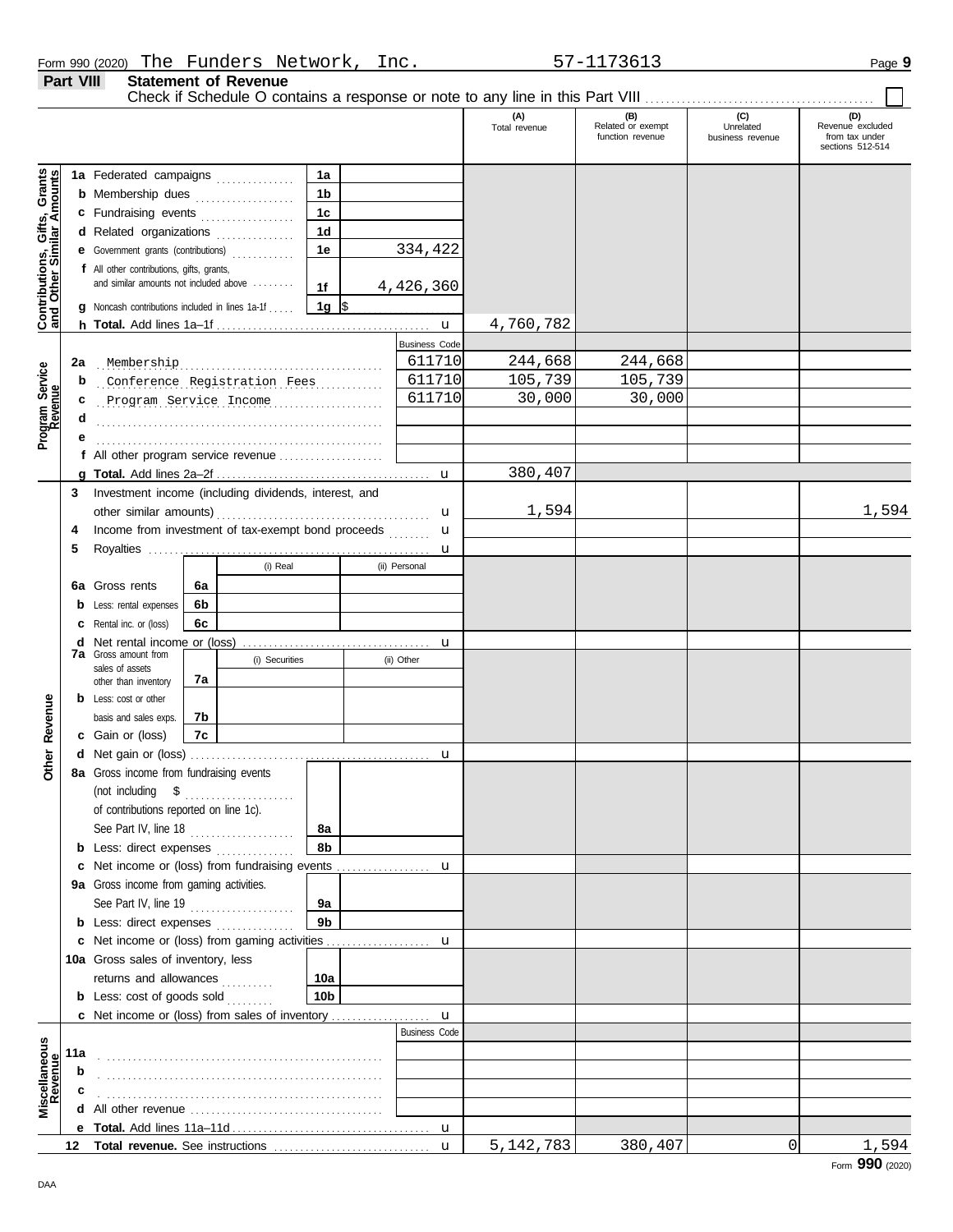|              | Section 501(c)(3) and 501(c)(4) organizations must complete all columns. All other organizations must complete column (A).<br>Check if Schedule O contains a response or note to any line in this Part IX                                                 |                       |                             |                                    | $\mathbf{X}$            |
|--------------|-----------------------------------------------------------------------------------------------------------------------------------------------------------------------------------------------------------------------------------------------------------|-----------------------|-----------------------------|------------------------------------|-------------------------|
|              | Do not include amounts reported on lines 6b,                                                                                                                                                                                                              | (A)<br>Total expenses | (B)                         | (C)                                | (D)                     |
|              | 7b, 8b, 9b, and 10b of Part VIII.                                                                                                                                                                                                                         |                       | Program service<br>expenses | Management and<br>general expenses | Fundraising<br>expenses |
| $\mathbf 1$  | Grants and other assistance to domestic organizations                                                                                                                                                                                                     |                       |                             |                                    |                         |
|              | and domestic governments. See Part IV, line 21                                                                                                                                                                                                            | 1,231,763             | 1,231,763                   |                                    |                         |
| $\mathbf{2}$ | Grants and other assistance to domestic                                                                                                                                                                                                                   |                       |                             |                                    |                         |
|              | individuals. See Part IV, line 22                                                                                                                                                                                                                         |                       |                             |                                    |                         |
| 3            | Grants and other assistance to foreign                                                                                                                                                                                                                    |                       |                             |                                    |                         |
|              | organizations, foreign governments, and foreign                                                                                                                                                                                                           |                       |                             |                                    |                         |
|              | individuals. See Part IV, lines 15 and 16                                                                                                                                                                                                                 |                       |                             |                                    |                         |
| 4            | Benefits paid to or for members                                                                                                                                                                                                                           |                       |                             |                                    |                         |
| 5            | Compensation of current officers, directors,                                                                                                                                                                                                              |                       |                             |                                    |                         |
|              | trustees, and key employees<br>Compensation not included above to disqualified                                                                                                                                                                            | 180,251               | 144,201                     | 27,038                             | 9,012                   |
| 6            | persons (as defined under section 4958(f)(1)) and                                                                                                                                                                                                         |                       |                             |                                    |                         |
|              | persons described in section 4958(c)(3)(B)                                                                                                                                                                                                                |                       |                             |                                    |                         |
| 7            | Other salaries and wages                                                                                                                                                                                                                                  | 1,051,091             | 777,620                     | 132,242                            | 141,229                 |
| 8            | Pension plan accruals and contributions (include                                                                                                                                                                                                          |                       |                             |                                    |                         |
|              | section 401(k) and 403(b) employer contributions)                                                                                                                                                                                                         | 49,785                | 35,899                      | 6,583                              | <u>7,303</u>            |
| 9            | Other employee benefits                                                                                                                                                                                                                                   | 238,184               | 174,472                     | 29,569                             | 34,143                  |
| 10           |                                                                                                                                                                                                                                                           | 90,317                | 67,711                      | 11,837                             | 10,769                  |
| 11           | Fees for services (nonemployees):                                                                                                                                                                                                                         |                       |                             |                                    |                         |
| a            | Management                                                                                                                                                                                                                                                |                       |                             |                                    |                         |
| b            |                                                                                                                                                                                                                                                           | 1,235                 |                             | 1,235                              |                         |
| c            |                                                                                                                                                                                                                                                           | 24,000                |                             | 24,000                             |                         |
| d            | Lobbying                                                                                                                                                                                                                                                  |                       |                             |                                    |                         |
| е            | Professional fundraising services. See Part IV, line 17                                                                                                                                                                                                   |                       |                             |                                    |                         |
| f            | Investment management fees                                                                                                                                                                                                                                |                       |                             |                                    |                         |
| g            | Other. (If line 11g amount exceeds 10% of line 25, column                                                                                                                                                                                                 |                       |                             |                                    |                         |
|              | (A) amount, list line 11g expenses on Schedule O.)                                                                                                                                                                                                        | 772,075               | 759,394                     | 10,232                             | <u>2,449</u>            |
| 12           | Advertising and promotion                                                                                                                                                                                                                                 |                       |                             |                                    |                         |
| 13           |                                                                                                                                                                                                                                                           | 20,570                | 13,118                      | 5,719                              | 1,733                   |
| 14           |                                                                                                                                                                                                                                                           |                       |                             |                                    |                         |
| 15<br>16     |                                                                                                                                                                                                                                                           | 167,737               | 129,933                     | 23,578                             | 14,226                  |
| 17           | Travel                                                                                                                                                                                                                                                    | 5,587                 | 5,587                       |                                    |                         |
| 18           | Payments of travel or entertainment expenses                                                                                                                                                                                                              |                       |                             |                                    |                         |
|              | for any federal, state, or local public officials                                                                                                                                                                                                         |                       |                             |                                    |                         |
| 19           | Conferences, conventions, and meetings                                                                                                                                                                                                                    | 104,564               | 99,825                      | 2,418                              | 2,321                   |
| 20           | $\textbf{Interest} \hspace{0.05in} \ldots \hspace{0.05in} \ldots \hspace{0.05in} \ldots \hspace{0.05in} \ldots \hspace{0.05in} \ldots \hspace{0.05in} \ldots \hspace{0.05in} \ldots \hspace{0.05in} \ldots \hspace{0.05in} \ldots \hspace{0.05in} \ldots$ |                       |                             |                                    |                         |
| 21           |                                                                                                                                                                                                                                                           |                       |                             |                                    |                         |
| 22           | Depreciation, depletion, and amortization                                                                                                                                                                                                                 |                       |                             |                                    |                         |
| 23           |                                                                                                                                                                                                                                                           |                       |                             |                                    |                         |
| 24           | Other expenses. Itemize expenses not covered                                                                                                                                                                                                              |                       |                             |                                    |                         |
|              | above (List miscellaneous expenses on line 24e. If                                                                                                                                                                                                        |                       |                             |                                    |                         |
|              | line 24e amount exceeds 10% of line 25, column                                                                                                                                                                                                            |                       |                             |                                    |                         |
|              | (A) amount, list line 24e expenses on Schedule O.)                                                                                                                                                                                                        |                       |                             |                                    |                         |
| a            | Miscellaneous                                                                                                                                                                                                                                             | 30,104                | 11,841                      | 16,536                             | 1,727                   |
| b            | Telecommunications                                                                                                                                                                                                                                        | 15,403                | 13,118                      | 1,224                              | 1,061                   |
| c<br>d       |                                                                                                                                                                                                                                                           |                       |                             |                                    |                         |
| е            | All other expenses                                                                                                                                                                                                                                        |                       |                             |                                    |                         |
| 25           | Total functional expenses. Add lines 1 through 24e                                                                                                                                                                                                        | 3,982,666             | 3,464,482                   | 292,211                            | 225,973                 |
| 26           | Joint costs. Complete this line only if the                                                                                                                                                                                                               |                       |                             |                                    |                         |
|              | organization reported in column (B) joint costs                                                                                                                                                                                                           |                       |                             |                                    |                         |
|              | from a combined educational campaign and<br>fundraising solicitation. Check here u<br>if                                                                                                                                                                  |                       |                             |                                    |                         |
|              | following SOP 98-2 (ASC 958-720)                                                                                                                                                                                                                          |                       |                             |                                    |                         |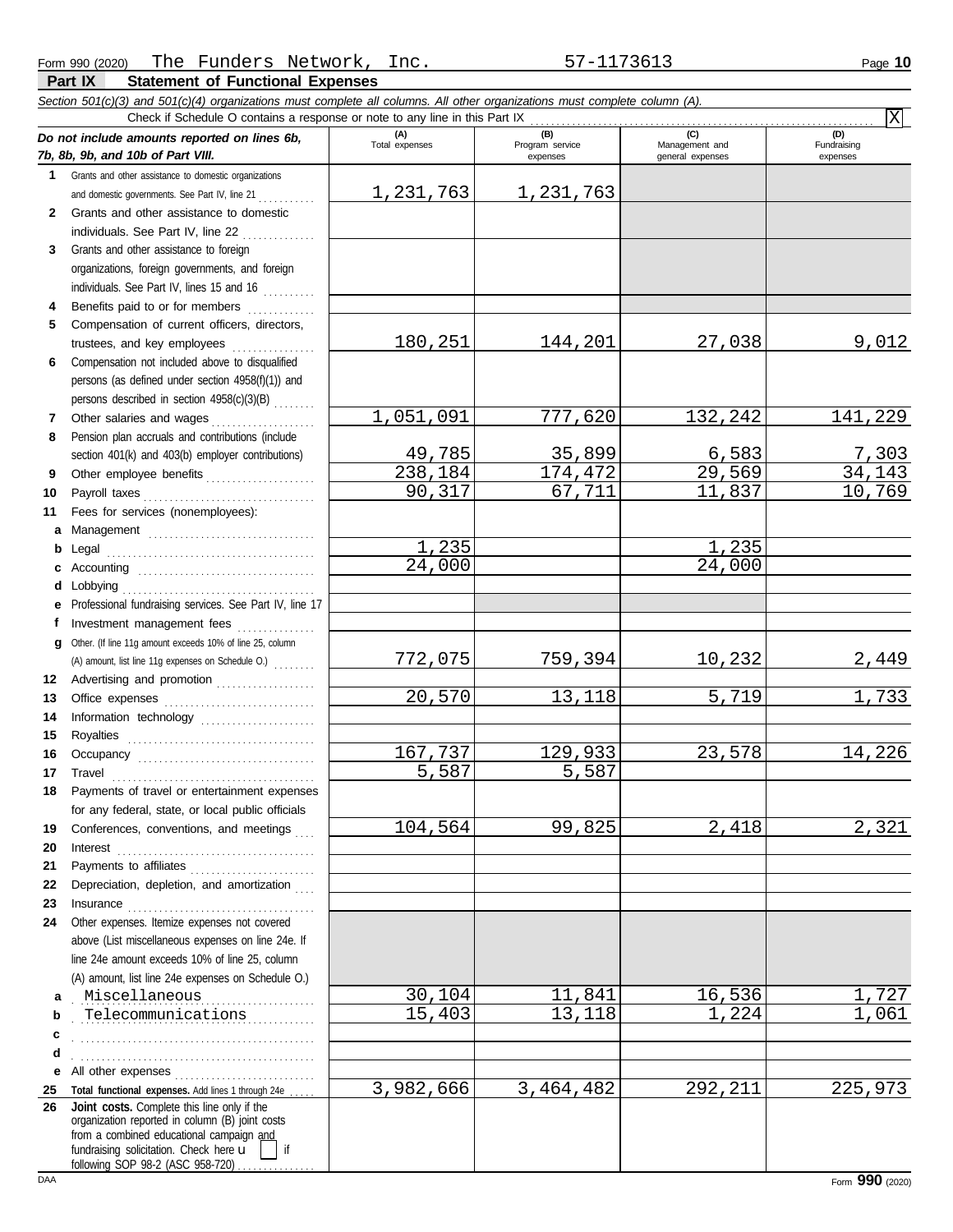| Form 990 (2020) | The                  | Funders | Network, | Inc. | 1173613<br>. _ | Page<br>. . |
|-----------------|----------------------|---------|----------|------|----------------|-------------|
| Part X          | <b>Balance Sheet</b> |         |          |      |                |             |

|                                 |     |                                                                                                                                                                                                                                     |     | (A)               |                 | (B)              |
|---------------------------------|-----|-------------------------------------------------------------------------------------------------------------------------------------------------------------------------------------------------------------------------------------|-----|-------------------|-----------------|------------------|
|                                 |     |                                                                                                                                                                                                                                     |     | Beginning of year |                 | End of year      |
|                                 | 1   | Cash-non-interest-bearing                                                                                                                                                                                                           |     | 552,291           | $\mathbf{1}$    | 788,694          |
|                                 | 2   |                                                                                                                                                                                                                                     |     | 3,535,044         | $\mathbf{2}$    | 4,187,637        |
|                                 | 3   |                                                                                                                                                                                                                                     |     | 2,851,600         | 3               | 2,647,000        |
|                                 | 4   | Accounts receivable, net                                                                                                                                                                                                            |     |                   | 4               |                  |
|                                 | 5   | Loans and other receivables from any current or former officer, director,                                                                                                                                                           |     |                   |                 |                  |
|                                 |     | trustee, key employee, creator or founder, substantial contributor, or 35%                                                                                                                                                          |     |                   |                 |                  |
|                                 |     |                                                                                                                                                                                                                                     |     |                   | 5               |                  |
|                                 | 6   | Loans and other receivables from other disqualified persons (as defined                                                                                                                                                             |     |                   |                 |                  |
|                                 |     |                                                                                                                                                                                                                                     |     |                   | 6               |                  |
| Assets                          | 7   |                                                                                                                                                                                                                                     |     |                   | $\overline{7}$  |                  |
|                                 | 8   | Inventories for sale or use <i>construction</i> and the state of the state of the state of the state of the state of the state of the state of the state of the state of the state of the state of the state of the state of the st |     |                   | 8               |                  |
|                                 | 9   |                                                                                                                                                                                                                                     |     | 89,926            | 9               | 102,836          |
|                                 | 10a | Land, buildings, and equipment: cost or other                                                                                                                                                                                       |     |                   |                 |                  |
|                                 |     |                                                                                                                                                                                                                                     |     |                   |                 |                  |
|                                 | b   |                                                                                                                                                                                                                                     | 10b |                   | 10 <sub>c</sub> |                  |
|                                 | 11  |                                                                                                                                                                                                                                     |     |                   | 11              |                  |
|                                 | 12  |                                                                                                                                                                                                                                     |     |                   | 12              |                  |
|                                 | 13  |                                                                                                                                                                                                                                     |     |                   | 13              |                  |
|                                 | 14  | Intangible assets                                                                                                                                                                                                                   |     |                   | 14              |                  |
|                                 | 15  |                                                                                                                                                                                                                                     |     | 12,346            | 15              | 12,346           |
|                                 | 16  |                                                                                                                                                                                                                                     |     | 7,041,207         | 16              | 7,738,513        |
|                                 | 17  |                                                                                                                                                                                                                                     |     | 505,651           | 17              | 114,579          |
|                                 | 18  | Grants payable                                                                                                                                                                                                                      |     |                   | 18              |                  |
|                                 | 19  | Deferred revenue                                                                                                                                                                                                                    |     | 89,221            | 19              | 142,792          |
|                                 | 20  |                                                                                                                                                                                                                                     |     |                   | 20              |                  |
|                                 | 21  |                                                                                                                                                                                                                                     |     |                   | 21              |                  |
|                                 | 22  | Loans and other payables to any current or former officer, director,                                                                                                                                                                |     |                   |                 |                  |
| Liabilities                     |     | trustee, key employee, creator or founder, substantial contributor, or 35%                                                                                                                                                          |     |                   |                 |                  |
|                                 |     | controlled entity or family member of any of these persons                                                                                                                                                                          |     |                   | 22              |                  |
|                                 | 23  |                                                                                                                                                                                                                                     |     |                   | 23              |                  |
|                                 | 24  | Unsecured notes and loans payable to unrelated third parties                                                                                                                                                                        |     | 125,310           | 24              |                  |
|                                 | 25  | Other liabilities (including federal income tax, payables to related third                                                                                                                                                          |     |                   |                 |                  |
|                                 |     | parties, and other liabilities not included on lines 17-24). Complete Part X                                                                                                                                                        |     |                   |                 |                  |
|                                 |     |                                                                                                                                                                                                                                     |     |                   | 25              |                  |
|                                 | 26  |                                                                                                                                                                                                                                     |     | 720,182           | 26              | 257,371          |
|                                 |     | Organizations that follow FASB ASC 958, check here $\mathbf{u}$  X                                                                                                                                                                  |     |                   |                 |                  |
|                                 |     | and complete lines 27, 28, 32, and 33.                                                                                                                                                                                              |     |                   |                 |                  |
|                                 | 27  | Net assets without donor restrictions                                                                                                                                                                                               |     | 653,127           | 27              | <u>1,205,422</u> |
|                                 | 28  | Net assets with donor restrictions                                                                                                                                                                                                  |     | 5,667,898         | 28              | 6,275,720        |
| <b>Fund Balances</b>            |     | Organizations that do not follow FASB ASC 958, check here u                                                                                                                                                                         |     |                   |                 |                  |
|                                 |     | and complete lines 29 through 33.                                                                                                                                                                                                   |     |                   |                 |                  |
| ŏ                               | 29  | Capital stock or trust principal, or current funds                                                                                                                                                                                  |     |                   | 29              |                  |
| Assets                          | 30  | Paid-in or capital surplus, or land, building, or equipment fund                                                                                                                                                                    |     |                   | 30              |                  |
|                                 | 31  | Retained earnings, endowment, accumulated income, or other funds                                                                                                                                                                    |     |                   | 31              |                  |
| $\mathbf{\underline{\ddot{g}}}$ | 32  | Total net assets or fund balances                                                                                                                                                                                                   |     | 6,321,025         | 32              | <u>7,481,142</u> |
|                                 | 33  |                                                                                                                                                                                                                                     |     | 7,041,207         | 33              | 7,738,513        |

Form **990** (2020)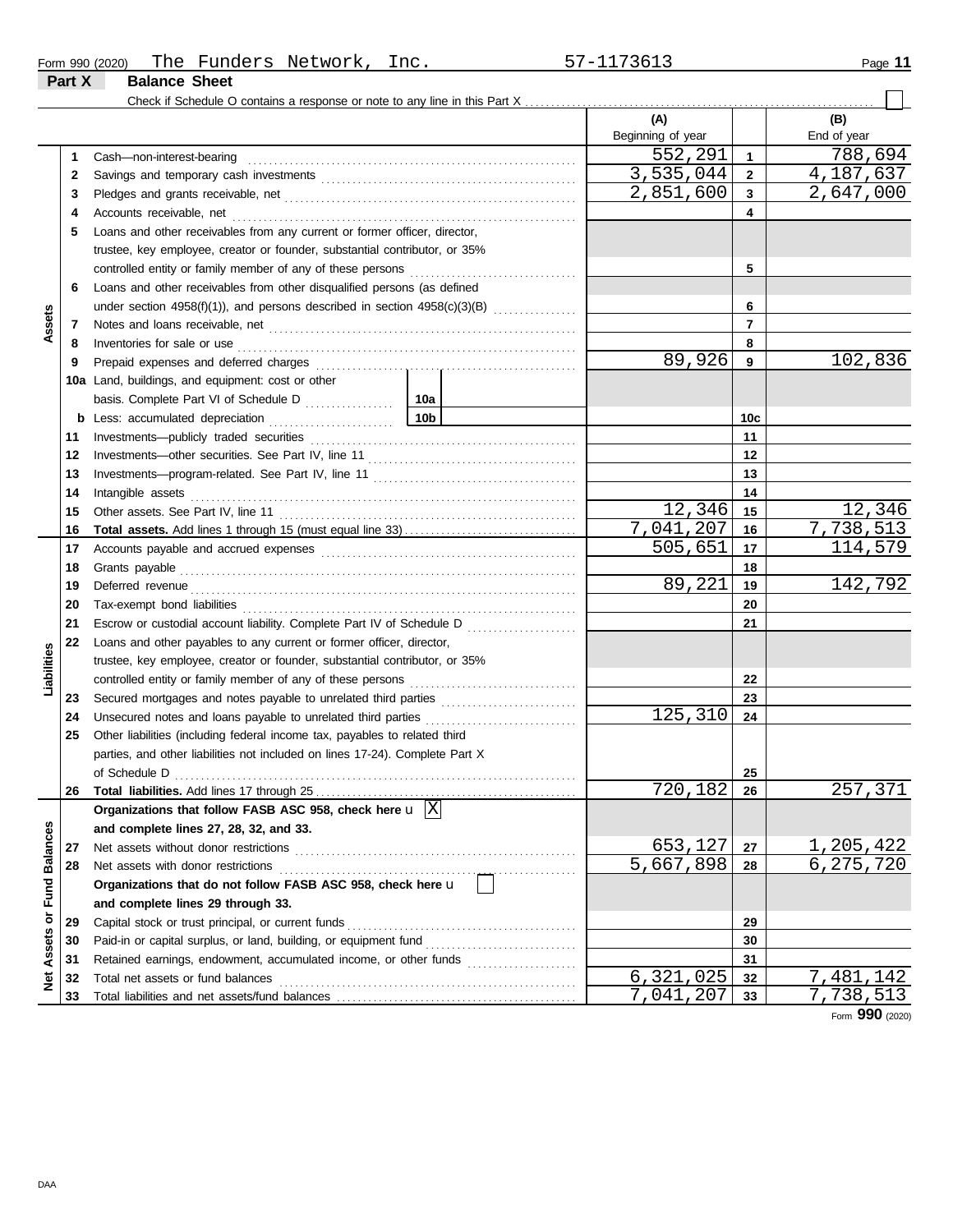|    | 57-1173613<br>Form 990 (2020) The Funders Network, Inc.                                                                                                                                                                              |                |                |            | Page 12 |
|----|--------------------------------------------------------------------------------------------------------------------------------------------------------------------------------------------------------------------------------------|----------------|----------------|------------|---------|
|    | Part XI<br><b>Reconciliation of Net Assets</b>                                                                                                                                                                                       |                |                |            |         |
|    |                                                                                                                                                                                                                                      |                |                |            |         |
| 1  |                                                                                                                                                                                                                                      |                | 5,142,783      |            |         |
| 2  |                                                                                                                                                                                                                                      | $\mathbf{2}$   | 3,982,666      |            |         |
| 3  |                                                                                                                                                                                                                                      | 3              | 1,160,117      |            |         |
| 4  |                                                                                                                                                                                                                                      | 4              | 6,321,025      |            |         |
| 5  |                                                                                                                                                                                                                                      | 5              |                |            |         |
| 6  | Donated services and use of facilities <b>constant of the constant of the constant of the constant of the constant of the constant of the constant of the constant of the constant of the constant of the constant of the consta</b> | 6              |                |            |         |
| 7  | Investment expenses <b>constant expenses</b>                                                                                                                                                                                         | $\overline{7}$ |                |            |         |
| 8  | Prior period adjustments                                                                                                                                                                                                             | 8              |                |            |         |
| 9  | Other changes in net assets or fund balances (explain on Schedule O)                                                                                                                                                                 | 9              |                |            |         |
| 10 | Net assets or fund balances at end of year. Combine lines 3 through 9 (must equal Part X, line                                                                                                                                       |                |                |            |         |
|    |                                                                                                                                                                                                                                      | 10             | 7,481,142      |            |         |
|    | <b>Financial Statements and Reporting</b><br>Part XII                                                                                                                                                                                |                |                |            |         |
|    |                                                                                                                                                                                                                                      |                |                |            |         |
|    |                                                                                                                                                                                                                                      |                |                | <b>Yes</b> | No      |
| 1  | X<br>Other<br>Accounting method used to prepare the Form 990:<br>Cash<br>Accrual                                                                                                                                                     |                |                |            |         |
|    | If the organization changed its method of accounting from a prior year or checked "Other," explain in                                                                                                                                |                |                |            |         |
|    | Schedule O.                                                                                                                                                                                                                          |                |                |            |         |
|    | 2a Were the organization's financial statements compiled or reviewed by an independent accountant?                                                                                                                                   |                | 2a             |            | X       |
|    | If "Yes," check a box below to indicate whether the financial statements for the year were compiled or                                                                                                                               |                |                |            |         |
|    | reviewed on a separate basis, consolidated basis, or both:                                                                                                                                                                           |                |                |            |         |
|    | Separate basis<br>Consolidated basis<br>Both consolidated and separate basis<br>$\perp$                                                                                                                                              |                |                |            |         |
|    | <b>b</b> Were the organization's financial statements audited by an independent accountant?                                                                                                                                          |                | 2b             | Χ          |         |
|    | If "Yes," check a box below to indicate whether the financial statements for the year were audited on a                                                                                                                              |                |                |            |         |
|    | separate basis, consolidated basis, or both:                                                                                                                                                                                         |                |                |            |         |
|    | X<br>Separate basis<br>Consolidated basis<br>Both consolidated and separate basis                                                                                                                                                    |                |                |            |         |
| c  | If "Yes" to line 2a or 2b, does the organization have a committee that assumes responsibility for oversight of                                                                                                                       |                |                |            |         |
|    | the audit, review, or compilation of its financial statements and selection of an independent accountant?                                                                                                                            |                | 2c             | Χ          |         |
|    | If the organization changed either its oversight process or selection process during the tax year, explain on                                                                                                                        |                |                |            |         |
|    | Schedule O.                                                                                                                                                                                                                          |                |                |            |         |
|    | 3a As a result of a federal award, was the organization required to undergo an audit or audits as set forth in the                                                                                                                   |                |                |            |         |
|    | Single Audit Act and OMB Circular A-133?                                                                                                                                                                                             |                | За             |            | Χ       |
|    | <b>b</b> If "Yes," did the organization undergo the required audit or audits? If the organization did not undergo the                                                                                                                |                |                |            |         |
|    | required audit or audits, explain why on Schedule O and describe any steps taken to undergo such audits                                                                                                                              |                | 3 <sub>b</sub> |            |         |

Form **990** (2020)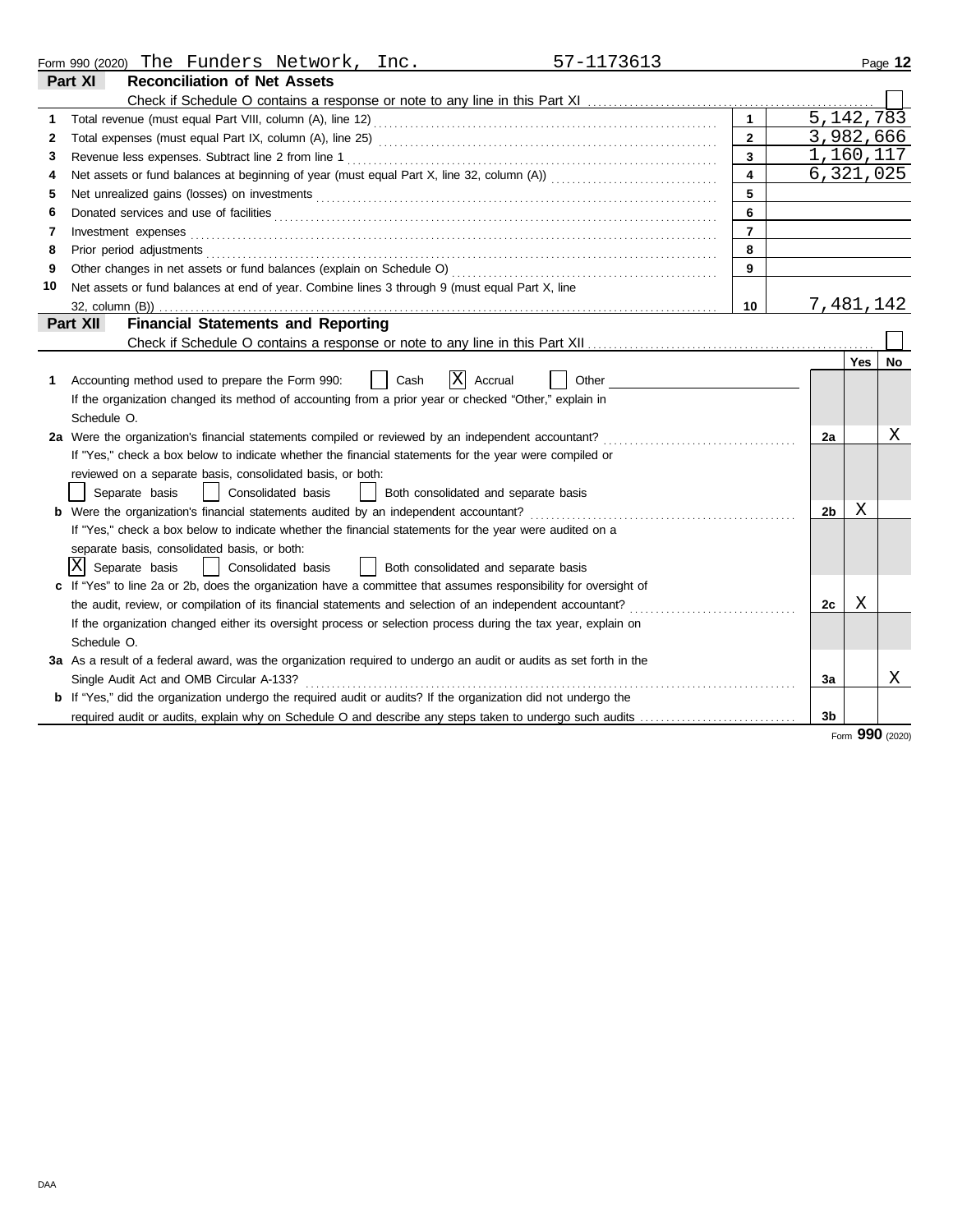| <b>SCHEDULE A</b> |                                                                                                                                               |                                                            | <b>Public Charity Status and Public Support</b>                                                                                                                                                                                                                 |     |                                                      |                                        |                                      |  |  |  |  |  |  |  |
|-------------------|-----------------------------------------------------------------------------------------------------------------------------------------------|------------------------------------------------------------|-----------------------------------------------------------------------------------------------------------------------------------------------------------------------------------------------------------------------------------------------------------------|-----|------------------------------------------------------|----------------------------------------|--------------------------------------|--|--|--|--|--|--|--|
|                   | (Form 990 or 990-EZ)                                                                                                                          |                                                            | Complete if the organization is a section 501(c)(3) organization or a section 4947(a)(1) nonexempt charitable trust.                                                                                                                                            |     |                                                      |                                        |                                      |  |  |  |  |  |  |  |
|                   | Department of the Treasury                                                                                                                    |                                                            | La Attach to Form 990 or Form 990-EZ.                                                                                                                                                                                                                           |     |                                                      |                                        | Open to Public                       |  |  |  |  |  |  |  |
|                   | Internal Revenue Service                                                                                                                      |                                                            | <b>u</b> Go to www.irs.gov/Form990 for instructions and the latest information.                                                                                                                                                                                 |     |                                                      |                                        | Inspection                           |  |  |  |  |  |  |  |
|                   | Name of the organization                                                                                                                      |                                                            |                                                                                                                                                                                                                                                                 |     |                                                      | Employer identification number         |                                      |  |  |  |  |  |  |  |
|                   | Part I                                                                                                                                        |                                                            | The Funders Network, Inc.<br>57-1173613<br>Reason for Public Charity Status. (All organizations must complete this part.) See instructions.                                                                                                                     |     |                                                      |                                        |                                      |  |  |  |  |  |  |  |
|                   |                                                                                                                                               |                                                            | The organization is not a private foundation because it is: (For lines 1 through 12, check only one box.)                                                                                                                                                       |     |                                                      |                                        |                                      |  |  |  |  |  |  |  |
| 1                 |                                                                                                                                               |                                                            | A church, convention of churches, or association of churches described in section 170(b)(1)(A)(i).                                                                                                                                                              |     |                                                      |                                        |                                      |  |  |  |  |  |  |  |
| 2                 |                                                                                                                                               |                                                            | A school described in section 170(b)(1)(A)(ii). (Attach Schedule E (Form 990 or 990-EZ).)                                                                                                                                                                       |     |                                                      |                                        |                                      |  |  |  |  |  |  |  |
| 3                 |                                                                                                                                               |                                                            | A hospital or a cooperative hospital service organization described in section 170(b)(1)(A)(iii).                                                                                                                                                               |     |                                                      |                                        |                                      |  |  |  |  |  |  |  |
| 4                 | A medical research organization operated in conjunction with a hospital described in section 170(b)(1)(A)(iii). Enter the hospital's name,    |                                                            |                                                                                                                                                                                                                                                                 |     |                                                      |                                        |                                      |  |  |  |  |  |  |  |
| 5                 | city, and state:<br>An organization operated for the benefit of a college or university owned or operated by a governmental unit described in |                                                            |                                                                                                                                                                                                                                                                 |     |                                                      |                                        |                                      |  |  |  |  |  |  |  |
|                   |                                                                                                                                               | section 170(b)(1)(A)(iv). (Complete Part II.)              |                                                                                                                                                                                                                                                                 |     |                                                      |                                        |                                      |  |  |  |  |  |  |  |
| 6                 |                                                                                                                                               |                                                            | A federal, state, or local government or governmental unit described in section 170(b)(1)(A)(v).                                                                                                                                                                |     |                                                      |                                        |                                      |  |  |  |  |  |  |  |
| 7                 | Ιx                                                                                                                                            | described in section 170(b)(1)(A)(vi). (Complete Part II.) | An organization that normally receives a substantial part of its support from a governmental unit or from the general public                                                                                                                                    |     |                                                      |                                        |                                      |  |  |  |  |  |  |  |
| 8                 |                                                                                                                                               |                                                            | A community trust described in section 170(b)(1)(A)(vi). (Complete Part II.)                                                                                                                                                                                    |     |                                                      |                                        |                                      |  |  |  |  |  |  |  |
| 9                 | university:                                                                                                                                   |                                                            | An agricultural research organization described in section 170(b)(1)(A)(ix) operated in conjunction with a land-grant college<br>or university or a non-land-grant college of agriculture (see instructions). Enter the name, city, and state of the college or |     |                                                      |                                        |                                      |  |  |  |  |  |  |  |
| 10                |                                                                                                                                               |                                                            | An organization that normally receives: (1) more than 33 1/3% of its support from contributions, membership fees, and gross                                                                                                                                     |     |                                                      |                                        |                                      |  |  |  |  |  |  |  |
|                   |                                                                                                                                               |                                                            | receipts from activities related to its exempt functions, subject to certain exceptions; and (2) no more than 331/3% of its                                                                                                                                     |     |                                                      |                                        |                                      |  |  |  |  |  |  |  |
|                   |                                                                                                                                               |                                                            | support from gross investment income and unrelated business taxable income (less section 511 tax) from businesses<br>acquired by the organization after June 30, 1975. See section 509(a)(2). (Complete Part III.)                                              |     |                                                      |                                        |                                      |  |  |  |  |  |  |  |
| 11                |                                                                                                                                               |                                                            | An organization organized and operated exclusively to test for public safety. See section 509(a)(4).                                                                                                                                                            |     |                                                      |                                        |                                      |  |  |  |  |  |  |  |
| 12                |                                                                                                                                               |                                                            | An organization organized and operated exclusively for the benefit of, to perform the functions of, or to carry out the purposes                                                                                                                                |     |                                                      |                                        |                                      |  |  |  |  |  |  |  |
|                   |                                                                                                                                               |                                                            | of one or more publicly supported organizations described in section 509(a)(1) or section 509(a)(2). See section 509(a)(3).<br>Check the box in lines 12a through 12d that describes the type of supporting organization and complete lines 12e, 12f, and 12g.  |     |                                                      |                                        |                                      |  |  |  |  |  |  |  |
|                   | а                                                                                                                                             |                                                            | Type I. A supporting organization operated, supervised, or controlled by its supported organization(s), typically by giving                                                                                                                                     |     |                                                      |                                        |                                      |  |  |  |  |  |  |  |
|                   |                                                                                                                                               |                                                            | the supported organization(s) the power to regularly appoint or elect a majority of the directors or trustees of the<br>supporting organization. You must complete Part IV, Sections A and B.                                                                   |     |                                                      |                                        |                                      |  |  |  |  |  |  |  |
|                   | b                                                                                                                                             |                                                            | Type II. A supporting organization supervised or controlled in connection with its supported organization(s), by having                                                                                                                                         |     |                                                      |                                        |                                      |  |  |  |  |  |  |  |
|                   |                                                                                                                                               |                                                            | control or management of the supporting organization vested in the same persons that control or manage the supported                                                                                                                                            |     |                                                      |                                        |                                      |  |  |  |  |  |  |  |
|                   |                                                                                                                                               |                                                            | organization(s). You must complete Part IV, Sections A and C.<br>Type III functionally integrated. A supporting organization operated in connection with, and functionally integrated with,                                                                     |     |                                                      |                                        |                                      |  |  |  |  |  |  |  |
|                   | c                                                                                                                                             |                                                            | its supported organization(s) (see instructions). You must complete Part IV, Sections A, D, and E.                                                                                                                                                              |     |                                                      |                                        |                                      |  |  |  |  |  |  |  |
|                   | d                                                                                                                                             |                                                            | Type III non-functionally integrated. A supporting organization operated in connection with its supported organization(s)<br>that is not functionally integrated. The organization generally must satisfy a distribution requirement and an attentiveness       |     |                                                      |                                        |                                      |  |  |  |  |  |  |  |
|                   |                                                                                                                                               |                                                            | requirement (see instructions). You must complete Part IV, Sections A and D, and Part V.                                                                                                                                                                        |     |                                                      |                                        |                                      |  |  |  |  |  |  |  |
|                   | е                                                                                                                                             |                                                            | Check this box if the organization received a written determination from the IRS that it is a Type I, Type II, Type III<br>functionally integrated, or Type III non-functionally integrated supporting organization.                                            |     |                                                      |                                        |                                      |  |  |  |  |  |  |  |
|                   | f                                                                                                                                             | Enter the number of supported organizations                |                                                                                                                                                                                                                                                                 |     |                                                      |                                        |                                      |  |  |  |  |  |  |  |
|                   | g                                                                                                                                             |                                                            | Provide the following information about the supported organization(s).                                                                                                                                                                                          |     |                                                      |                                        |                                      |  |  |  |  |  |  |  |
|                   | (i) Name of supported<br>organization                                                                                                         | (ii) EIN                                                   | (iii) Type of organization<br>(described on lines 1-10                                                                                                                                                                                                          |     | (iv) Is the organization<br>listed in your governing | (v) Amount of monetary<br>support (see | (vi) Amount of<br>other support (see |  |  |  |  |  |  |  |
|                   |                                                                                                                                               |                                                            | above (see instructions))                                                                                                                                                                                                                                       |     | document?                                            | instructions)                          | instructions)                        |  |  |  |  |  |  |  |
|                   |                                                                                                                                               |                                                            |                                                                                                                                                                                                                                                                 | Yes | No                                                   |                                        |                                      |  |  |  |  |  |  |  |
| (A)               |                                                                                                                                               |                                                            |                                                                                                                                                                                                                                                                 |     |                                                      |                                        |                                      |  |  |  |  |  |  |  |
| (B)               |                                                                                                                                               |                                                            |                                                                                                                                                                                                                                                                 |     |                                                      |                                        |                                      |  |  |  |  |  |  |  |
|                   |                                                                                                                                               |                                                            |                                                                                                                                                                                                                                                                 |     |                                                      |                                        |                                      |  |  |  |  |  |  |  |
| (C)               |                                                                                                                                               |                                                            |                                                                                                                                                                                                                                                                 |     |                                                      |                                        |                                      |  |  |  |  |  |  |  |
| (D)               |                                                                                                                                               |                                                            |                                                                                                                                                                                                                                                                 |     |                                                      |                                        |                                      |  |  |  |  |  |  |  |
| (E)               |                                                                                                                                               |                                                            |                                                                                                                                                                                                                                                                 |     |                                                      |                                        |                                      |  |  |  |  |  |  |  |
|                   |                                                                                                                                               |                                                            |                                                                                                                                                                                                                                                                 |     |                                                      |                                        |                                      |  |  |  |  |  |  |  |
| Total             |                                                                                                                                               |                                                            |                                                                                                                                                                                                                                                                 |     |                                                      |                                        |                                      |  |  |  |  |  |  |  |

**For Paperwork Reduction Act Notice, see the Instructions for Form 990 or 990-EZ.**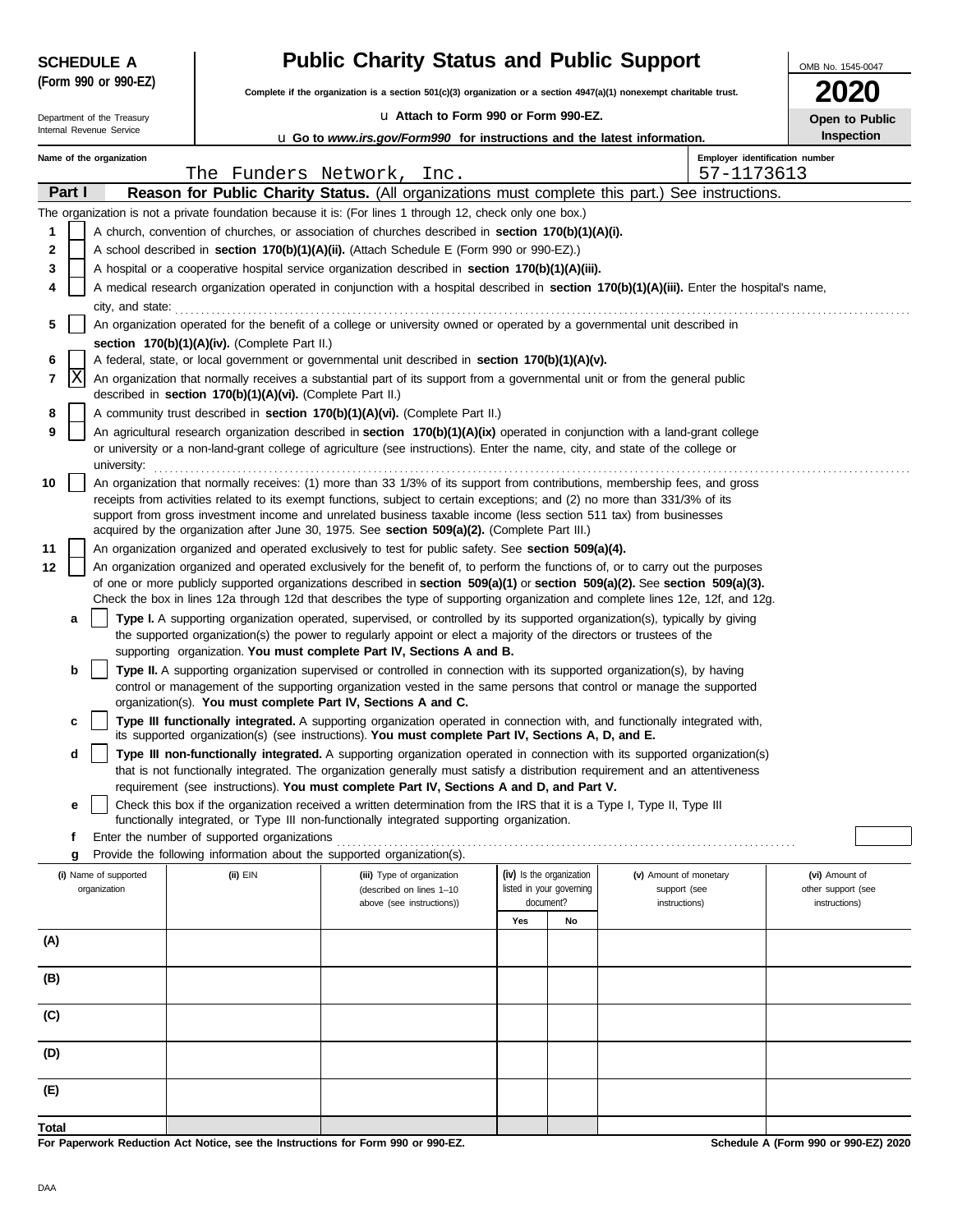|              | Schedule A (Form 990 or 990-EZ) 2020                                                                                                                                                                                         | The Funders Network, Inc. |            |            |            | 57-1173613 | Page 2                               |
|--------------|------------------------------------------------------------------------------------------------------------------------------------------------------------------------------------------------------------------------------|---------------------------|------------|------------|------------|------------|--------------------------------------|
| Part II      | Support Schedule for Organizations Described in Sections 170(b)(1)(A)(iv) and 170(b)(1)(A)(vi)                                                                                                                               |                           |            |            |            |            |                                      |
|              | (Complete only if you checked the box on line 5, 7, or 8 of Part I or if the organization failed to qualify under<br>Part III. If the organization fails to qualify under the tests listed below, please complete Part III.) |                           |            |            |            |            |                                      |
|              | Section A. Public Support                                                                                                                                                                                                    |                           |            |            |            |            |                                      |
|              | Calendar year (or fiscal year beginning in)<br>$\mathbf{u}$                                                                                                                                                                  | (a) 2016                  | (b) 2017   | $(c)$ 2018 | (d) $2019$ | (e) $2020$ | (f) Total                            |
|              |                                                                                                                                                                                                                              |                           |            |            |            |            |                                      |
| 1            | Gifts, grants, contributions, and                                                                                                                                                                                            |                           |            |            |            |            |                                      |
|              | membership fees received. (Do not<br>include any "unusual grants.")                                                                                                                                                          | 5,517,831                 | 3,664,913  | 3,075,677  | 7,585,292  | 4,760,782  | 24,604,495                           |
|              |                                                                                                                                                                                                                              |                           |            |            |            |            |                                      |
| $\mathbf{2}$ | Tax revenues levied for the<br>organization's benefit and either paid                                                                                                                                                        |                           |            |            |            |            |                                      |
|              | to or expended on its behalf<br>.                                                                                                                                                                                            |                           |            |            |            |            |                                      |
|              |                                                                                                                                                                                                                              |                           |            |            |            |            |                                      |
| 3            | The value of services or facilities<br>furnished by a governmental unit to the                                                                                                                                               |                           |            |            |            |            |                                      |
|              | organization without charge                                                                                                                                                                                                  |                           |            |            |            |            |                                      |
| 4            | Total. Add lines 1 through 3<br>.                                                                                                                                                                                            | 5,517,831                 | 3,664,913  | 3,075,677  | 7,585,292  | 4,760,782  | 24,604,495                           |
| 5            | The portion of total contributions by                                                                                                                                                                                        |                           |            |            |            |            |                                      |
|              | each person (other than a<br>governmental unit or publicly                                                                                                                                                                   |                           |            |            |            |            |                                      |
|              | supported organization) included on                                                                                                                                                                                          |                           |            |            |            |            |                                      |
|              | line 1 that exceeds 2% of the amount                                                                                                                                                                                         |                           |            |            |            |            |                                      |
|              | shown on line 11, column (f)                                                                                                                                                                                                 |                           |            |            |            |            | 13,718,643                           |
| 6            | Public support. Subtract line 5 from line 4.                                                                                                                                                                                 |                           |            |            |            |            | 10,885,852                           |
|              | <b>Section B. Total Support</b>                                                                                                                                                                                              |                           |            |            |            |            |                                      |
|              | Calendar year (or fiscal year beginning in)<br>$\mathbf{u}$                                                                                                                                                                  | (a) 2016                  | (b) $2017$ | $(c)$ 2018 | (d) $2019$ | (e) $2020$ | (f) Total                            |
| 7            | Amounts from line 4                                                                                                                                                                                                          | 5,517,831                 | 3,664,913  | 3,075,677  | 7,585,292  | 4,760,782  | 24,604,495                           |
| 8            | Gross income from interest, dividends,<br>payments received on securities loans,                                                                                                                                             |                           |            |            |            |            |                                      |
|              | rents, royalties, and income from                                                                                                                                                                                            |                           |            |            |            |            |                                      |
|              | similar sources                                                                                                                                                                                                              | 1,162                     | 1,522      | 1,298      | 2,207      | 1,594      | 7,783                                |
| 9            | Net income from unrelated business                                                                                                                                                                                           |                           |            |            |            |            |                                      |
|              | activities, whether or not the business                                                                                                                                                                                      |                           |            |            |            |            |                                      |
|              | is regularly carried on                                                                                                                                                                                                      |                           |            |            |            |            |                                      |
| 10           | Other income. Do not include gain or                                                                                                                                                                                         |                           |            |            |            |            |                                      |
|              | loss from the sale of capital assets<br>(Explain in Part VI.)                                                                                                                                                                |                           |            |            |            |            |                                      |
| 11           | Total support. Add lines 7 through 10                                                                                                                                                                                        |                           |            |            |            |            | 24,612,278                           |
| 12           | Gross receipts from related activities, etc. (see instructions)                                                                                                                                                              |                           |            |            |            | 12         | 1,618,727                            |
| 13           | First 5 years. If the Form 990 is for the organization's first, second, third, fourth, or fifth tax year as a section 501(c)(3)                                                                                              |                           |            |            |            |            |                                      |
|              | organization, check this box and stop here                                                                                                                                                                                   |                           |            |            |            |            |                                      |
|              | Section C. Computation of Public Support Percentage                                                                                                                                                                          |                           |            |            |            |            |                                      |
| 14           | Public support percentage for 2020 (line 6, column (f) divided by line 11, column (f) [[[[[[[[[[[[[[[[[[[[[[[                                                                                                                |                           |            |            |            | 14         | 44.23%                               |
| 15           | Public support percentage from 2019 Schedule A, Part II, line 14                                                                                                                                                             |                           |            |            |            | 15         | 46.91%                               |
| 16a          | 33 1/3% support test-2020. If the organization did not check the box on line 13, and line 14 is 33 1/3% or more, check this                                                                                                  |                           |            |            |            |            |                                      |
|              | box and stop here. The organization qualifies as a publicly supported organization                                                                                                                                           |                           |            |            |            |            | $\blacktriangleright$ $\overline{X}$ |
| b            | 33 1/3% support test-2019. If the organization did not check a box on line 13 or 16a, and line 15 is 33 1/3% or more, check                                                                                                  |                           |            |            |            |            |                                      |
|              | this box and <b>stop here.</b> The organization qualifies as a publicly supported organization                                                                                                                               |                           |            |            |            |            |                                      |
| 17a          | 10%-facts-and-circumstances test-2020. If the organization did not check a box on line 13, 16a, or 16b, and line 14 is                                                                                                       |                           |            |            |            |            |                                      |
|              | 10% or more, and if the organization meets the "facts-and-circumstances" test, check this box and stop here. Explain in                                                                                                      |                           |            |            |            |            |                                      |
|              | Part VI how the organization meets the "facts-and-circumstances" test. The organization qualifies as a publicly supported                                                                                                    |                           |            |            |            |            |                                      |
|              | organization                                                                                                                                                                                                                 |                           |            |            |            |            |                                      |

**b 10%-facts-and-circumstances test—2019.** If the organization did not check a box on line 13, 16a, 16b, or 17a, and line in Part VI how the organization meets the "facts-and-circumstances" test. The organization qualifies as a publicly supported 15 is 10% or more, and if the organization meets the "facts-and-circumstances" test, check this box and **stop here.** Explain **18 Private foundation.** If the organization did not check a box on line 13, 16a, 16b, 17a, or 17b, check this box and see organization . . . . . . . . . . . . . . . . . . . . . . . . . . . . . . . . . . . . . . . . . . . . . . . . . . . . . . . . . . . . . . . . . . . . . . . . . . . . . . . . . . . . . . . . . . . . . . . . . . . . . . . . . . . . . . . . . . . . . . . . . . . . . . . . . . . . . . . . . . . organization . . . . . . . . . . . . . . . . . . . . . . . . . . . . . . . . . . . . . . . . . . . . . . . . . . . . . . . . . . . . . . . . . . . . . . . . . . . . . . . . . . . . . . . . . . . . . . . . . . . . . . . . . . . . . . . . . . . . . . . . . . . . . . . . . . . . . . . . . . . **instructions** 

**Schedule A (Form 990 or 990-EZ) 2020**

 $\blacktriangleright$   $\boxed{\text{X}}$ 

 $\blacktriangleright$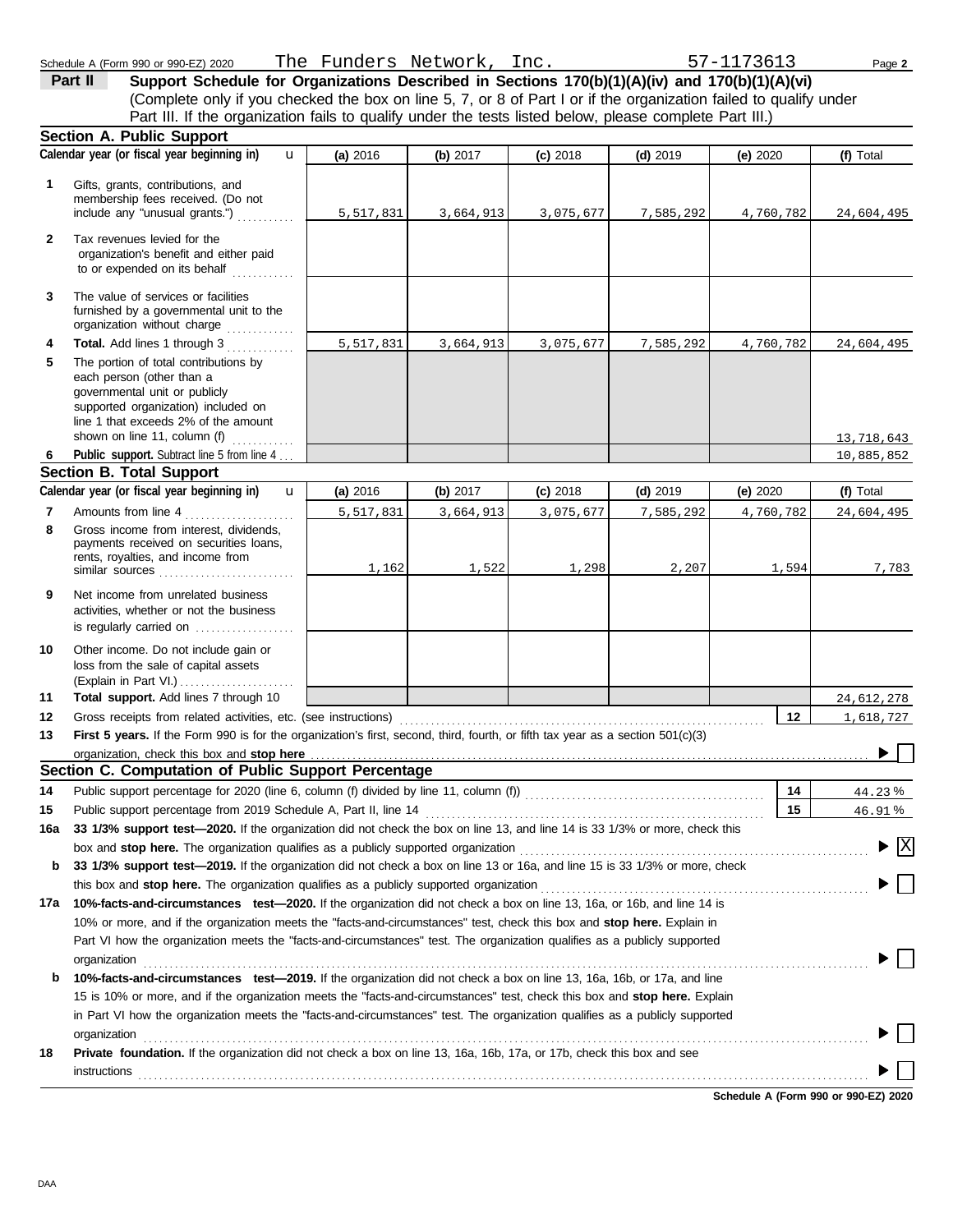**Part III Support Schedule for Organizations Described in Section 509(a)(2)** (Complete only if you checked the box on line 10 of Part I or if the organization failed to qualify under Part II. If the organization fails to qualify under the tests listed below, please complete Part II.)

|     | <b>Section A. Public Support</b>                                                                                                                                                  |            |            |            |            |            |           |
|-----|-----------------------------------------------------------------------------------------------------------------------------------------------------------------------------------|------------|------------|------------|------------|------------|-----------|
|     | Calendar year (or fiscal year beginning in)<br>u                                                                                                                                  | (a) 2016   | (b) $2017$ | $(c)$ 2018 | $(d)$ 2019 | (e) $2020$ | (f) Total |
| 1   | Gifts, grants, contributions, and membership fees<br>received. (Do not include any "unusual grants.")                                                                             |            |            |            |            |            |           |
| 2   | Gross receipts from admissions, merchandise<br>sold or services performed, or facilities<br>furnished in any activity that is related to the<br>organization's tax-exempt purpose |            |            |            |            |            |           |
| 3   | Gross receipts from activities that are not an<br>unrelated trade or business under section 513                                                                                   |            |            |            |            |            |           |
| 4   | Tax revenues levied for the<br>organization's benefit and either paid<br>to or expended on its behalf                                                                             |            |            |            |            |            |           |
| 5   | The value of services or facilities<br>furnished by a governmental unit to the<br>organization without charge                                                                     |            |            |            |            |            |           |
| 6   | Total. Add lines 1 through 5                                                                                                                                                      |            |            |            |            |            |           |
| 7a  | Amounts included on lines 1, 2, and 3<br>received from disqualified persons                                                                                                       |            |            |            |            |            |           |
| b   | Amounts included on lines 2 and 3<br>received from other than disqualified<br>persons that exceed the greater of \$5,000<br>or 1% of the amount on line 13 for the year $\ldots$  |            |            |            |            |            |           |
| c   | Add lines 7a and 7b<br>.                                                                                                                                                          |            |            |            |            |            |           |
| 8   | Public support. (Subtract line 7c from                                                                                                                                            |            |            |            |            |            |           |
|     | line $6.$ )                                                                                                                                                                       |            |            |            |            |            |           |
|     | <b>Section B. Total Support</b><br>Calendar year (or fiscal year beginning in)                                                                                                    |            |            |            |            |            |           |
|     | $\mathbf{u}$                                                                                                                                                                      | (a) $2016$ | (b) 2017   | $(c)$ 2018 | $(d)$ 2019 | (e) $2020$ | (f) Total |
| 9   | Amounts from line 6                                                                                                                                                               |            |            |            |            |            |           |
| 10a | Gross income from interest, dividends,<br>payments received on securities loans, rents,<br>royalties, and income from similar sources                                             |            |            |            |            |            |           |
| b   | Unrelated business taxable income (less<br>section 511 taxes) from businesses<br>acquired after June 30, 1975                                                                     |            |            |            |            |            |           |
| c   | Add lines 10a and 10b                                                                                                                                                             |            |            |            |            |            |           |
| 11  | Net income from unrelated business<br>activities not included in line 10b, whether<br>or not the business is regularly carried on                                                 |            |            |            |            |            |           |
| 12  | Other income. Do not include gain or<br>loss from the sale of capital assets<br>(Explain in Part VI.)                                                                             |            |            |            |            |            |           |
| 13  | Total support. (Add lines 9, 10c, 11,<br>and $12.$ )                                                                                                                              |            |            |            |            |            |           |
| 14  | First 5 years. If the Form 990 is for the organization's first, second, third, fourth, or fifth tax year as a section 501(c)(3)                                                   |            |            |            |            |            |           |
|     | organization, check this box and stop here                                                                                                                                        |            |            |            |            |            |           |
|     | Section C. Computation of Public Support Percentage                                                                                                                               |            |            |            |            |            |           |
| 15  |                                                                                                                                                                                   |            |            |            |            | 15         | %         |
| 16  |                                                                                                                                                                                   |            |            |            |            | 16         | %         |
|     | Section D. Computation of Investment Income Percentage                                                                                                                            |            |            |            |            |            |           |
| 17  |                                                                                                                                                                                   |            |            |            |            | 17         | %         |
| 18  | Investment income percentage from 2019 Schedule A, Part III, line 17                                                                                                              |            |            |            |            | 18         | %         |
| 19a | 33 1/3% support tests-2020. If the organization did not check the box on line 14, and line 15 is more than 33 1/3%, and line                                                      |            |            |            |            |            |           |
|     |                                                                                                                                                                                   |            |            |            |            |            |           |
| b   | 33 1/3% support tests-2019. If the organization did not check a box on line 14 or line 19a, and line 16 is more than 33 1/3%, and                                                 |            |            |            |            |            |           |
|     |                                                                                                                                                                                   |            |            |            |            |            |           |
| 20  |                                                                                                                                                                                   |            |            |            |            |            |           |

**Schedule A (Form 990 or 990-EZ) 2020**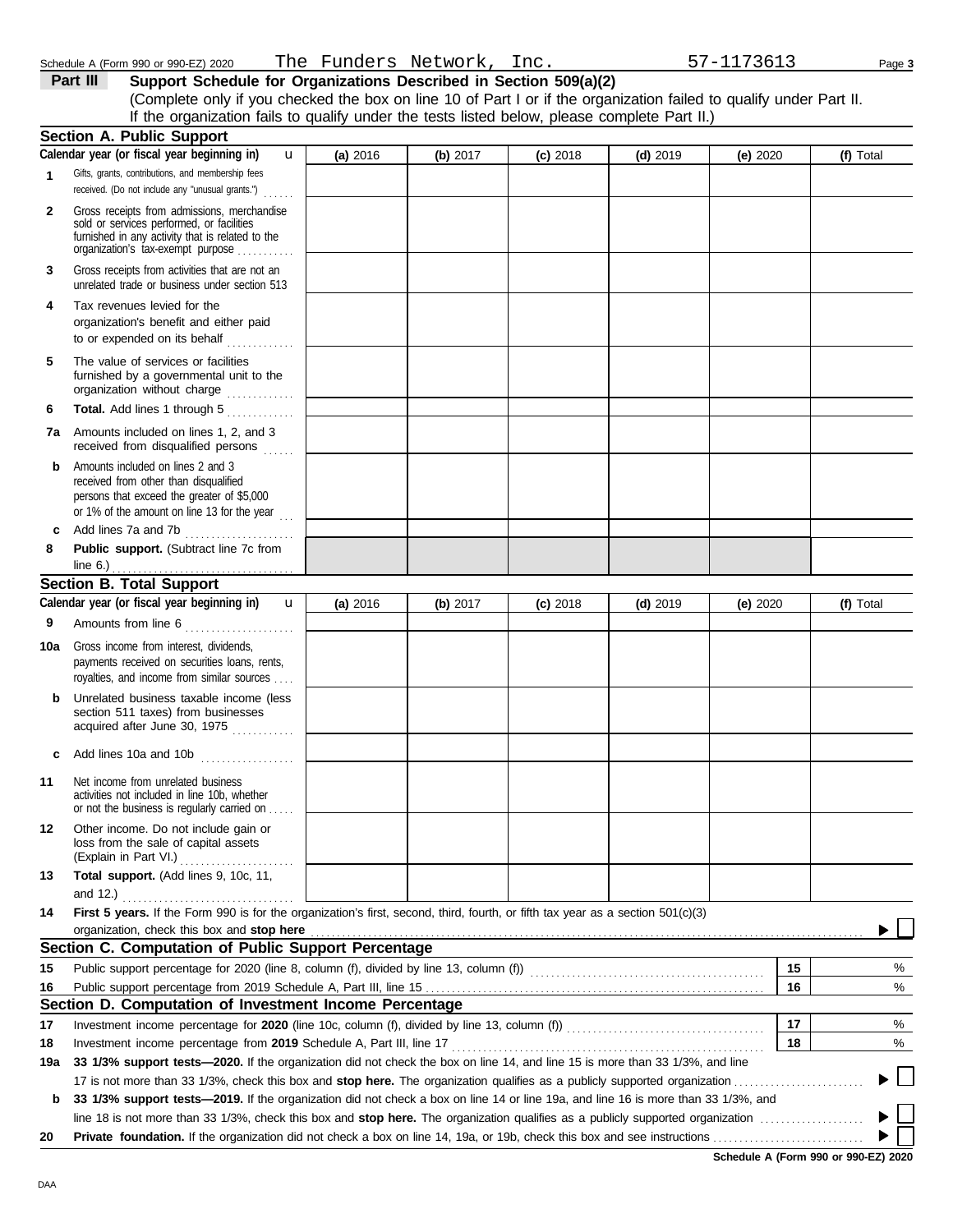|         | The Funders Network, Inc.<br>Schedule A (Form 990 or 990-EZ) 2020                                                   | 57-1173613      |     | Page 4 |
|---------|---------------------------------------------------------------------------------------------------------------------|-----------------|-----|--------|
| Part IV | <b>Supporting Organizations</b>                                                                                     |                 |     |        |
|         | (Complete only if you checked a box in line 12 on Part I. If you checked box 12a, Part I, complete Sections A       |                 |     |        |
|         | and B. If you checked box 12b, Part I, complete Sections A and C. If you checked box 12c, Part I, complete          |                 |     |        |
|         | Sections A, D, and E. If you checked box 12d, Part I, complete Sections A and D, and complete Part V.)              |                 |     |        |
|         | <b>Section A. All Supporting Organizations</b>                                                                      |                 |     |        |
|         |                                                                                                                     |                 | Yes | No     |
| 1       | Are all of the organization's supported organizations listed by name in the organization's governing                |                 |     |        |
|         | documents? If "No," describe in Part VI how the supported organizations are designated. If designated by            |                 |     |        |
|         | class or purpose, describe the designation. If historic and continuing relationship, explain.                       | 1               |     |        |
| 2       | Did the organization have any supported organization that does not have an IRS determination of status              |                 |     |        |
|         | under section 509(a)(1) or (2)? If "Yes," explain in Part VI how the organization determined that the supported     |                 |     |        |
|         | organization was described in section 509(a)(1) or (2).                                                             | 2               |     |        |
| За      | Did the organization have a supported organization described in section $501(c)(4)$ , (5), or (6)? If "Yes," answer |                 |     |        |
|         | lines 3b and 3c below.                                                                                              | 3a              |     |        |
| b       | Did the organization confirm that each supported organization qualified under section $501(c)(4)$ , (5), or (6) and |                 |     |        |
|         | satisfied the public support tests under section 509(a)(2)? If "Yes," describe in Part VI when and how the          |                 |     |        |
|         | organization made the determination.                                                                                | 3b              |     |        |
|         |                                                                                                                     |                 |     |        |
| c       | Did the organization ensure that all support to such organizations was used exclusively for section $170(c)(2)(B)$  |                 |     |        |
|         | purposes? If "Yes," explain in Part VI what controls the organization put in place to ensure such use.              | 3c              |     |        |
| 4a      | Was any supported organization not organized in the United States ("foreign supported organization")? If            |                 |     |        |
|         | "Yes," and if you checked 12a or 12b in Part I, answer (b) and (c) below.                                           | 4a              |     |        |
| b       | Did the organization have ultimate control and discretion in deciding whether to make grants to the foreign         |                 |     |        |
|         | supported organization? If "Yes," describe in Part VI how the organization had such control and discretion          |                 |     |        |
|         | despite being controlled or supervised by or in connection with its supported organizations.                        | 4b              |     |        |
| c       | Did the organization support any foreign supported organization that does not have an IRS determination             |                 |     |        |
|         | under sections $501(c)(3)$ and $509(a)(1)$ or (2)? If "Yes," explain in Part VI what controls the organization used |                 |     |        |
|         | to ensure that all support to the foreign supported organization was used exclusively for section 170(c)(2)(B)      |                 |     |        |
|         | purposes.                                                                                                           | 4c              |     |        |
| 5a      | Did the organization add, substitute, or remove any supported organizations during the tax year? If "Yes,"          |                 |     |        |
|         | answer lines 5b and 5c below (if applicable). Also, provide detail in Part VI, including (i) the names and EIN      |                 |     |        |
|         | numbers of the supported organizations added, substituted, or removed; (ii) the reasons for each such action;       |                 |     |        |
|         | (iii) the authority under the organization's organizing document authorizing such action; and (iv) how the action   |                 |     |        |
|         | was accomplished (such as by amendment to the organizing document).                                                 | 5a              |     |        |
| b       | Type I or Type II only. Was any added or substituted supported organization part of a class already                 |                 |     |        |
|         | designated in the organization's organizing document?                                                               | 5b              |     |        |
| c       | Substitutions only. Was the substitution the result of an event beyond the organization's control?                  | 5c              |     |        |
|         | Did the organization provide support (whether in the form of grants or the provision of services or facilities) to  |                 |     |        |
|         | anyone other than (i) its supported organizations, (ii) individuals that are part of the charitable class benefited |                 |     |        |
|         | by one or more of its supported organizations, or (iii) other supporting organizations that also support or         |                 |     |        |
|         | benefit one or more of the filing organization's supported organizations? If "Yes," provide detail in Part VI.      | 6               |     |        |
| 7       | Did the organization provide a grant, loan, compensation, or other similar payment to a substantial contributor     |                 |     |        |
|         | (as defined in section $4958(c)(3)(C)$ ), a family member of a substantial contributor, or a 35% controlled entity  |                 |     |        |
|         | with regard to a substantial contributor? If "Yes," complete Part I of Schedule L (Form 990 or 990-EZ).             | 7               |     |        |
| 8       | Did the organization make a loan to a disqualified person (as defined in section 4958) not described in line 7?     |                 |     |        |
|         | If "Yes," complete Part I of Schedule L (Form 990 or 990-EZ).                                                       | 8               |     |        |
|         |                                                                                                                     |                 |     |        |
| 9a      | Was the organization controlled directly or indirectly at any time during the tax year by one or more               |                 |     |        |
|         | disqualified persons, as defined in section 4946 (other than foundation managers and organizations                  |                 |     |        |
|         | described in section 509(a)(1) or (2))? If "Yes," provide detail in Part VI.                                        | 9а              |     |        |
| b       | Did one or more disqualified persons (as defined in line 9a) hold a controlling interest in any entity in which     |                 |     |        |
|         | the supporting organization had an interest? If "Yes," provide detail in Part VI.                                   | 9b              |     |        |
| c       | Did a disqualified person (as defined in line 9a) have an ownership interest in, or derive any personal benefit     |                 |     |        |
|         | from, assets in which the supporting organization also had an interest? If "Yes," provide detail in Part VI.        | 9c              |     |        |
| 10a     | Was the organization subject to the excess business holdings rules of section 4943 because of section               |                 |     |        |
|         | 4943(f) (regarding certain Type II supporting organizations, and all Type III non-functionally integrated           |                 |     |        |
|         | supporting organizations)? If "Yes," answer line 10b below.                                                         | 10a             |     |        |
| b       | Did the organization have any excess business holdings in the tax year? (Use Schedule C, Form 4720, to              |                 |     |        |
|         | determine whether the organization had excess business holdings.)                                                   | 10 <sub>b</sub> |     |        |

**Schedule A (Form 990 or 990-EZ) 2020**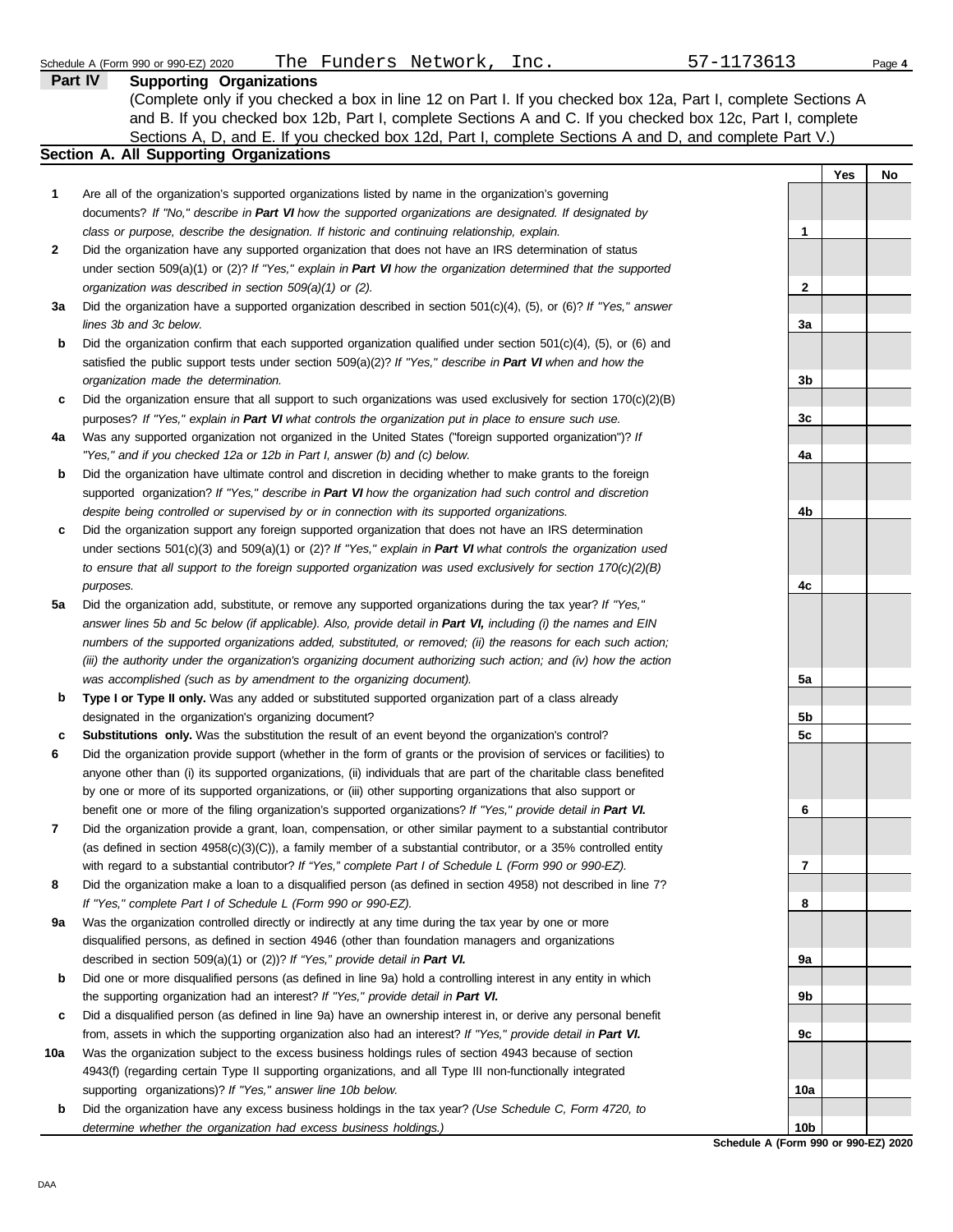| 57-1173613 |  |  |  |  |
|------------|--|--|--|--|
|            |  |  |  |  |

|    |                                                                                                                      |                 | Yes | No |
|----|----------------------------------------------------------------------------------------------------------------------|-----------------|-----|----|
| 11 | Has the organization accepted a gift or contribution from any of the following persons?                              |                 |     |    |
| a  | A person who directly or indirectly controls, either alone or together with persons described in lines 11b and       |                 |     |    |
|    | 11c below, the governing body of a supported organization?                                                           | 11a             |     |    |
| b  | A family member of a person described in line 11a above?                                                             | 11 <sub>b</sub> |     |    |
|    | c A 35% controlled entity of a person described in line 11a or 11b above? If "Yes" to line 11a, 11b, or 11c, provide |                 |     |    |
|    | detail in Part VI.                                                                                                   | 11с             |     |    |

### **Section B. Type I Supporting Organizations**

**Part IV Supporting Organizations** *(continued)*

|                |                                                                                                                                |   | Yes | <b>No</b> |
|----------------|--------------------------------------------------------------------------------------------------------------------------------|---|-----|-----------|
| 1              | Did the governing body, members of the governing body, officers acting in their official capacity, or membership of one or     |   |     |           |
|                | more supported organizations have the power to regularly appoint or elect at least a majority of the organization's officers,  |   |     |           |
|                | directors, or trustees at all times during the tax year? If "No," describe in Part VI how the supported organization(s)        |   |     |           |
|                | effectively operated, supervised, or controlled the organization's activities. If the organization had more than one supported |   |     |           |
|                | organization, describe how the powers to appoint and/or remove officers, directors, or trustees were allocated among the       |   |     |           |
|                | supported organizations and what conditions or restrictions, if any, applied to such powers during the tax year.               |   |     |           |
| $\overline{2}$ | Did the organization operate for the benefit of any supported organization other than the supported                            |   |     |           |
|                | organization(s) that operated, supervised, or controlled the supporting organization? If "Yes," explain in Part                |   |     |           |
|                | VI how providing such benefit carried out the purposes of the supported organization(s) that operated,                         |   |     |           |
|                | supervised, or controlled the supporting organization.                                                                         | ົ |     |           |

## *supervised, or controlled the supporting organization.* **Section C. Type II Supporting Organizations**

|                                                                                                                  |  | Nc |
|------------------------------------------------------------------------------------------------------------------|--|----|
| Were a majority of the organization's directors or trustees during the tax year also a majority of the directors |  |    |
| or trustees of each of the organization's supported organization(s)? If "No," describe in Part VI how control    |  |    |
| or management of the supporting organization was vested in the same persons that controlled or managed           |  |    |
| the supported organization(s).                                                                                   |  |    |

## **Section D. All Type III Supporting Organizations**

|                |                                                                                                                        |   | Yes | No |
|----------------|------------------------------------------------------------------------------------------------------------------------|---|-----|----|
| 1              | Did the organization provide to each of its supported organizations, by the last day of the fifth month of the         |   |     |    |
|                | organization's tax year, (i) a written notice describing the type and amount of support provided during the prior tax  |   |     |    |
|                | year, (ii) a copy of the Form 990 that was most recently filed as of the date of notification, and (iii) copies of the |   |     |    |
|                | organization's governing documents in effect on the date of notification, to the extent not previously provided?       |   |     |    |
| $\overline{2}$ | Were any of the organization's officers, directors, or trustees either (i) appointed or elected by the supported       |   |     |    |
|                | organization(s) or (ii) serving on the governing body of a supported organization? If "No," explain in Part VI how     |   |     |    |
|                | the organization maintained a close and continuous working relationship with the supported organization(s).            | 2 |     |    |
| $\mathbf{3}$   | By reason of the relationship described in line 2, above, did the organization's supported organizations have          |   |     |    |
|                | a significant voice in the organization's investment policies and in directing the use of the organization's           |   |     |    |
|                | income or assets at all times during the tax year? If "Yes," describe in Part VI the role the organization's           |   |     |    |
|                | supported organizations played in this regard.                                                                         | 3 |     |    |

## **Section E. Type III Functionally-Integrated Supporting Organizations**

| Check the box next to the method that the organization used to satisfy the Integral Part Test during the year (see instructions). |  |  |
|-----------------------------------------------------------------------------------------------------------------------------------|--|--|
|                                                                                                                                   |  |  |

- The organization satisfied the Activities Test. *Complete line 2 below.* **a**
- The organization is the parent of each of its supported organizations. *Complete line 3 below.* **b**

The organization supported a governmental entity. *Describe in Part VI how you supported a governmental entity (see instructions).* **c**

- **2** Activities Test. *Answer lines 2a and 2b below.*
- **a** Did substantially all of the organization's activities during the tax year directly further the exempt purposes of the supported organization(s) to which the organization was responsive? *If "Yes," then in Part VI identify those supported organizations and explain how these activities directly furthered their exempt purposes,*  how the organization was responsive to those supported organizations, and how the organization determined *that these activities constituted substantially all of its activities.*
- **b** Did the activities described in line 2a, above, constitute activities that, but for the organization's involvement, one or more of the organization's supported organization(s) would have been engaged in? If "Yes," explain in *Part VI the reasons for the organization's position that its supported organization(s) would have engaged in these activities but for the organization's involvement.*
- **3** Parent of Supported Organizations. *Answer lines 3a and 3b below.*
- **a** Did the organization have the power to regularly appoint or elect a majority of the officers, directors, or trustees of each of the supported organizations? *If "Yes" or "No," provide details in Part VI.*
- **b** Did the organization exercise a substantial degree of direction over the policies, programs, and activities of each of its supported organizations? *If "Yes," describe in Part VI the role played by the organization in this regard.*

**Yes No 2a 2b 3a 3b**

DAA **Schedule A (Form 990 or 990-EZ) 2020**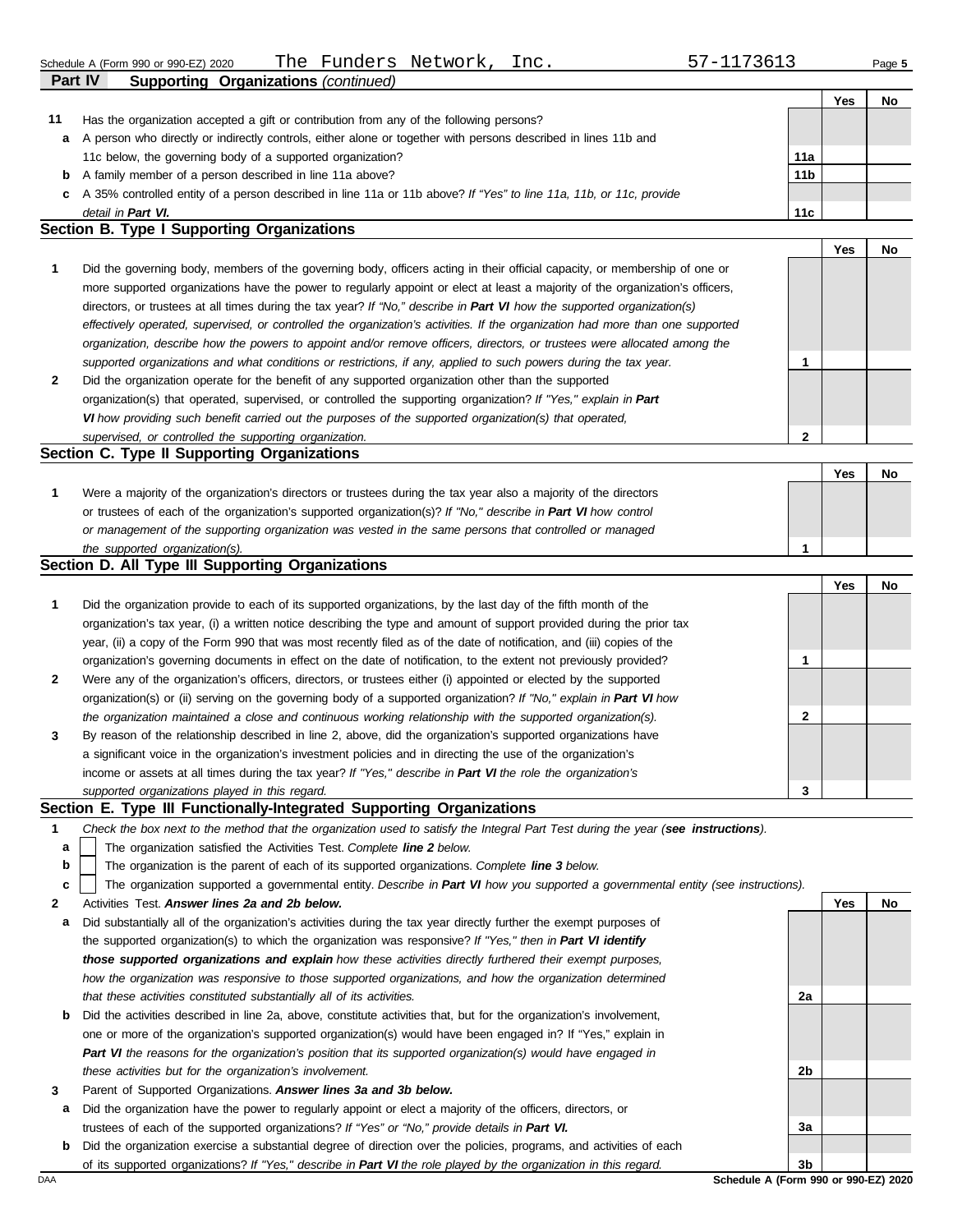|              | <b>instructions.</b> All other Type III non-functionally integrated supporting organizations must complete Sections A through E. |                         |                |                                |
|--------------|----------------------------------------------------------------------------------------------------------------------------------|-------------------------|----------------|--------------------------------|
|              | Section A - Adjusted Net Income                                                                                                  |                         | (A) Prior Year | (B) Current Year<br>(optional) |
| 1            | Net short-term capital gain                                                                                                      | 1                       |                |                                |
| $\mathbf{2}$ | Recoveries of prior-year distributions                                                                                           | $\mathbf{2}$            |                |                                |
| 3            | Other gross income (see instructions)                                                                                            | 3                       |                |                                |
| 4            | Add lines 1 through 3.                                                                                                           | 4                       |                |                                |
| 5            | Depreciation and depletion                                                                                                       | 5                       |                |                                |
| 6            | Portion of operating expenses paid or incurred for production or collection of                                                   |                         |                |                                |
|              | gross income or for management, conservation, or maintenance of property                                                         |                         |                |                                |
|              | held for production of income (see instructions)                                                                                 | 6                       |                |                                |
| 7            | Other expenses (see instructions)                                                                                                | 7                       |                |                                |
| 8            | Adjusted Net Income (subtract lines 5, 6, and 7 from line 4)                                                                     | 8                       |                |                                |
|              | Section B - Minimum Asset Amount                                                                                                 |                         | (A) Prior Year | (B) Current Year<br>(optional) |
| 1            | Aggregate fair market value of all non-exempt-use assets (see                                                                    |                         |                |                                |
|              | instructions for short tax year or assets held for part of year):                                                                |                         |                |                                |
|              | a Average monthly value of securities                                                                                            | 1a                      |                |                                |
|              | <b>b</b> Average monthly cash balances                                                                                           | 1 <sub>b</sub>          |                |                                |
|              | c Fair market value of other non-exempt-use assets                                                                               | 1c                      |                |                                |
|              | <b>d Total</b> (add lines 1a, 1b, and 1c)                                                                                        | 1d                      |                |                                |
|              | <b>e</b> Discount claimed for blockage or other factors                                                                          |                         |                |                                |
|              | (explain in detail in Part VI):                                                                                                  |                         |                |                                |
| $\mathbf{2}$ | Acquisition indebtedness applicable to non-exempt-use assets                                                                     | $\mathbf{2}$            |                |                                |
| 3            | Subtract line 2 from line 1d.                                                                                                    | 3                       |                |                                |
| 4            | Cash deemed held for exempt use. Enter 0.015 of line 3 (for greater amount,                                                      |                         |                |                                |
|              | see instructions).                                                                                                               | 4                       |                |                                |
| 5            | Net value of non-exempt-use assets (subtract line 4 from line 3)                                                                 | 5                       |                |                                |
| 6            | Multiply line 5 by 0.035.                                                                                                        | 6                       |                |                                |
| 7            | Recoveries of prior-year distributions                                                                                           | $\overline{7}$          |                |                                |
| 8            | <b>Minimum Asset Amount (add line 7 to line 6)</b>                                                                               | 8                       |                |                                |
|              | Section C - Distributable Amount                                                                                                 |                         |                | <b>Current Year</b>            |
| 1            | Adjusted net income for prior year (from Section A, line 8, column A)                                                            | 1                       |                |                                |
| $\mathbf{2}$ | Enter 0.85 of line 1.                                                                                                            | $\mathbf 2$             |                |                                |
| 3            | Minimum asset amount for prior year (from Section B, line 8, column A)                                                           | 3                       |                |                                |
| 4            | Enter greater of line 2 or line 3.                                                                                               | $\overline{\mathbf{4}}$ |                |                                |
| 5            | Income tax imposed in prior year                                                                                                 | 5                       |                |                                |
| 6            | <b>Distributable Amount.</b> Subtract line 5 from line 4, unless subject to                                                      |                         |                |                                |
|              | emergency temporary reduction (see instructions).                                                                                | 6                       |                |                                |
| 7            | Check here if the current year is the organization's first as a non-functionally integrated Type III supporting organization     |                         |                |                                |

**Part V Type III Non-Functionally Integrated 509(a)(3) Supporting Organizations** Schedule A (Form 990 or 990-EZ) 2020 Page **6** The Funders Network, Inc. 57-1173613

**1** Check here if the organization satisfied the Integral Part Test as a qualifying trust on Nov. 20, 1970 (*explain in Part VI*). **See** 

DAA

(see instructions).

**Schedule A (Form 990 or 990-EZ) 2020**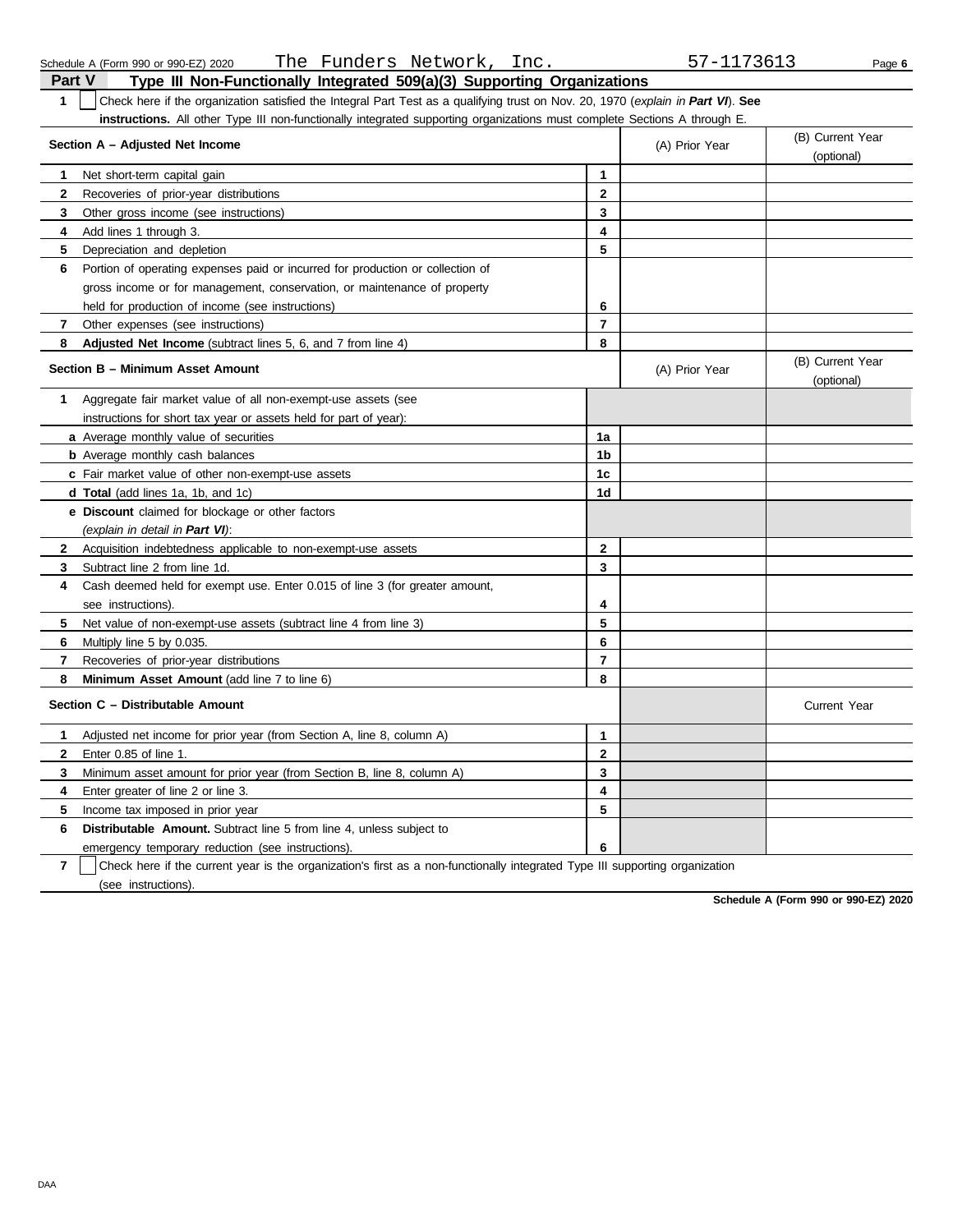|--|

Schedule A (Form 990 or 990-EZ) 2020 The Funders Network, Inc. 57-1173613 Page <mark>7</mark>

|                | The Funders Network,<br>Schedule A (Form 990 or 990-EZ) 2020                               | Inc.                               | 57-1173613                                           | Page 7                                           |
|----------------|--------------------------------------------------------------------------------------------|------------------------------------|------------------------------------------------------|--------------------------------------------------|
| <b>Part V</b>  | Type III Non-Functionally Integrated 509(a)(3) Supporting Organizations (continued)        |                                    |                                                      |                                                  |
|                | Section D - Distributions                                                                  |                                    |                                                      | <b>Current Year</b>                              |
| 1              | Amounts paid to supported organizations to accomplish exempt purposes                      |                                    |                                                      |                                                  |
| $\mathbf{2}$   | Amounts paid to perform activity that directly furthers exempt purposes of supported       |                                    |                                                      |                                                  |
|                | organizations, in excess of income from activity                                           |                                    |                                                      |                                                  |
| 3              | Administrative expenses paid to accomplish exempt purposes of supported organizations      |                                    |                                                      |                                                  |
| 4              | Amounts paid to acquire exempt-use assets                                                  |                                    |                                                      |                                                  |
| 5              | Qualified set-aside amounts (prior IRS approval required-provide details in Part VI)       |                                    |                                                      |                                                  |
| 6              | Other distributions (describe in Part VI). See instructions.                               |                                    |                                                      |                                                  |
| $\overline{7}$ | Total annual distributions. Add lines 1 through 6.                                         |                                    |                                                      |                                                  |
| 8              | Distributions to attentive supported organizations to which the organization is responsive |                                    |                                                      |                                                  |
|                | (provide details in Part VI). See instructions.                                            |                                    |                                                      |                                                  |
| 9              | Distributable amount for 2020 from Section C, line 6                                       |                                    |                                                      |                                                  |
| 10             | Line 8 amount divided by line 9 amount                                                     |                                    |                                                      |                                                  |
|                | <b>Section E - Distribution Allocations (see instructions)</b>                             | (i)<br><b>Excess Distributions</b> | (ii)<br><b>Underdistributions</b><br><b>Pre-2020</b> | (iii)<br><b>Distributable</b><br>Amount for 2020 |
| 1              | Distributable amount for 2020 from Section C, line 6                                       |                                    |                                                      |                                                  |
| $\overline{2}$ | Underdistributions, if any, for years prior to 2020                                        |                                    |                                                      |                                                  |
|                | (reasonable cause required-explain in Part VI). See                                        |                                    |                                                      |                                                  |
|                | instructions.                                                                              |                                    |                                                      |                                                  |
| 3              | Excess distributions carryover, if any, to 2020                                            |                                    |                                                      |                                                  |
|                |                                                                                            |                                    |                                                      |                                                  |
|                |                                                                                            |                                    |                                                      |                                                  |
|                |                                                                                            |                                    |                                                      |                                                  |
|                | <b>e</b> From 2019                                                                         |                                    |                                                      |                                                  |
|                | f Total of lines 3a through 3e                                                             |                                    |                                                      |                                                  |
|                | g Applied to underdistributions of prior years                                             |                                    |                                                      |                                                  |
|                | h Applied to 2020 distributable amount                                                     |                                    |                                                      |                                                  |
|                | Carryover from 2015 not applied (see instructions)                                         |                                    |                                                      |                                                  |
|                | Remainder. Subtract lines 3g, 3h, and 3i from line 3f.                                     |                                    |                                                      |                                                  |
| 4              | Distributions for 2020 from                                                                |                                    |                                                      |                                                  |
|                | \$<br>Section D, line 7:                                                                   |                                    |                                                      |                                                  |
|                | <b>a</b> Applied to underdistributions of prior years                                      |                                    |                                                      |                                                  |
|                | <b>b</b> Applied to 2020 distributable amount                                              |                                    |                                                      |                                                  |
|                | c Remainder. Subtract lines 4a and 4b from line 4.                                         |                                    |                                                      |                                                  |
| 5              | Remaining underdistributions for years prior to 2020, if                                   |                                    |                                                      |                                                  |
|                | any. Subtract lines 3g and 4a from line 2. For result                                      |                                    |                                                      |                                                  |
|                | greater than zero, explain in Part VI. See instructions.                                   |                                    |                                                      |                                                  |
| 6              | Remaining underdistributions for 2020 Subtract lines 3h                                    |                                    |                                                      |                                                  |
|                | and 4b from line 1. For result greater than zero, explain in                               |                                    |                                                      |                                                  |
|                | Part VI. See instructions.                                                                 |                                    |                                                      |                                                  |
| $\overline{7}$ | Excess distributions carryover to 2021. Add lines 3j                                       |                                    |                                                      |                                                  |
|                | and 4c.                                                                                    |                                    |                                                      |                                                  |
| 8              | Breakdown of line 7:                                                                       |                                    |                                                      |                                                  |
|                | a Excess from 2016                                                                         |                                    |                                                      |                                                  |
|                | <b>b</b> Excess from 2017                                                                  |                                    |                                                      |                                                  |
|                |                                                                                            |                                    |                                                      |                                                  |
|                | d Excess from 2019                                                                         |                                    |                                                      |                                                  |
|                | e Excess from 2020                                                                         |                                    |                                                      |                                                  |

**Schedule A (Form 990 or 990-EZ) 2020**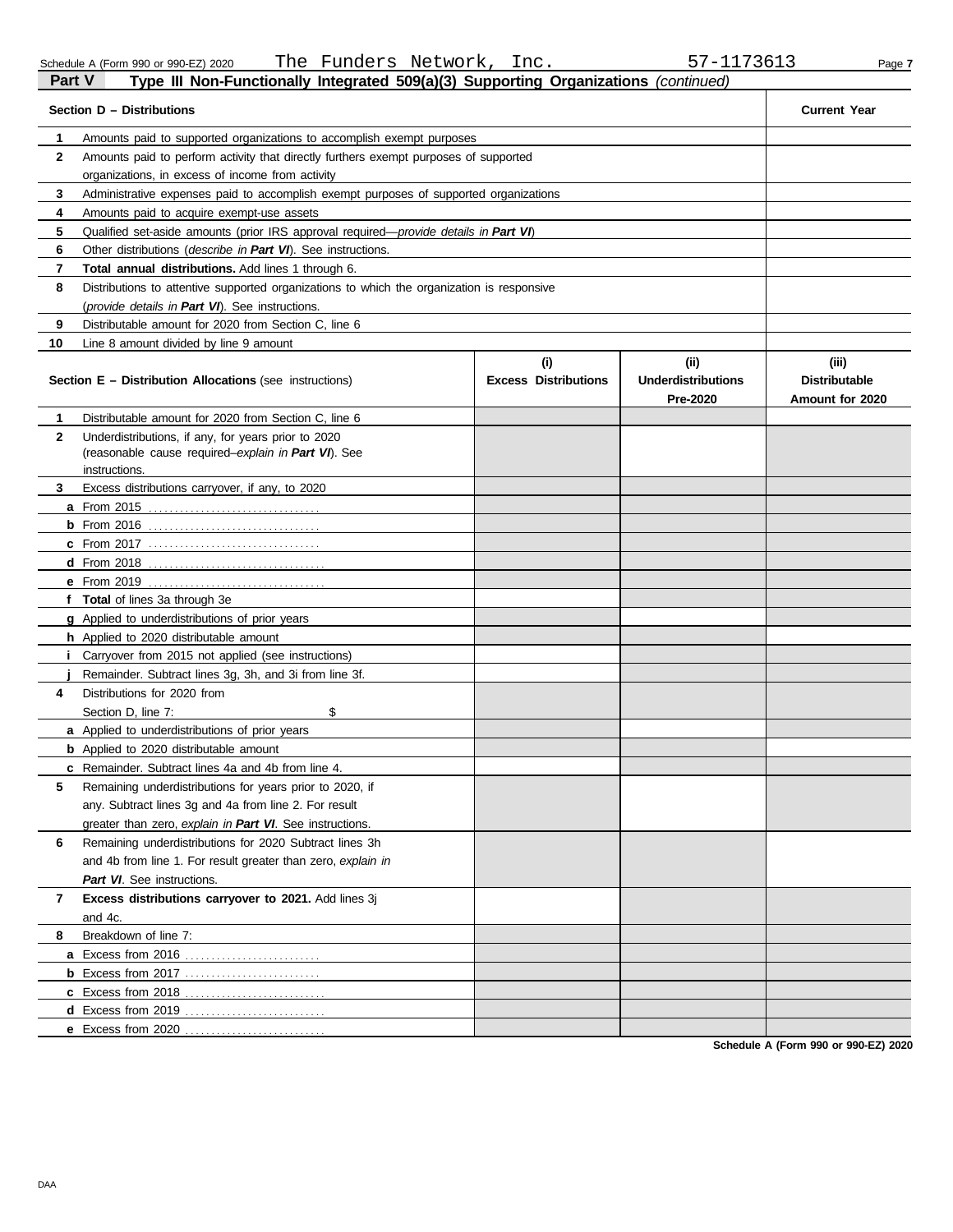|         | Schedule A (Form 990 or 990-EZ) 2020 |                                                                                                                                                                                                                                                                                                                                                                                                                                                                                                                                                                                             |  | The Funders Network, Inc. 57-1173613 | Page 8 |
|---------|--------------------------------------|---------------------------------------------------------------------------------------------------------------------------------------------------------------------------------------------------------------------------------------------------------------------------------------------------------------------------------------------------------------------------------------------------------------------------------------------------------------------------------------------------------------------------------------------------------------------------------------------|--|--------------------------------------|--------|
| Part VI |                                      | Supplemental Information. Provide the explanations required by Part II, line 10; Part II, line 17a or 17b; Part<br>III, line 12; Part IV, Section A, lines 1, 2, 3b, 3c, 4b, 4c, 5a, 6, 9a, 9b, 9c, 11a, 11b, and 11c; Part IV, Section<br>B, lines 1 and 2; Part IV, Section C, line 1; Part IV, Section D, lines 2 and 3; Part IV, Section E, lines 1c, 2a, 2b,<br>3a, and 3b; Part V, line 1; Part V, Section B, line 1e; Part V, Section D, lines 5, 6, and 8; and Part V, Section E,<br>lines 2, 5, and 6. Also complete this part for any additional information. (See instructions.) |  |                                      |        |
|         |                                      |                                                                                                                                                                                                                                                                                                                                                                                                                                                                                                                                                                                             |  |                                      |        |
|         |                                      |                                                                                                                                                                                                                                                                                                                                                                                                                                                                                                                                                                                             |  |                                      |        |
|         |                                      |                                                                                                                                                                                                                                                                                                                                                                                                                                                                                                                                                                                             |  |                                      |        |
|         |                                      |                                                                                                                                                                                                                                                                                                                                                                                                                                                                                                                                                                                             |  |                                      |        |
|         |                                      |                                                                                                                                                                                                                                                                                                                                                                                                                                                                                                                                                                                             |  |                                      |        |
|         |                                      |                                                                                                                                                                                                                                                                                                                                                                                                                                                                                                                                                                                             |  |                                      |        |
|         |                                      |                                                                                                                                                                                                                                                                                                                                                                                                                                                                                                                                                                                             |  |                                      |        |
|         |                                      |                                                                                                                                                                                                                                                                                                                                                                                                                                                                                                                                                                                             |  |                                      |        |
|         |                                      |                                                                                                                                                                                                                                                                                                                                                                                                                                                                                                                                                                                             |  |                                      |        |
|         |                                      |                                                                                                                                                                                                                                                                                                                                                                                                                                                                                                                                                                                             |  |                                      |        |
|         |                                      |                                                                                                                                                                                                                                                                                                                                                                                                                                                                                                                                                                                             |  |                                      |        |
|         |                                      |                                                                                                                                                                                                                                                                                                                                                                                                                                                                                                                                                                                             |  |                                      |        |
|         |                                      |                                                                                                                                                                                                                                                                                                                                                                                                                                                                                                                                                                                             |  |                                      |        |
|         |                                      |                                                                                                                                                                                                                                                                                                                                                                                                                                                                                                                                                                                             |  |                                      |        |
|         |                                      |                                                                                                                                                                                                                                                                                                                                                                                                                                                                                                                                                                                             |  |                                      |        |
|         |                                      |                                                                                                                                                                                                                                                                                                                                                                                                                                                                                                                                                                                             |  |                                      |        |
|         |                                      |                                                                                                                                                                                                                                                                                                                                                                                                                                                                                                                                                                                             |  |                                      |        |
|         |                                      |                                                                                                                                                                                                                                                                                                                                                                                                                                                                                                                                                                                             |  |                                      |        |
|         |                                      |                                                                                                                                                                                                                                                                                                                                                                                                                                                                                                                                                                                             |  |                                      |        |
|         |                                      |                                                                                                                                                                                                                                                                                                                                                                                                                                                                                                                                                                                             |  |                                      |        |
|         |                                      |                                                                                                                                                                                                                                                                                                                                                                                                                                                                                                                                                                                             |  |                                      |        |
|         |                                      |                                                                                                                                                                                                                                                                                                                                                                                                                                                                                                                                                                                             |  |                                      |        |
|         |                                      |                                                                                                                                                                                                                                                                                                                                                                                                                                                                                                                                                                                             |  |                                      |        |
|         |                                      |                                                                                                                                                                                                                                                                                                                                                                                                                                                                                                                                                                                             |  |                                      |        |
|         |                                      |                                                                                                                                                                                                                                                                                                                                                                                                                                                                                                                                                                                             |  |                                      |        |
|         |                                      |                                                                                                                                                                                                                                                                                                                                                                                                                                                                                                                                                                                             |  |                                      |        |
|         |                                      |                                                                                                                                                                                                                                                                                                                                                                                                                                                                                                                                                                                             |  |                                      |        |
|         |                                      |                                                                                                                                                                                                                                                                                                                                                                                                                                                                                                                                                                                             |  |                                      |        |
|         |                                      |                                                                                                                                                                                                                                                                                                                                                                                                                                                                                                                                                                                             |  |                                      |        |
|         |                                      |                                                                                                                                                                                                                                                                                                                                                                                                                                                                                                                                                                                             |  |                                      |        |
|         |                                      |                                                                                                                                                                                                                                                                                                                                                                                                                                                                                                                                                                                             |  |                                      |        |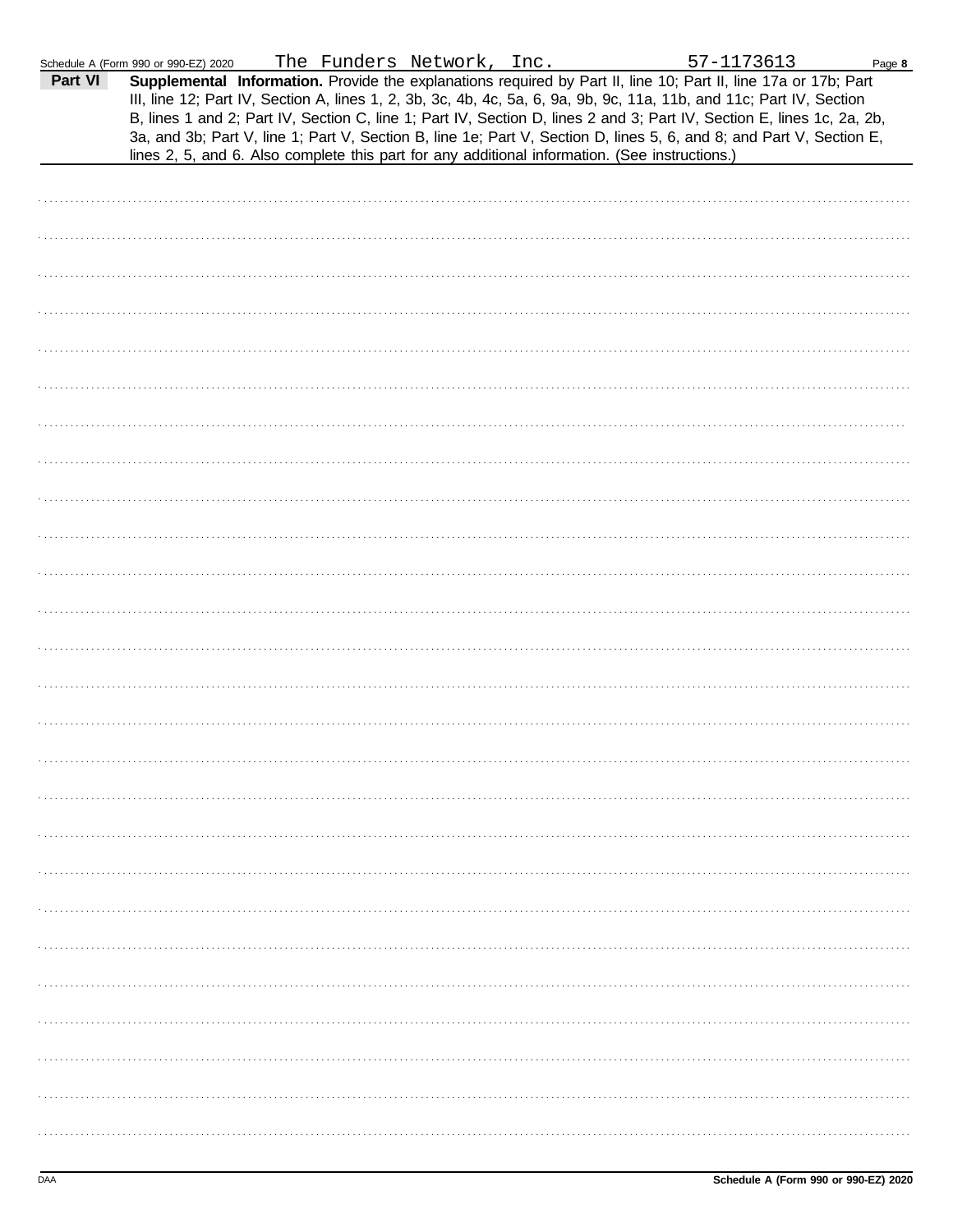# **SCHEDULE D Supplemental Financial Statements**

**Part IV, line 6, 7, 8, 9, 10, 11a, 11b, 11c, 11d, 11e, 11f, 12a, or 12b.** u **Complete if the organization answered "Yes" on Form 990,**

u **Attach to Form 990.** 

| 2020                                |
|-------------------------------------|
| Open to Public<br><b>Inspection</b> |

OMB No. 1545-0047

u **Go to** *www.irs.gov/Form990* **for instructions and the latest information.**

## Internal Revenue Service **Name of the organization**

Department of the Treasury

|        | The Funders Network, Inc. |                                                                                   | 57-1173613 |
|--------|---------------------------|-----------------------------------------------------------------------------------|------------|
| Part I |                           | Organizations Maintaining Donor Advised Funds or Other Similar Funds or Accounts. |            |

**Employer identification number**

|              | Complete if the organization answered "Yes" on Form 990, Part IV, line 6.                                                                 |                                                    |       |                                 |
|--------------|-------------------------------------------------------------------------------------------------------------------------------------------|----------------------------------------------------|-------|---------------------------------|
|              |                                                                                                                                           | (a) Donor advised funds                            |       | (b) Funds and other accounts    |
| 1            |                                                                                                                                           |                                                    |       |                                 |
| 2            |                                                                                                                                           | the control of the control of the control of       |       |                                 |
| 3            | Aggregate value of grants from (during year)                                                                                              |                                                    |       |                                 |
| 4            |                                                                                                                                           |                                                    |       |                                 |
| 5            | Did the organization inform all donors and donor advisors in writing that the assets held in donor advised                                |                                                    |       |                                 |
|              |                                                                                                                                           |                                                    |       | Yes<br>No                       |
| 6            | Did the organization inform all grantees, donors, and donor advisors in writing that grant funds can be used                              |                                                    |       |                                 |
|              | only for charitable purposes and not for the benefit of the donor or donor advisor, or for any other purpose                              |                                                    |       |                                 |
|              |                                                                                                                                           |                                                    |       | Yes<br>No                       |
|              | Part II<br><b>Conservation Easements.</b>                                                                                                 |                                                    |       |                                 |
|              | Complete if the organization answered "Yes" on Form 990, Part IV, line 7.                                                                 |                                                    |       |                                 |
| 1            | Purpose(s) of conservation easements held by the organization (check all that apply).                                                     |                                                    |       |                                 |
|              | Preservation of land for public use (for example, recreation or education)                                                                | Preservation of a historically important land area |       |                                 |
|              | Protection of natural habitat                                                                                                             | Preservation of a certified historic structure     |       |                                 |
|              | Preservation of open space                                                                                                                |                                                    |       |                                 |
| $\mathbf{2}$ | Complete lines 2a through 2d if the organization held a qualified conservation contribution in the form of a conservation                 |                                                    |       |                                 |
|              | easement on the last day of the tax year.                                                                                                 |                                                    |       | Held at the End of the Tax Year |
| a            |                                                                                                                                           |                                                    | 2a    |                                 |
| b            |                                                                                                                                           |                                                    | 2b    |                                 |
| c            |                                                                                                                                           |                                                    | 2c    |                                 |
|              | d Number of conservation easements included in (c) acquired after 7/25/06, and not on a                                                   |                                                    |       |                                 |
|              | historic structure listed in the National Register                                                                                        |                                                    | 2d    |                                 |
| 3            | Number of conservation easements modified, transferred, released, extinguished, or terminated by the organization during the              |                                                    |       |                                 |
|              | tax year <b>u</b>                                                                                                                         |                                                    |       |                                 |
|              | Number of states where property subject to conservation easement is located $\mathbf u$                                                   |                                                    |       |                                 |
| 5            | Does the organization have a written policy regarding the periodic monitoring, inspection, handling of                                    |                                                    |       |                                 |
|              |                                                                                                                                           |                                                    |       | Yes<br>No                       |
| 6            | Staff and volunteer hours devoted to monitoring, inspecting, handling of violations, and enforcing conservation easements during the year |                                                    |       |                                 |
|              | $\mathbf{u}$ is a serious set of $\mathbf{u}$                                                                                             |                                                    |       |                                 |
| 7            | Amount of expenses incurred in monitoring, inspecting, handling of violations, and enforcing conservation easements during the year       |                                                    |       |                                 |
|              | u \$                                                                                                                                      |                                                    |       |                                 |
| 8            | Does each conservation easement reported on line 2(d) above satisfy the requirements of section 170(h)(4)(B)(i)                           |                                                    |       |                                 |
|              |                                                                                                                                           |                                                    |       | Yes<br>No                       |
| 9            | In Part XIII, describe how the organization reports conservation easements in its revenue and expense statement and                       |                                                    |       |                                 |
|              | balance sheet, and include, if applicable, the text of the footnote to the organization's financial statements that describes the         |                                                    |       |                                 |
|              | organization's accounting for conservation easements.                                                                                     |                                                    |       |                                 |
|              | Organizations Maintaining Collections of Art, Historical Treasures, or Other Similar Assets.<br>Part III                                  |                                                    |       |                                 |
|              | Complete if the organization answered "Yes" on Form 990, Part IV, line 8.                                                                 |                                                    |       |                                 |
|              | 1a If the organization elected, as permitted under FASB ASC 958, not to report in its revenue statement and balance sheet works           |                                                    |       |                                 |
|              | of art, historical treasures, or other similar assets held for public exhibition, education, or research in furtherance of public         |                                                    |       |                                 |
|              | service, provide in Part XIII the text of the footnote to its financial statements that describes these items.                            |                                                    |       |                                 |
|              | <b>b</b> If the organization elected, as permitted under FASB ASC 958, to report in its revenue statement and balance sheet works of      |                                                    |       |                                 |
|              | art, historical treasures, or other similar assets held for public exhibition, education, or research in furtherance of public service,   |                                                    |       |                                 |
|              | provide the following amounts relating to these items:                                                                                    |                                                    |       |                                 |
|              |                                                                                                                                           |                                                    |       | u \$                            |
|              | (ii) Assets included in Form 990, Part X                                                                                                  |                                                    |       | $\mathbf{u}$ \$                 |
| $\mathbf{2}$ | If the organization received or held works of art, historical treasures, or other similar assets for financial gain, provide the          |                                                    |       |                                 |
|              | following amounts required to be reported under FASB ASC 958 relating to these items:                                                     |                                                    |       |                                 |
| а            |                                                                                                                                           |                                                    |       | $\mathbf{u}$ \$                 |
|              |                                                                                                                                           |                                                    | $u \$ |                                 |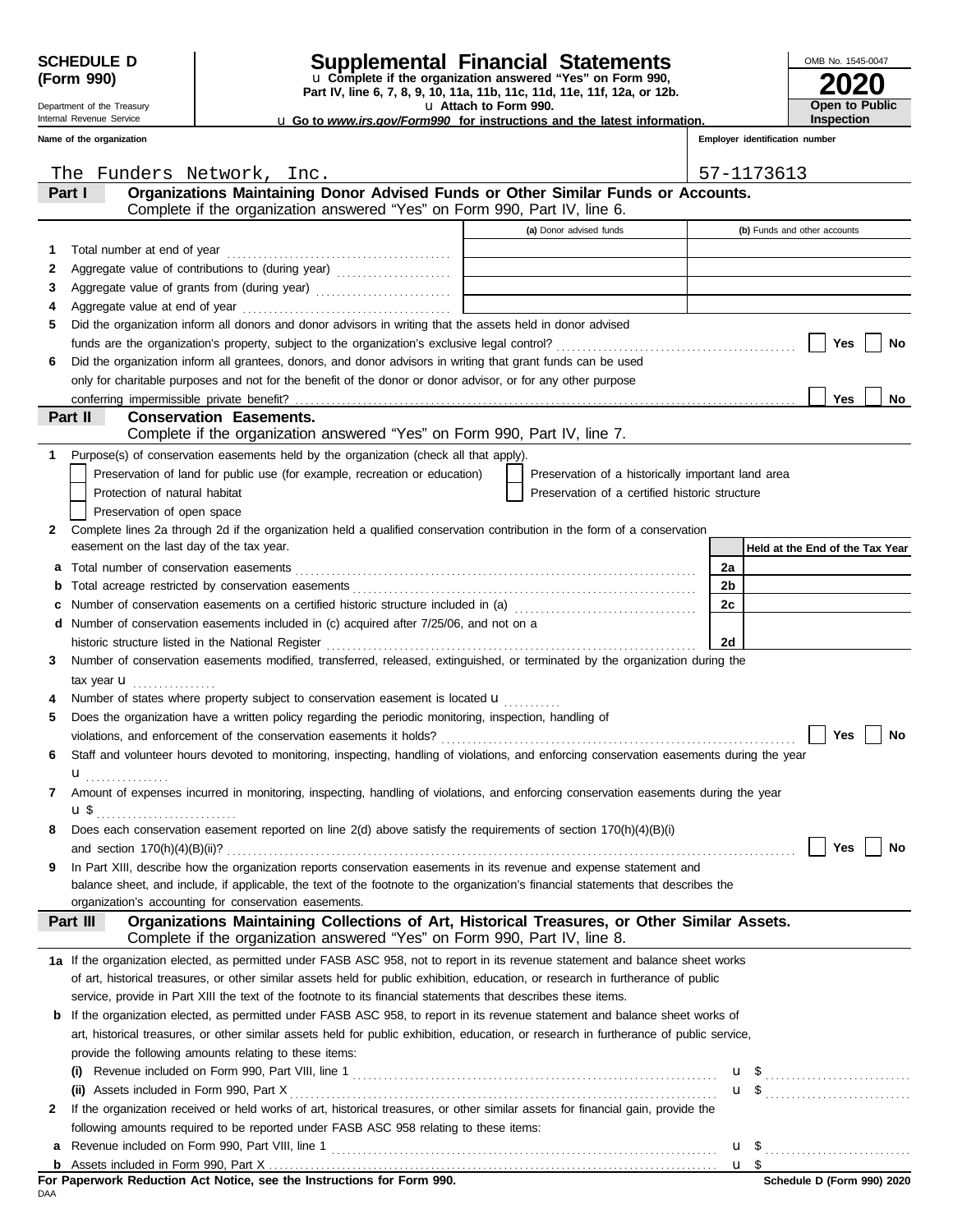|   | Schedule D (Form 990) 2020                                                                                                                                                                                                           | The Funders Network, Inc. |                          |                         | 57-1173613      |                      |                | Page 2              |
|---|--------------------------------------------------------------------------------------------------------------------------------------------------------------------------------------------------------------------------------------|---------------------------|--------------------------|-------------------------|-----------------|----------------------|----------------|---------------------|
|   | Organizations Maintaining Collections of Art, Historical Treasures, or Other Similar Assets (continued)<br>Part III                                                                                                                  |                           |                          |                         |                 |                      |                |                     |
| 3 | Using the organization's acquisition, accession, and other records, check any of the following that make significant use of its<br>collection items (check all that apply):                                                          |                           |                          |                         |                 |                      |                |                     |
|   | Public exhibition                                                                                                                                                                                                                    |                           |                          |                         |                 |                      |                |                     |
| a |                                                                                                                                                                                                                                      | d                         | Loan or exchange program |                         |                 |                      |                |                     |
| b | Scholarly research                                                                                                                                                                                                                   | е                         |                          |                         |                 |                      |                |                     |
| c | Preservation for future generations                                                                                                                                                                                                  |                           |                          |                         |                 |                      |                |                     |
|   | Provide a description of the organization's collections and explain how they further the organization's exempt purpose in Part                                                                                                       |                           |                          |                         |                 |                      |                |                     |
|   | XIII.                                                                                                                                                                                                                                |                           |                          |                         |                 |                      |                |                     |
| 5 | During the year, did the organization solicit or receive donations of art, historical treasures, or other similar                                                                                                                    |                           |                          |                         |                 |                      |                |                     |
|   |                                                                                                                                                                                                                                      |                           |                          |                         |                 |                      | <b>Yes</b>     | No                  |
|   | <b>Part IV</b><br><b>Escrow and Custodial Arrangements.</b>                                                                                                                                                                          |                           |                          |                         |                 |                      |                |                     |
|   | Complete if the organization answered "Yes" on Form 990, Part IV, line 9, or reported an amount on Form<br>990, Part X, line 21.                                                                                                     |                           |                          |                         |                 |                      |                |                     |
|   | 1a Is the organization an agent, trustee, custodian or other intermediary for contributions or other assets not                                                                                                                      |                           |                          |                         |                 |                      |                |                     |
|   |                                                                                                                                                                                                                                      |                           |                          |                         |                 |                      | Yes            | No                  |
|   | <b>b</b> If "Yes," explain the arrangement in Part XIII and complete the following table:                                                                                                                                            |                           |                          |                         |                 |                      |                |                     |
|   |                                                                                                                                                                                                                                      |                           |                          |                         |                 |                      | Amount         |                     |
|   | c Beginning balance <b>contract the contract of the contract of the contract of the contract of the contract of the contract of the contract of the contract of the contract of the contract of the contract of the contract of </b> |                           |                          |                         |                 | 1c                   |                |                     |
|   |                                                                                                                                                                                                                                      |                           |                          |                         |                 | 1d                   |                |                     |
|   |                                                                                                                                                                                                                                      |                           |                          |                         |                 | 1е                   |                |                     |
| f | Ending balance <b>construction and the construction of the construction</b> of the construction of the construction of the construction of the construction of the construction of the construction of the construction of the cons  |                           |                          |                         |                 | 1f                   |                |                     |
|   |                                                                                                                                                                                                                                      |                           |                          |                         |                 |                      | <b>Yes</b>     | No                  |
|   |                                                                                                                                                                                                                                      |                           |                          |                         |                 |                      |                |                     |
|   | <b>Part V</b><br>Endowment Funds.                                                                                                                                                                                                    |                           |                          |                         |                 |                      |                |                     |
|   | Complete if the organization answered "Yes" on Form 990, Part IV, line 10.                                                                                                                                                           |                           |                          |                         |                 |                      |                |                     |
|   |                                                                                                                                                                                                                                      | (a) Current year          | (b) Prior year           | (c) Two years back      |                 | (d) Three years back |                | (e) Four years back |
|   | 1a Beginning of year balance                                                                                                                                                                                                         |                           |                          |                         |                 |                      |                |                     |
|   |                                                                                                                                                                                                                                      |                           |                          |                         |                 |                      |                |                     |
|   | <b>b</b> Contributions <b>contributions</b><br>c Net investment earnings, gains, and                                                                                                                                                 |                           |                          |                         |                 |                      |                |                     |
|   |                                                                                                                                                                                                                                      |                           |                          |                         |                 |                      |                |                     |
|   |                                                                                                                                                                                                                                      |                           |                          |                         |                 |                      |                |                     |
|   | d Grants or scholarships                                                                                                                                                                                                             |                           |                          |                         |                 |                      |                |                     |
|   | e Other expenditures for facilities and                                                                                                                                                                                              |                           |                          |                         |                 |                      |                |                     |
|   |                                                                                                                                                                                                                                      |                           |                          |                         |                 |                      |                |                     |
|   | f Administrative expenses                                                                                                                                                                                                            |                           |                          |                         |                 |                      |                |                     |
|   |                                                                                                                                                                                                                                      |                           |                          |                         |                 |                      |                |                     |
| 2 | Provide the estimated percentage of the current year end balance (line 1g, column (a)) held as:                                                                                                                                      |                           |                          |                         |                 |                      |                |                     |
|   | a Board designated or quasi-endowment u                                                                                                                                                                                              |                           |                          |                         |                 |                      |                |                     |
|   | <b>b</b> Permanent endowment <b>u</b> %                                                                                                                                                                                              |                           |                          |                         |                 |                      |                |                     |
|   | c Term endowment <b>u</b> %                                                                                                                                                                                                          |                           |                          |                         |                 |                      |                |                     |
|   | The percentages on lines 2a, 2b, and 2c should equal 100%.                                                                                                                                                                           |                           |                          |                         |                 |                      |                |                     |
|   | 3a Are there endowment funds not in the possession of the organization that are held and administered for the                                                                                                                        |                           |                          |                         |                 |                      |                |                     |
|   | organization by:                                                                                                                                                                                                                     |                           |                          |                         |                 |                      |                | Yes<br>No.          |
|   |                                                                                                                                                                                                                                      |                           |                          |                         |                 |                      | 3a(i)          |                     |
|   | (ii) Related organizations <b>contracts</b> and contracts are contracted as a contract of the contract of the contract or contract of the contract of the contract of the contract of the contract of the contract of the contract   |                           |                          |                         |                 |                      | 3a(ii)         |                     |
|   |                                                                                                                                                                                                                                      |                           |                          |                         |                 |                      | 3b             |                     |
|   | Describe in Part XIII the intended uses of the organization's endowment funds.                                                                                                                                                       |                           |                          |                         |                 |                      |                |                     |
|   | Land, Buildings, and Equipment.<br><b>Part VI</b>                                                                                                                                                                                    |                           |                          |                         |                 |                      |                |                     |
|   | Complete if the organization answered "Yes" on Form 990, Part IV, line 11a. See Form 990, Part X, line 10.                                                                                                                           |                           |                          |                         |                 |                      |                |                     |
|   | Description of property                                                                                                                                                                                                              | (a) Cost or other basis   |                          | (b) Cost or other basis | (c) Accumulated |                      | (d) Book value |                     |
|   |                                                                                                                                                                                                                                      | (investment)              |                          | (other)                 | depreciation    |                      |                |                     |
|   |                                                                                                                                                                                                                                      |                           |                          |                         |                 |                      |                |                     |
|   |                                                                                                                                                                                                                                      |                           |                          |                         |                 |                      |                |                     |
|   | c Leasehold improvements                                                                                                                                                                                                             |                           |                          |                         |                 |                      |                |                     |
|   |                                                                                                                                                                                                                                      |                           |                          |                         |                 |                      |                |                     |
|   |                                                                                                                                                                                                                                      |                           |                          |                         |                 |                      |                |                     |
|   | Total. Add lines 1a through 1e. (Column (d) must equal Form 990, Part X, column (B), line 10c.)                                                                                                                                      |                           |                          |                         |                 | u                    |                |                     |

**Schedule D (Form 990) 2020**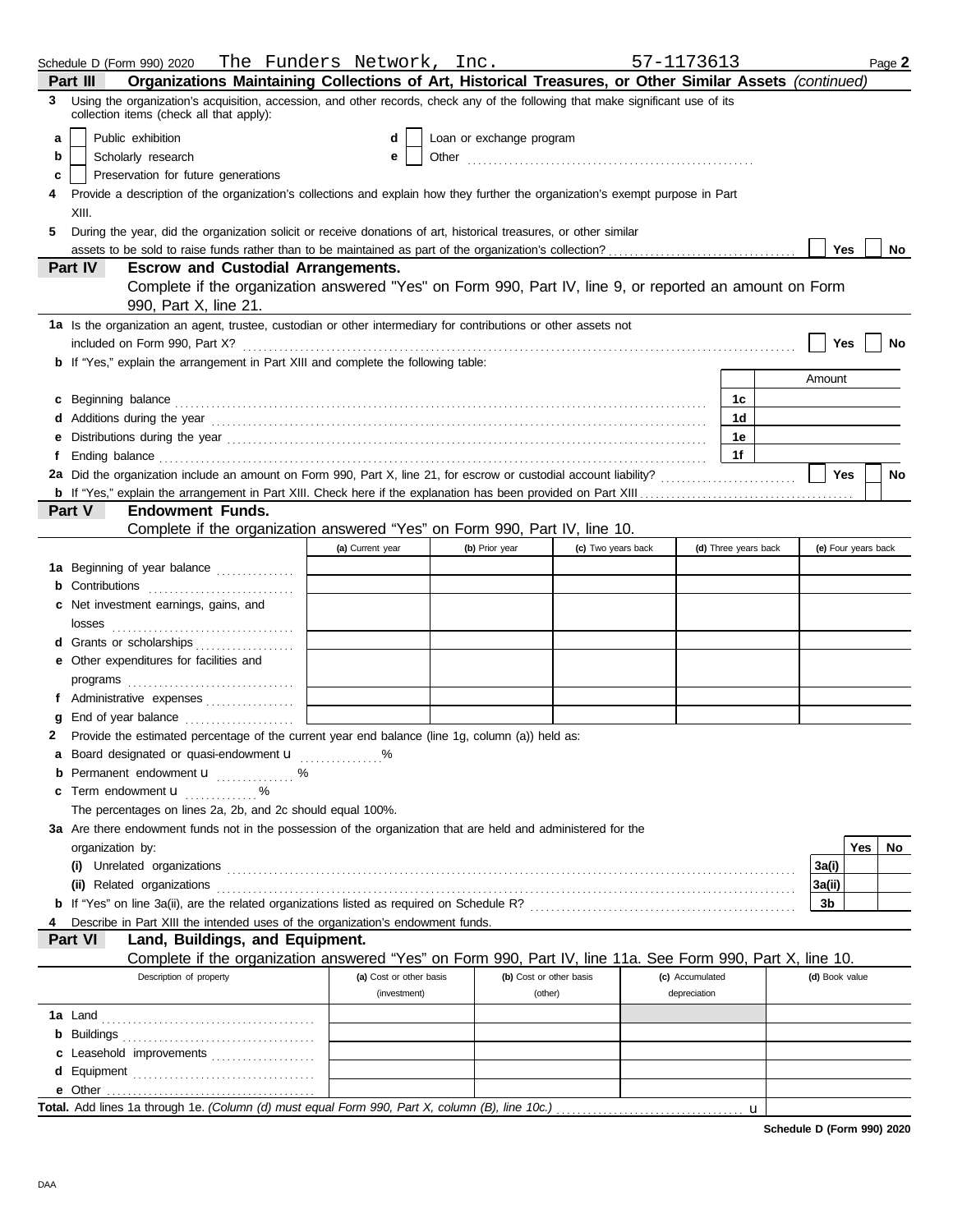|--|--|

|            | (a) Description of security or category<br>(including name of security)<br>$(3)$ Other                                                                                                                                         | (b) Book value | (c) Method of valuation:<br>Cost or end-of-year market value |                |
|------------|--------------------------------------------------------------------------------------------------------------------------------------------------------------------------------------------------------------------------------|----------------|--------------------------------------------------------------|----------------|
|            |                                                                                                                                                                                                                                |                |                                                              |                |
|            |                                                                                                                                                                                                                                |                |                                                              |                |
|            |                                                                                                                                                                                                                                |                |                                                              |                |
|            |                                                                                                                                                                                                                                |                |                                                              |                |
|            |                                                                                                                                                                                                                                |                |                                                              |                |
|            |                                                                                                                                                                                                                                |                |                                                              |                |
|            | $(C)$ . The contract of the contract of the contract of the contract of the contract of the contract of the contract of the contract of the contract of the contract of the contract of the contract of the contract of the co |                |                                                              |                |
|            |                                                                                                                                                                                                                                |                |                                                              |                |
|            |                                                                                                                                                                                                                                |                |                                                              |                |
|            |                                                                                                                                                                                                                                |                |                                                              |                |
| (G)        |                                                                                                                                                                                                                                |                |                                                              |                |
| (H)        |                                                                                                                                                                                                                                |                |                                                              |                |
|            | Total. (Column (b) must equal Form 990, Part X, col. (B) line 12.)<br>u                                                                                                                                                        |                |                                                              |                |
| Part VIII  | Investments - Program Related.                                                                                                                                                                                                 |                |                                                              |                |
|            | Complete if the organization answered "Yes" on Form 990, Part IV, line 11c. See Form 990, Part X, line 13.                                                                                                                     |                |                                                              |                |
|            | (a) Description of investment                                                                                                                                                                                                  | (b) Book value | (c) Method of valuation:<br>Cost or end-of-year market value |                |
|            |                                                                                                                                                                                                                                |                |                                                              |                |
| (1)<br>(2) |                                                                                                                                                                                                                                |                |                                                              |                |
| (3)        |                                                                                                                                                                                                                                |                |                                                              |                |
| (4)        |                                                                                                                                                                                                                                |                |                                                              |                |
| (5)        |                                                                                                                                                                                                                                |                |                                                              |                |
| (6)        |                                                                                                                                                                                                                                |                |                                                              |                |
| (7)        |                                                                                                                                                                                                                                |                |                                                              |                |
| (8)        |                                                                                                                                                                                                                                |                |                                                              |                |
| (9)        |                                                                                                                                                                                                                                |                |                                                              |                |
|            | Total. (Column (b) must equal Form 990, Part X, col. (B) line 13.) $\ldots \ldots \mathbf{u}$                                                                                                                                  |                |                                                              |                |
| Part IX    | Other Assets.                                                                                                                                                                                                                  |                |                                                              |                |
|            | Complete if the organization answered "Yes" on Form 990, Part IV, line 11d. See Form 990, Part X, line 15.                                                                                                                     |                |                                                              |                |
|            | (a) Description                                                                                                                                                                                                                |                |                                                              | (b) Book value |
| (1)        |                                                                                                                                                                                                                                |                |                                                              |                |
| (2)        |                                                                                                                                                                                                                                |                |                                                              |                |
| (3)        |                                                                                                                                                                                                                                |                |                                                              |                |
| (4)        |                                                                                                                                                                                                                                |                |                                                              |                |
| (5)<br>(6) |                                                                                                                                                                                                                                |                |                                                              |                |
| (7)        |                                                                                                                                                                                                                                |                |                                                              |                |
| (8)        |                                                                                                                                                                                                                                |                |                                                              |                |
| (9)        |                                                                                                                                                                                                                                |                |                                                              |                |
|            | Total. (Column (b) must equal Form 990, Part X, col. (B) line 15.)                                                                                                                                                             |                | $\mathbf{u}$                                                 |                |
| Part X     | Other Liabilities.                                                                                                                                                                                                             |                |                                                              |                |
|            | Complete if the organization answered "Yes" on Form 990, Part IV, line 11e or 11f. See Form 990, Part X,                                                                                                                       |                |                                                              |                |
|            | line $25$ .                                                                                                                                                                                                                    |                |                                                              |                |
|            | (a) Description of liability                                                                                                                                                                                                   |                |                                                              | (b) Book value |
| (1)        | Federal income taxes                                                                                                                                                                                                           |                |                                                              |                |
| (2)        |                                                                                                                                                                                                                                |                |                                                              |                |
| (3)        |                                                                                                                                                                                                                                |                |                                                              |                |
| (4)        |                                                                                                                                                                                                                                |                |                                                              |                |
| (5)        |                                                                                                                                                                                                                                |                |                                                              |                |
| (6)        |                                                                                                                                                                                                                                |                |                                                              |                |
| (7)        |                                                                                                                                                                                                                                |                |                                                              |                |
| (8)<br>(9) |                                                                                                                                                                                                                                |                |                                                              |                |
|            | Total. (Column (b) must equal Form 990, Part X, col. (B) line 25.)                                                                                                                                                             |                | $\mathbf u$                                                  |                |
|            | 2. Liability for uncertain tax positions. In Part XIII, provide the text of the footnote to the organization's financial statements that reports the                                                                           |                |                                                              |                |
|            | organization's liability for uncertain tax positions under FASB ASC 740. Check here if the text of the footnote has been provided in Part XIII                                                                                 |                |                                                              |                |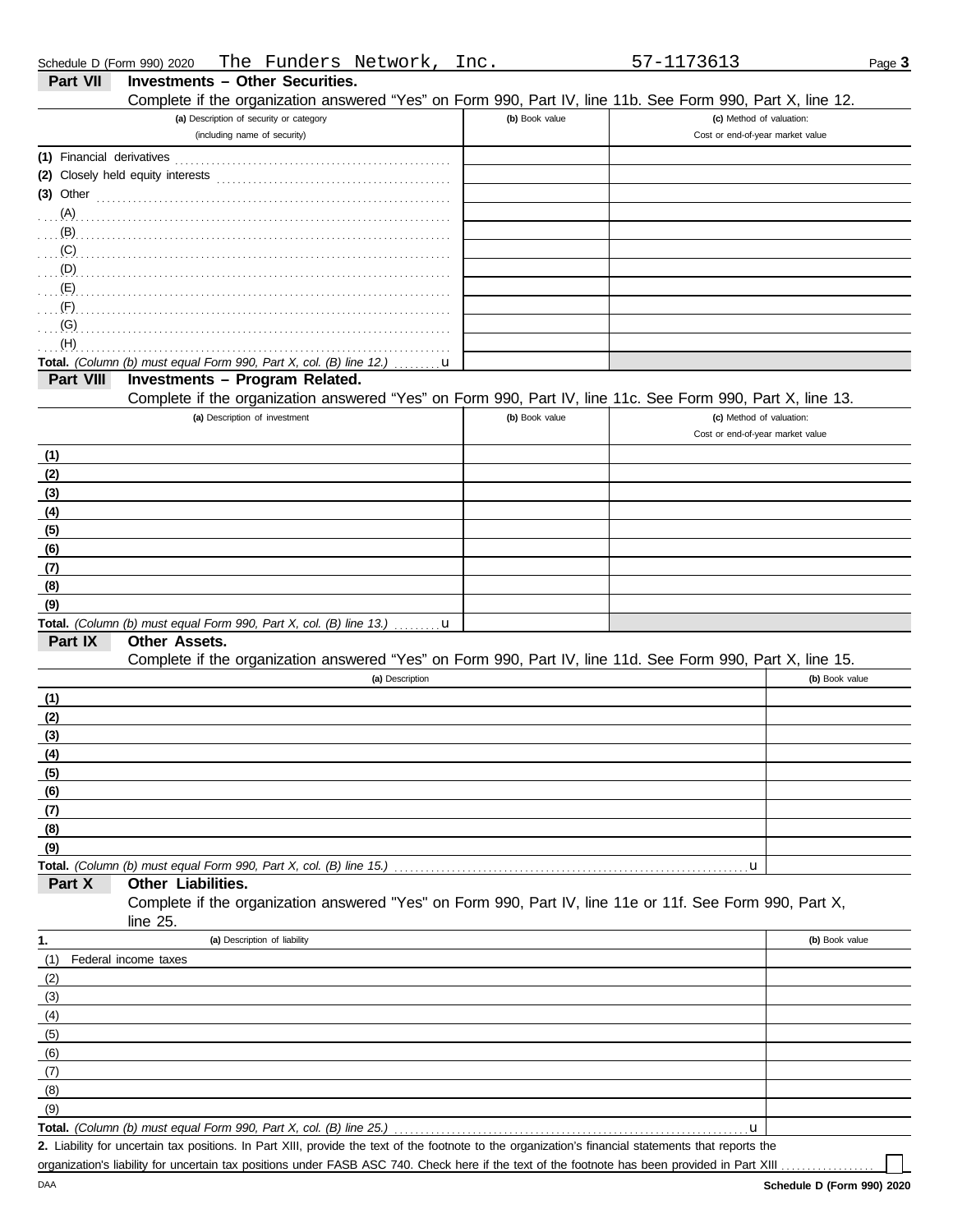|    | Schedule D (Form 990) 2020 The Funders Network, Inc.                                                                                                                                                                               |                | 57-1173613 |              | Page 4                    |
|----|------------------------------------------------------------------------------------------------------------------------------------------------------------------------------------------------------------------------------------|----------------|------------|--------------|---------------------------|
|    | Reconciliation of Revenue per Audited Financial Statements With Revenue per Return.<br>Part XI                                                                                                                                     |                |            |              |                           |
|    | Complete if the organization answered "Yes" on Form 990, Part IV, line 12a.                                                                                                                                                        |                |            |              |                           |
| 1. |                                                                                                                                                                                                                                    |                |            | $\mathbf{1}$ | $\overline{5}$ , 155, 158 |
| 2  | Amounts included on line 1 but not on Form 990, Part VIII, line 12:                                                                                                                                                                |                |            |              |                           |
| a  |                                                                                                                                                                                                                                    | 2a             |            |              |                           |
| b  |                                                                                                                                                                                                                                    | 2 <sub>b</sub> | 12,375     |              |                           |
| c  |                                                                                                                                                                                                                                    | 2c             |            |              |                           |
| d  |                                                                                                                                                                                                                                    | 2d             |            |              |                           |
| е  | Add lines 2a through 2d [11] Add [12] Add [12] Add lines 2a through 2d [12] Add lines 2a through 2d                                                                                                                                |                |            | 2e           | 12,375                    |
| З  |                                                                                                                                                                                                                                    |                |            | 3            | 5, 142, 783               |
|    | Amounts included on Form 990, Part VIII, line 12, but not on line 1:                                                                                                                                                               |                |            |              |                           |
| а  |                                                                                                                                                                                                                                    | 4а             |            |              |                           |
| b  |                                                                                                                                                                                                                                    | 4b             |            |              |                           |
| c  | Add lines 4a and 4b                                                                                                                                                                                                                |                |            | 4c           |                           |
| 5  |                                                                                                                                                                                                                                    |                |            | 5            | 5, 142, 783               |
|    | Reconciliation of Expenses per Audited Financial Statements With Expenses per Return.<br>Part XII                                                                                                                                  |                |            |              |                           |
|    | Complete if the organization answered "Yes" on Form 990, Part IV, line 12a.                                                                                                                                                        |                |            |              |                           |
| 1  | Total expenses and losses per audited financial statements                                                                                                                                                                         |                |            | 1            | 3,995,041                 |
| 2  | Amounts included on line 1 but not on Form 990, Part IX, line 25:                                                                                                                                                                  |                |            |              |                           |
| a  |                                                                                                                                                                                                                                    | 2a             | 12,375     |              |                           |
| b  |                                                                                                                                                                                                                                    | 2 <sub>b</sub> |            |              |                           |
| c  |                                                                                                                                                                                                                                    | 2c             |            |              |                           |
| d  |                                                                                                                                                                                                                                    | 2d             |            |              |                           |
| е  |                                                                                                                                                                                                                                    |                |            | 2e           | 12,375                    |
| З  | Add lines 2a through 2d <b>Martin Community Community</b> and the set of the set of the set of the set of the set of the set of the set of the set of the set of the set of the set of the set of the set of the set of the set of |                |            | 3            | 3,982,666                 |
| 4  | Amounts included on Form 990, Part IX, line 25, but not on line 1:                                                                                                                                                                 |                |            |              |                           |
| а  |                                                                                                                                                                                                                                    | 4a             |            |              |                           |
| b  |                                                                                                                                                                                                                                    | 4 <sub>b</sub> |            |              |                           |
| c  | Add lines 4a and 4b                                                                                                                                                                                                                |                |            | 4c           |                           |
| 5. |                                                                                                                                                                                                                                    |                |            | 5            | 3,982,666                 |
|    | Part XIII Supplemental Information.                                                                                                                                                                                                |                |            |              |                           |
|    | Provide the descriptions required for Part II, lines 3, 5, and 9; Part III, lines 1a and 4; Part IV, lines 1b and 2b; Part V, line 4; Part X, line                                                                                 |                |            |              |                           |
|    | 2; Part XI, lines 2d and 4b; and Part XII, lines 2d and 4b. Also complete this part to provide any additional information.                                                                                                         |                |            |              |                           |
|    |                                                                                                                                                                                                                                    |                |            |              |                           |
|    |                                                                                                                                                                                                                                    |                |            |              |                           |
|    |                                                                                                                                                                                                                                    |                |            |              |                           |
|    |                                                                                                                                                                                                                                    |                |            |              |                           |
|    |                                                                                                                                                                                                                                    |                |            |              |                           |
|    |                                                                                                                                                                                                                                    |                |            |              |                           |
|    |                                                                                                                                                                                                                                    |                |            |              |                           |
|    |                                                                                                                                                                                                                                    |                |            |              |                           |
|    |                                                                                                                                                                                                                                    |                |            |              |                           |
|    |                                                                                                                                                                                                                                    |                |            |              |                           |
|    |                                                                                                                                                                                                                                    |                |            |              |                           |
|    |                                                                                                                                                                                                                                    |                |            |              |                           |
|    |                                                                                                                                                                                                                                    |                |            |              |                           |
|    |                                                                                                                                                                                                                                    |                |            |              |                           |
|    |                                                                                                                                                                                                                                    |                |            |              |                           |
|    |                                                                                                                                                                                                                                    |                |            |              |                           |
|    |                                                                                                                                                                                                                                    |                |            |              |                           |
|    |                                                                                                                                                                                                                                    |                |            |              |                           |
|    |                                                                                                                                                                                                                                    |                |            |              |                           |
|    |                                                                                                                                                                                                                                    |                |            |              |                           |
|    |                                                                                                                                                                                                                                    |                |            |              |                           |
|    |                                                                                                                                                                                                                                    |                |            |              |                           |
|    |                                                                                                                                                                                                                                    |                |            |              |                           |
|    |                                                                                                                                                                                                                                    |                |            |              |                           |
|    |                                                                                                                                                                                                                                    |                |            |              |                           |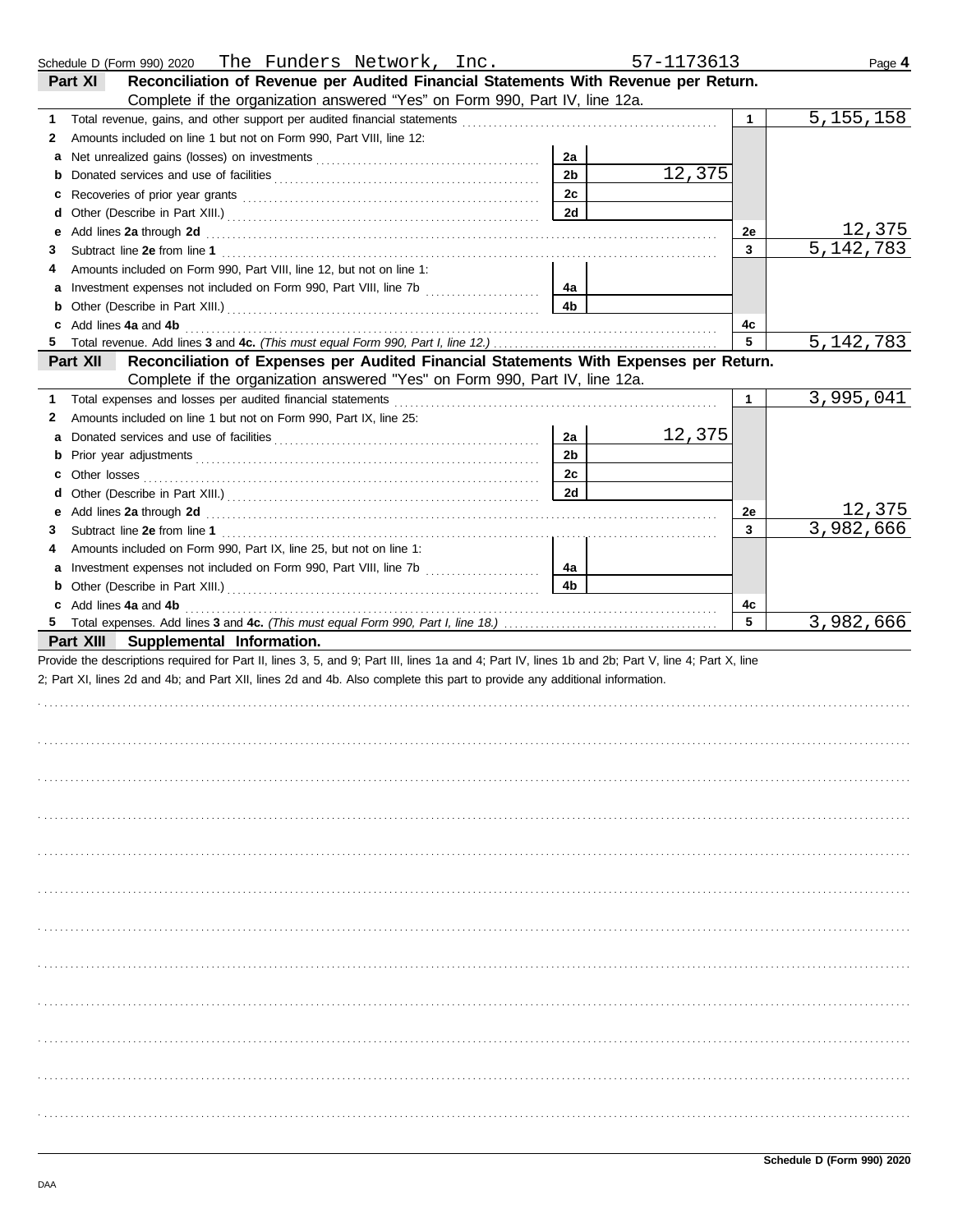Page 5

| <b>HILAILING</b><br><u>oommuudu</u> |
|-------------------------------------|
|                                     |
|                                     |
|                                     |
|                                     |
|                                     |
|                                     |
|                                     |
|                                     |
|                                     |
|                                     |
|                                     |
|                                     |
|                                     |
|                                     |
|                                     |
|                                     |
|                                     |
|                                     |
|                                     |
|                                     |
|                                     |
|                                     |
|                                     |
|                                     |
|                                     |
|                                     |
|                                     |
|                                     |
|                                     |
|                                     |
|                                     |
|                                     |
|                                     |
|                                     |
|                                     |
|                                     |
|                                     |
|                                     |
|                                     |
|                                     |
|                                     |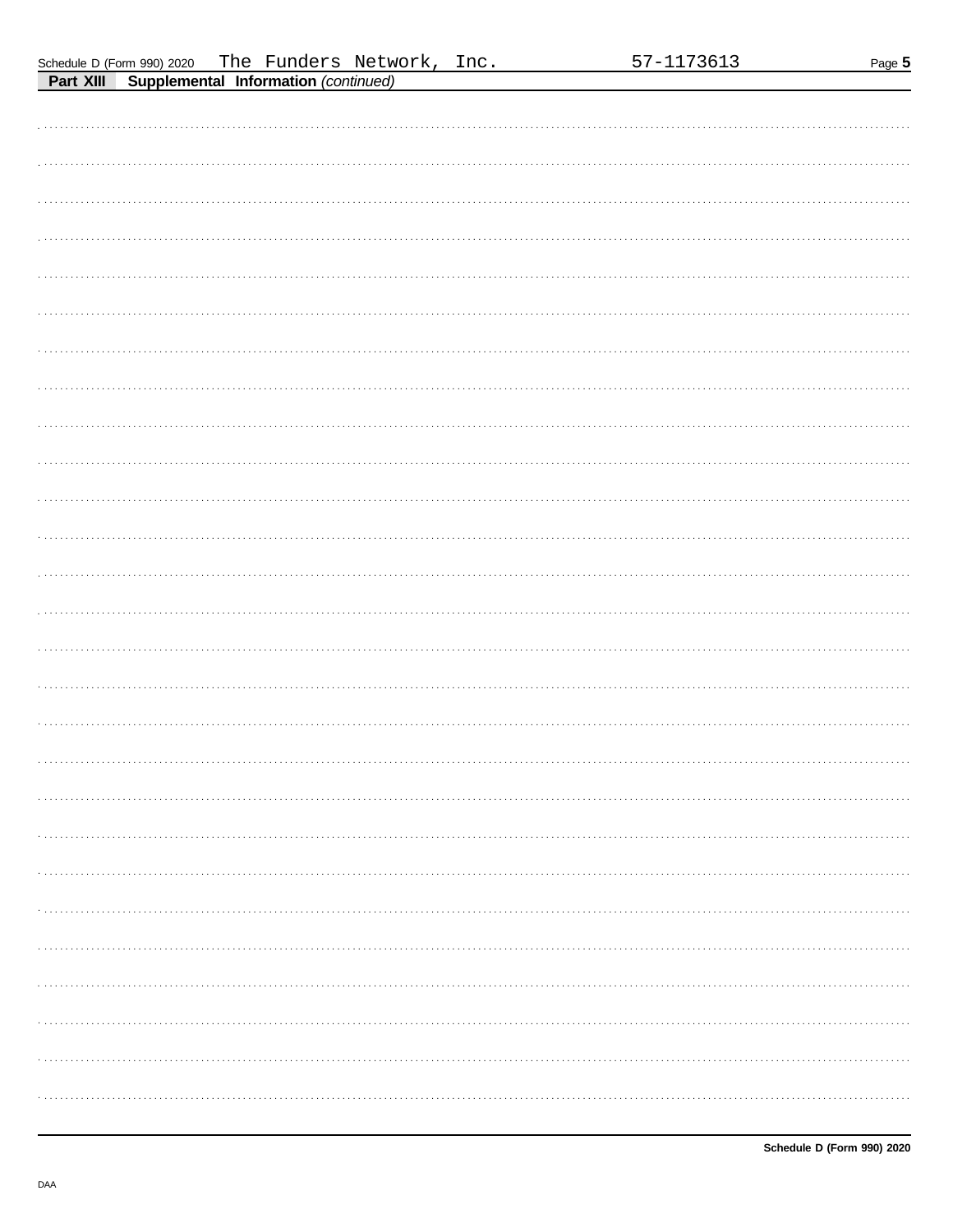| <b>SCHEDULE I</b>                                      |                                                                                                                                                                                                                                                                               |                        |                            | Grants and Other Assistance to Organizations,                                                                                         |                    |                                  |                    |                                | OMB No. 1545-0047                   |
|--------------------------------------------------------|-------------------------------------------------------------------------------------------------------------------------------------------------------------------------------------------------------------------------------------------------------------------------------|------------------------|----------------------------|---------------------------------------------------------------------------------------------------------------------------------------|--------------------|----------------------------------|--------------------|--------------------------------|-------------------------------------|
| (Form 990)                                             |                                                                                                                                                                                                                                                                               |                        |                            | Governments, and Individuals in the United States<br>Complete if the organization answered "Yes" on Form 990, Part IV, line 21 or 22. |                    |                                  |                    |                                | <b>2020</b>                         |
| Department of the Treasury<br>Internal Revenue Service | u Attach to Form 990.<br>u Go to www.irs.gov/Form990 for the latest information.                                                                                                                                                                                              |                        |                            |                                                                                                                                       |                    |                                  |                    |                                | Open to Public<br><b>Inspection</b> |
| Name of the organization                               |                                                                                                                                                                                                                                                                               |                        |                            |                                                                                                                                       |                    |                                  |                    | Employer identification number |                                     |
|                                                        | The Funders Network, Inc.                                                                                                                                                                                                                                                     |                        |                            |                                                                                                                                       |                    |                                  |                    | 57-1173613                     |                                     |
| Part I                                                 | <b>General Information on Grants and Assistance</b>                                                                                                                                                                                                                           |                        |                            |                                                                                                                                       |                    |                                  |                    |                                |                                     |
| 1                                                      | Does the organization maintain records to substantiate the amount of the grants or assistance, the grantees' eligibility for the grants or assistance, and<br>2 Describe in Part IV the organization's procedures for monitoring the use of grant funds in the United States. |                        |                            |                                                                                                                                       |                    |                                  |                    |                                | $ X $ Yes<br><b>No</b>              |
| Part II                                                | Grants and Other Assistance to Domestic Organizations and Domestic Governments. Complete if the organization answered "Yes" on Form 990,                                                                                                                                      |                        |                            |                                                                                                                                       |                    |                                  |                    |                                |                                     |
|                                                        | Part IV, line 21, for any recipient that received more than \$5,000. Part II can be duplicated if additional space is needed.                                                                                                                                                 |                        |                            |                                                                                                                                       |                    |                                  |                    |                                |                                     |
| $\mathbf{1}$                                           | (a) Name and address of organization                                                                                                                                                                                                                                          | $(b)$ EIN              | $(c)$ IRC                  | (d) Amount of cash                                                                                                                    | (e) Amount of non- | (f) Method of valuation          | (q) Description of |                                | (h) Purpose of grant                |
|                                                        | or government                                                                                                                                                                                                                                                                 |                        | section<br>(if applicable) | grant                                                                                                                                 | cash assistance    | (book, FMV, appraisal,<br>other) | noncash assistance |                                | or assistance                       |
| (1) FoodLink for Tulare County, Inc.                   |                                                                                                                                                                                                                                                                               |                        |                            |                                                                                                                                       |                    |                                  |                    |                                |                                     |
| PO Box 391                                             |                                                                                                                                                                                                                                                                               |                        |                            |                                                                                                                                       |                    |                                  |                    |                                | AgroecolFarmerTrng                  |
| Exeter                                                 | CA 93221                                                                                                                                                                                                                                                                      | $94 - 2558802$ 501c3   |                            | 75,000                                                                                                                                |                    |                                  |                    |                                |                                     |
|                                                        | (2) Center for Neighborhood Technology                                                                                                                                                                                                                                        |                        |                            |                                                                                                                                       |                    |                                  |                    |                                |                                     |
| 17 N State Street, Suite 1400                          |                                                                                                                                                                                                                                                                               |                        |                            |                                                                                                                                       |                    |                                  |                    |                                | Partners for Places                 |
| Chicago                                                | IL 60602                                                                                                                                                                                                                                                                      | $36 - 2967283$ 501c3   |                            | 71,871                                                                                                                                |                    |                                  |                    |                                |                                     |
| (3) Chicago Community Foundation                       |                                                                                                                                                                                                                                                                               |                        |                            |                                                                                                                                       |                    |                                  |                    |                                |                                     |
|                                                        | 225 N Michigan Avenue, Suite 2200                                                                                                                                                                                                                                             |                        |                            |                                                                                                                                       |                    |                                  |                    |                                | Partners for Places                 |
| Chicago                                                | IL 60601                                                                                                                                                                                                                                                                      | $36 - 3432023$   501c3 |                            | 75,000                                                                                                                                |                    |                                  |                    |                                |                                     |
|                                                        | (4) Coalition for Communities of Color                                                                                                                                                                                                                                        |                        |                            |                                                                                                                                       |                    |                                  |                    |                                |                                     |
| 221 NW Second Avenue, Suite 303                        |                                                                                                                                                                                                                                                                               |                        |                            |                                                                                                                                       |                    |                                  |                    |                                | Partners for Places                 |
| Portland                                               | OR 97209                                                                                                                                                                                                                                                                      | $47 - 4448490$   501c3 |                            | 75,000                                                                                                                                |                    |                                  |                    |                                |                                     |
| (5) Community Fndn of Greater Dubuque                  |                                                                                                                                                                                                                                                                               |                        |                            |                                                                                                                                       |                    |                                  |                    |                                |                                     |
| 700 Locust Street, Suite 195                           |                                                                                                                                                                                                                                                                               |                        |                            |                                                                                                                                       |                    |                                  |                    |                                | Partners for Places                 |
| Dubuque                                                | IA 52001                                                                                                                                                                                                                                                                      | $42 - 1526614$   501c3 |                            | 8,500                                                                                                                                 |                    |                                  |                    |                                |                                     |
|                                                        | (6) Douglas County Community Foundation                                                                                                                                                                                                                                       |                        |                            |                                                                                                                                       |                    |                                  |                    |                                |                                     |
| 900 Massachusetts, Suite 406                           |                                                                                                                                                                                                                                                                               |                        |                            |                                                                                                                                       |                    |                                  |                    |                                | Partners for Places                 |
| Lawrence                                               | KS 66044                                                                                                                                                                                                                                                                      | 48-1209687             | 501c3                      | 26,000                                                                                                                                |                    |                                  |                    |                                |                                     |
| (7) Earth Care International                           |                                                                                                                                                                                                                                                                               |                        |                            |                                                                                                                                       |                    |                                  |                    |                                |                                     |
| 6600 Valentine Way, Building A                         | NM 87507                                                                                                                                                                                                                                                                      |                        | 501c3                      |                                                                                                                                       |                    |                                  |                    |                                | Partners for Places                 |
| Santa Fe<br>(8) Greater New Orleans Foundation         |                                                                                                                                                                                                                                                                               | 33-1017279             |                            | 10,000                                                                                                                                |                    |                                  |                    |                                |                                     |
| 1055 St. Charles Avenue #100                           |                                                                                                                                                                                                                                                                               |                        |                            |                                                                                                                                       |                    |                                  |                    |                                | Partners for Places                 |
| New Orleans                                            | LA 70130                                                                                                                                                                                                                                                                      | 72-0408921             | 501c3                      | 60,000                                                                                                                                |                    |                                  |                    |                                |                                     |
| (9) Healthy Schools Campaign                           |                                                                                                                                                                                                                                                                               |                        |                            |                                                                                                                                       |                    |                                  |                    |                                |                                     |
|                                                        | 175 N Franklin Street, Suite 300                                                                                                                                                                                                                                              |                        |                            |                                                                                                                                       |                    |                                  |                    |                                | Partners for Places                 |
| Chicago                                                | IL 60606                                                                                                                                                                                                                                                                      | $36 - 4308068$   501c3 |                            | 100,000                                                                                                                               |                    |                                  |                    |                                |                                     |
|                                                        | 2 Enter total number of section 501(c)(3) and government organizations listed in the line 1 table                                                                                                                                                                             |                        |                            |                                                                                                                                       |                    |                                  |                    | $u$ 35                         |                                     |
| З                                                      | Enter total number of other organizations listed in the line 1 table                                                                                                                                                                                                          |                        |                            |                                                                                                                                       |                    |                                  |                    | u 0                            |                                     |
|                                                        | For Paperwork Reduction Act Notice, see the Instructions for Form 990.                                                                                                                                                                                                        |                        |                            |                                                                                                                                       |                    |                                  |                    |                                | Schedule I (Form 990) (2020)        |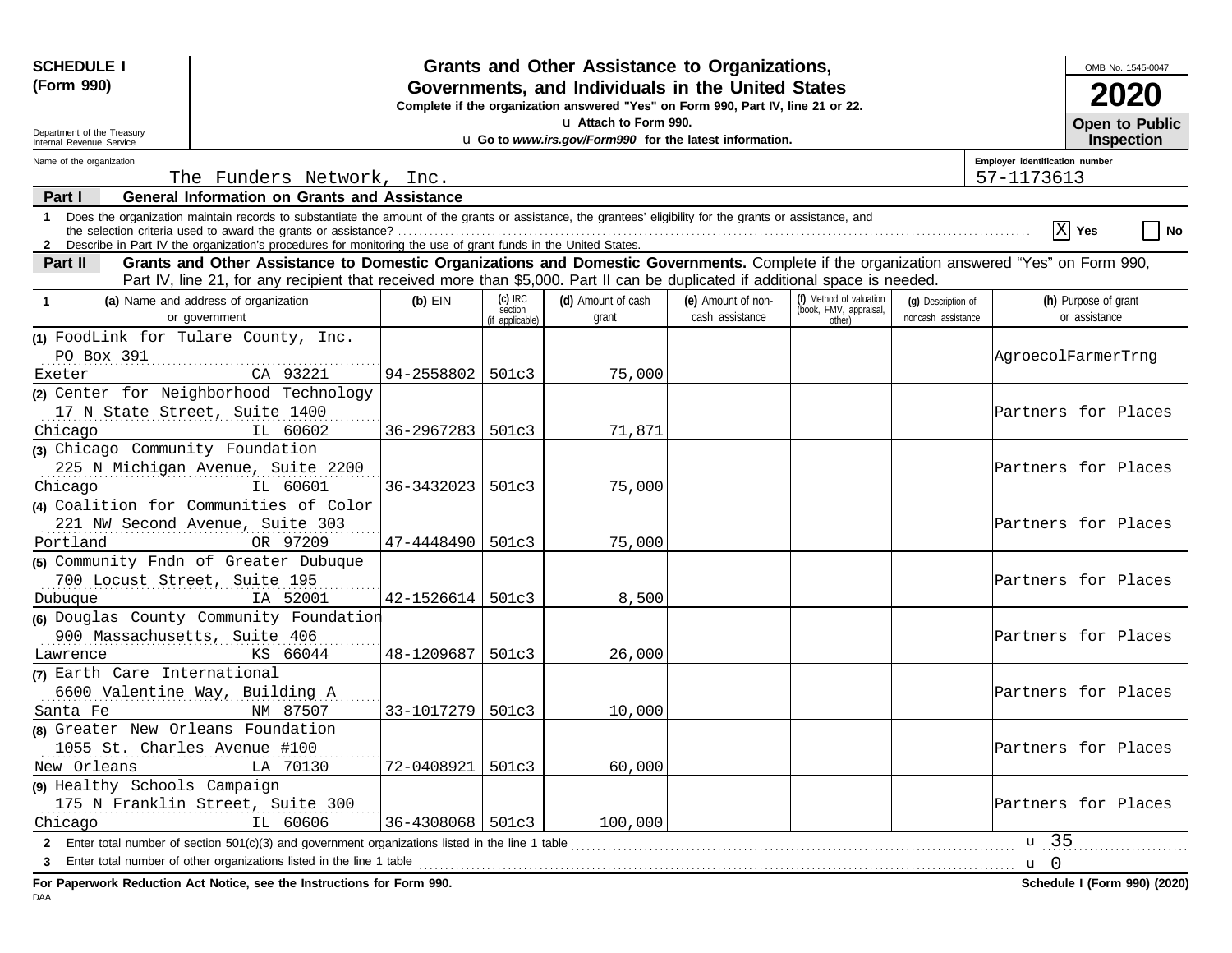| <b>SCHEDULE I</b>                                      |                                                                                                                                                                                                                                                                               |                                                                                                                                       |                 | Grants and Other Assistance to Organizations,                                    |                                       |                                  |                                          |                                | OMB No. 1545-0047                     |
|--------------------------------------------------------|-------------------------------------------------------------------------------------------------------------------------------------------------------------------------------------------------------------------------------------------------------------------------------|---------------------------------------------------------------------------------------------------------------------------------------|-----------------|----------------------------------------------------------------------------------|---------------------------------------|----------------------------------|------------------------------------------|--------------------------------|---------------------------------------|
| (Form 990)                                             |                                                                                                                                                                                                                                                                               | Governments, and Individuals in the United States<br>Complete if the organization answered "Yes" on Form 990, Part IV, line 21 or 22. |                 | 2020                                                                             |                                       |                                  |                                          |                                |                                       |
| Department of the Treasury<br>Internal Revenue Service |                                                                                                                                                                                                                                                                               |                                                                                                                                       |                 | u Attach to Form 990.<br>u Go to www.irs.gov/Form990 for the latest information. |                                       |                                  |                                          |                                | Open to Public<br>Inspection          |
| Name of the organization                               |                                                                                                                                                                                                                                                                               |                                                                                                                                       |                 |                                                                                  |                                       |                                  |                                          | Employer identification number |                                       |
|                                                        | The Funders Network, Inc.                                                                                                                                                                                                                                                     |                                                                                                                                       |                 |                                                                                  |                                       |                                  |                                          | 57-1173613                     |                                       |
| Part I                                                 | <b>General Information on Grants and Assistance</b>                                                                                                                                                                                                                           |                                                                                                                                       |                 |                                                                                  |                                       |                                  |                                          |                                |                                       |
| $\mathbf 1$                                            | Does the organization maintain records to substantiate the amount of the grants or assistance, the grantees' eligibility for the grants or assistance, and<br>2 Describe in Part IV the organization's procedures for monitoring the use of grant funds in the United States. |                                                                                                                                       |                 |                                                                                  |                                       |                                  |                                          |                                | <b>No</b><br><b>Yes</b>               |
| Part II                                                | Grants and Other Assistance to Domestic Organizations and Domestic Governments. Complete if the organization answered "Yes" on Form 990,                                                                                                                                      |                                                                                                                                       |                 |                                                                                  |                                       |                                  |                                          |                                |                                       |
|                                                        | Part IV, line 21, for any recipient that received more than \$5,000. Part II can be duplicated if additional space is needed.                                                                                                                                                 |                                                                                                                                       | $(c)$ IRC       |                                                                                  |                                       | (f) Method of valuation          |                                          |                                |                                       |
| $\mathbf{1}$                                           | (a) Name and address of organization<br>or government                                                                                                                                                                                                                         | $(b)$ EIN                                                                                                                             | section         | (d) Amount of cash<br>grant                                                      | (e) Amount of non-<br>cash assistance | (book, FMV, appraisal,<br>other) | (g) Description of<br>noncash assistance |                                | (h) Purpose of grant<br>or assistance |
|                                                        |                                                                                                                                                                                                                                                                               |                                                                                                                                       | (if applicable) |                                                                                  |                                       |                                  |                                          |                                |                                       |
| (1) Lancaster Equity CDC                               |                                                                                                                                                                                                                                                                               |                                                                                                                                       |                 |                                                                                  |                                       |                                  |                                          |                                |                                       |
| 601 S Queen Street                                     |                                                                                                                                                                                                                                                                               |                                                                                                                                       |                 |                                                                                  |                                       |                                  |                                          |                                | Partners for Places                   |
| Lancaster                                              | PA 17603                                                                                                                                                                                                                                                                      | 23-2940322                                                                                                                            | 501c3           | 75,000                                                                           |                                       |                                  |                                          |                                |                                       |
| (2) Michigan Saves                                     |                                                                                                                                                                                                                                                                               |                                                                                                                                       |                 |                                                                                  |                                       |                                  |                                          |                                |                                       |
|                                                        | 230 N Washington Square, Suite 300                                                                                                                                                                                                                                            |                                                                                                                                       |                 |                                                                                  |                                       |                                  |                                          |                                | Partners for Places                   |
| Lansing                                                | MI 48933                                                                                                                                                                                                                                                                      | 27-1388004                                                                                                                            | 501c3           | 58,373                                                                           |                                       |                                  |                                          |                                |                                       |
|                                                        | (3) Milwaukee Board of School Directors                                                                                                                                                                                                                                       |                                                                                                                                       |                 |                                                                                  |                                       |                                  |                                          |                                |                                       |
| 5225 W Vilet Street                                    |                                                                                                                                                                                                                                                                               |                                                                                                                                       |                 |                                                                                  |                                       |                                  |                                          | Partners for Places            |                                       |
| Milwaukee                                              | WI 53208                                                                                                                                                                                                                                                                      | 39-6003457                                                                                                                            | GOV             | 50,000                                                                           |                                       |                                  |                                          |                                |                                       |
|                                                        | (4) Newark Workforce Development Board                                                                                                                                                                                                                                        |                                                                                                                                       |                 |                                                                                  |                                       |                                  |                                          |                                |                                       |
| 990 Broad Street                                       |                                                                                                                                                                                                                                                                               |                                                                                                                                       |                 |                                                                                  |                                       |                                  |                                          |                                | Partners for Places                   |
| Newark                                                 | NJ 07105                                                                                                                                                                                                                                                                      | 22-3784963                                                                                                                            | 501c3           | 55,000                                                                           |                                       |                                  |                                          |                                |                                       |
| $(5)$ OAI, Inc.                                        |                                                                                                                                                                                                                                                                               |                                                                                                                                       |                 |                                                                                  |                                       |                                  |                                          |                                |                                       |
|                                                        | 180 N Wabash Street, Suite 750                                                                                                                                                                                                                                                |                                                                                                                                       |                 |                                                                                  |                                       |                                  |                                          |                                | Partners for Places                   |
| Chicago                                                | IL 60601                                                                                                                                                                                                                                                                      | 36-4385280                                                                                                                            | 501c3           | 25,000                                                                           |                                       |                                  |                                          |                                |                                       |
| (6) Philanthropiece Foundation                         |                                                                                                                                                                                                                                                                               |                                                                                                                                       |                 |                                                                                  |                                       |                                  |                                          |                                |                                       |
| 6105 Monarch Road                                      |                                                                                                                                                                                                                                                                               |                                                                                                                                       |                 |                                                                                  |                                       |                                  |                                          |                                | Partners for Places                   |
| Longmont                                               | CO 80503                                                                                                                                                                                                                                                                      | 84-1440983                                                                                                                            | 501c3           | 8,000                                                                            |                                       |                                  |                                          |                                |                                       |
| (7) Piedmont Housing Allowance                         |                                                                                                                                                                                                                                                                               |                                                                                                                                       |                 |                                                                                  |                                       |                                  |                                          |                                |                                       |
| 682 Berkmar Circle                                     |                                                                                                                                                                                                                                                                               |                                                                                                                                       |                 |                                                                                  |                                       |                                  |                                          |                                | Partners for Places                   |
| Charlottsville                                         | VA 22901                                                                                                                                                                                                                                                                      | 52-1361731                                                                                                                            | 501c3           | 75,000                                                                           |                                       |                                  |                                          |                                |                                       |
| (8) Prosperity Works                                   |                                                                                                                                                                                                                                                                               |                                                                                                                                       |                 |                                                                                  |                                       |                                  |                                          |                                |                                       |
|                                                        |                                                                                                                                                                                                                                                                               |                                                                                                                                       |                 |                                                                                  |                                       |                                  |                                          |                                | Partners for Places                   |
| Albuquerque                                            | NM 87102                                                                                                                                                                                                                                                                      | 85-0466059   501c3                                                                                                                    |                 | 9,500                                                                            |                                       |                                  |                                          |                                |                                       |
| (9) San Diego Foundation                               |                                                                                                                                                                                                                                                                               |                                                                                                                                       |                 |                                                                                  |                                       |                                  |                                          |                                |                                       |
|                                                        | 2508 Historic Decatur Rd, Suite 200                                                                                                                                                                                                                                           |                                                                                                                                       |                 |                                                                                  |                                       |                                  |                                          |                                | Partners for Places                   |
| San Diego                                              | CA 92106                                                                                                                                                                                                                                                                      | 95-2942582   501c3                                                                                                                    |                 | 36,895                                                                           |                                       |                                  |                                          |                                |                                       |
|                                                        | 2 Enter total number of section 501(c)(3) and government organizations listed in the line 1 table                                                                                                                                                                             |                                                                                                                                       |                 |                                                                                  |                                       |                                  |                                          | $\mathbf{u}$                   |                                       |
|                                                        | Enter total number of other organizations listed in the line 1 table <b>conserved</b> and conserved and conserved and number of other organizations listed in the line 1 table <b>conserved and conserved and conserved and conserved</b>                                     |                                                                                                                                       |                 |                                                                                  |                                       |                                  |                                          | u                              |                                       |
|                                                        | For Paperwork Reduction Act Notice, see the Instructions for Form 990.                                                                                                                                                                                                        |                                                                                                                                       |                 |                                                                                  |                                       |                                  |                                          |                                | Schedule I (Form 990) (2020)          |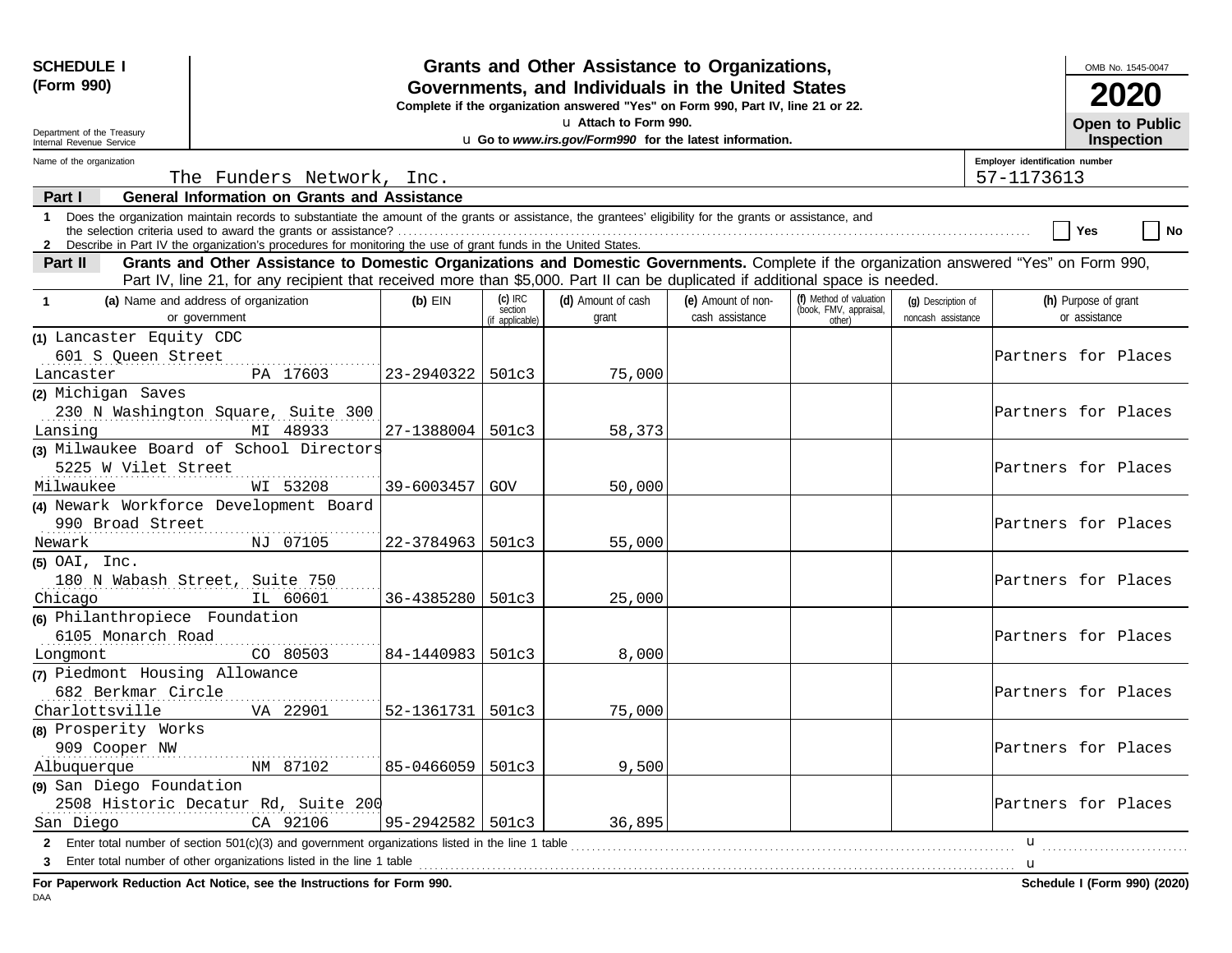| <b>SCHEDULE I</b>                                                                                                                                                                                                                                                                  |                                                                                                                                          |                                                                                                                                       |                      | Grants and Other Assistance to Organizations, |                                       |                                                             |                                          |                                | OMB No. 1545-0047                     |
|------------------------------------------------------------------------------------------------------------------------------------------------------------------------------------------------------------------------------------------------------------------------------------|------------------------------------------------------------------------------------------------------------------------------------------|---------------------------------------------------------------------------------------------------------------------------------------|----------------------|-----------------------------------------------|---------------------------------------|-------------------------------------------------------------|------------------------------------------|--------------------------------|---------------------------------------|
| (Form 990)                                                                                                                                                                                                                                                                         |                                                                                                                                          | Governments, and Individuals in the United States<br>Complete if the organization answered "Yes" on Form 990, Part IV, line 21 or 22. |                      | 2020                                          |                                       |                                                             |                                          |                                |                                       |
| Department of the Treasury<br>Internal Revenue Service                                                                                                                                                                                                                             | u Attach to Form 990.<br>u Go to www.irs.gov/Form990 for the latest information.                                                         |                                                                                                                                       |                      |                                               |                                       |                                                             |                                          |                                | Open to Public<br><b>Inspection</b>   |
| Name of the organization                                                                                                                                                                                                                                                           |                                                                                                                                          |                                                                                                                                       |                      |                                               |                                       |                                                             |                                          | Employer identification number |                                       |
|                                                                                                                                                                                                                                                                                    | The Funders Network, Inc.                                                                                                                |                                                                                                                                       |                      |                                               |                                       |                                                             |                                          | 57-1173613                     |                                       |
| Part I                                                                                                                                                                                                                                                                             | <b>General Information on Grants and Assistance</b>                                                                                      |                                                                                                                                       |                      |                                               |                                       |                                                             |                                          |                                |                                       |
| Does the organization maintain records to substantiate the amount of the grants or assistance, the grantees' eligibility for the grants or assistance, and<br>1<br>2 Describe in Part IV the organization's procedures for monitoring the use of grant funds in the United States. |                                                                                                                                          |                                                                                                                                       |                      |                                               |                                       |                                                             |                                          |                                | $\overline{\phantom{a}}$ No<br>Yes    |
| Part II                                                                                                                                                                                                                                                                            | Grants and Other Assistance to Domestic Organizations and Domestic Governments. Complete if the organization answered "Yes" on Form 990, |                                                                                                                                       |                      |                                               |                                       |                                                             |                                          |                                |                                       |
|                                                                                                                                                                                                                                                                                    | Part IV, line 21, for any recipient that received more than \$5,000. Part II can be duplicated if additional space is needed.            |                                                                                                                                       |                      |                                               |                                       |                                                             |                                          |                                |                                       |
| (a) Name and address of organization<br>$\overline{1}$<br>or government                                                                                                                                                                                                            |                                                                                                                                          | $(b)$ EIN                                                                                                                             | $(c)$ IRC<br>section | (d) Amount of cash<br>grant                   | (e) Amount of non-<br>cash assistance | (f) Method of valuation<br>(book, FMV, appraisal,<br>other) | (g) Description of<br>noncash assistance |                                | (h) Purpose of grant<br>or assistance |
| (1) Sustainable Princeton, Inc.                                                                                                                                                                                                                                                    |                                                                                                                                          |                                                                                                                                       | (if applicable)      |                                               |                                       |                                                             |                                          |                                |                                       |
|                                                                                                                                                                                                                                                                                    |                                                                                                                                          |                                                                                                                                       |                      |                                               |                                       |                                                             |                                          |                                | Partners for Places                   |
| 1 Monument Drive<br>Princeton                                                                                                                                                                                                                                                      | NJ 08540                                                                                                                                 | $45 - 4743353$   501c3                                                                                                                |                      | 30,000                                        |                                       |                                                             |                                          |                                |                                       |
| (2) TreesLouisville, Inc.                                                                                                                                                                                                                                                          |                                                                                                                                          |                                                                                                                                       |                      |                                               |                                       |                                                             |                                          |                                |                                       |
| PO Box 5816                                                                                                                                                                                                                                                                        |                                                                                                                                          |                                                                                                                                       |                      |                                               |                                       |                                                             |                                          |                                | Partners for Places                   |
|                                                                                                                                                                                                                                                                                    | KY 40255                                                                                                                                 | $47 - 3739795$ 501c3                                                                                                                  |                      |                                               |                                       |                                                             |                                          |                                |                                       |
| Louisville<br>(3) Urban Oasis Project                                                                                                                                                                                                                                              |                                                                                                                                          |                                                                                                                                       |                      | 42,000                                        |                                       |                                                             |                                          |                                |                                       |
| 10210 SW 103rd Court                                                                                                                                                                                                                                                               |                                                                                                                                          |                                                                                                                                       |                      |                                               |                                       |                                                             |                                          |                                |                                       |
| Miami                                                                                                                                                                                                                                                                              |                                                                                                                                          | $27 - 3335090$ 501c3                                                                                                                  |                      |                                               |                                       |                                                             |                                          | Partners for Places            |                                       |
| (4) Utah Cleaning Energy Alliance, Inc                                                                                                                                                                                                                                             | FL 33176                                                                                                                                 |                                                                                                                                       |                      | 25,000                                        |                                       |                                                             |                                          |                                |                                       |
| 1014 2nd Avenue                                                                                                                                                                                                                                                                    |                                                                                                                                          |                                                                                                                                       |                      |                                               |                                       |                                                             |                                          |                                | Partners for Places                   |
| Salt Lake City                                                                                                                                                                                                                                                                     | UT 84103                                                                                                                                 | 37-1438788   501c3                                                                                                                    |                      | 25,000                                        |                                       |                                                             |                                          |                                |                                       |
| (5) Virginia Community Voice                                                                                                                                                                                                                                                       |                                                                                                                                          |                                                                                                                                       |                      |                                               |                                       |                                                             |                                          |                                |                                       |
| 1624 Hull Street                                                                                                                                                                                                                                                                   |                                                                                                                                          |                                                                                                                                       |                      |                                               |                                       |                                                             |                                          |                                | Partners for Places                   |
| Richmond                                                                                                                                                                                                                                                                           | VA 23224                                                                                                                                 | 83-3596756   501c3                                                                                                                    |                      | 10,000                                        |                                       |                                                             |                                          |                                |                                       |
| (6) West Michigan Envir. Action Council                                                                                                                                                                                                                                            |                                                                                                                                          |                                                                                                                                       |                      |                                               |                                       |                                                             |                                          |                                |                                       |
| 1007 Lake Drive SE                                                                                                                                                                                                                                                                 |                                                                                                                                          |                                                                                                                                       |                      |                                               |                                       |                                                             |                                          |                                | Partners for Places                   |
| Grand Rapids                                                                                                                                                                                                                                                                       | MI 49506                                                                                                                                 | $23 - 7128379$ 501c3                                                                                                                  |                      | 10,000                                        |                                       |                                                             |                                          |                                |                                       |
| (7) Greater Cedar Rapids Community Fndr                                                                                                                                                                                                                                            |                                                                                                                                          |                                                                                                                                       |                      |                                               |                                       |                                                             |                                          |                                |                                       |
| 324 3rd Street NE                                                                                                                                                                                                                                                                  |                                                                                                                                          |                                                                                                                                       |                      |                                               |                                       |                                                             |                                          | <b>PPREP</b>                   |                                       |
| Cedar Rapids                                                                                                                                                                                                                                                                       | IA 52402                                                                                                                                 | $42 - 6053860$   501c3                                                                                                                |                      | 55,000                                        |                                       |                                                             |                                          |                                |                                       |
| (8) Duluth Superior Area Community Fndn                                                                                                                                                                                                                                            |                                                                                                                                          |                                                                                                                                       |                      |                                               |                                       |                                                             |                                          |                                |                                       |
| 222 East Superior Street                                                                                                                                                                                                                                                           |                                                                                                                                          |                                                                                                                                       |                      |                                               |                                       |                                                             |                                          | PPREP                          |                                       |
| Duluth                                                                                                                                                                                                                                                                             | MN 55802                                                                                                                                 | $41 - 1429402$ 501c3                                                                                                                  |                      | 55,000                                        |                                       |                                                             |                                          |                                |                                       |
| (9) Northwest Minnesota Foundation                                                                                                                                                                                                                                                 |                                                                                                                                          |                                                                                                                                       |                      |                                               |                                       |                                                             |                                          |                                |                                       |
| 201 3rd Street NW                                                                                                                                                                                                                                                                  |                                                                                                                                          |                                                                                                                                       |                      |                                               |                                       |                                                             |                                          | PPREP                          |                                       |
| Bermidji                                                                                                                                                                                                                                                                           | MN 56601                                                                                                                                 | $1-1556013$ 501c3                                                                                                                     |                      | 15,000                                        |                                       |                                                             |                                          |                                |                                       |
| 2 Enter total number of section 501(c)(3) and government organizations listed in the line 1 table                                                                                                                                                                                  |                                                                                                                                          |                                                                                                                                       |                      |                                               |                                       |                                                             |                                          | u                              |                                       |
| Enter total number of other organizations listed in the line 1 table<br>з                                                                                                                                                                                                          |                                                                                                                                          |                                                                                                                                       |                      |                                               |                                       |                                                             |                                          | u                              |                                       |
| For Paperwork Reduction Act Notice, see the Instructions for Form 990.                                                                                                                                                                                                             |                                                                                                                                          |                                                                                                                                       |                      |                                               |                                       |                                                             |                                          |                                | Schedule I (Form 990) (2020)          |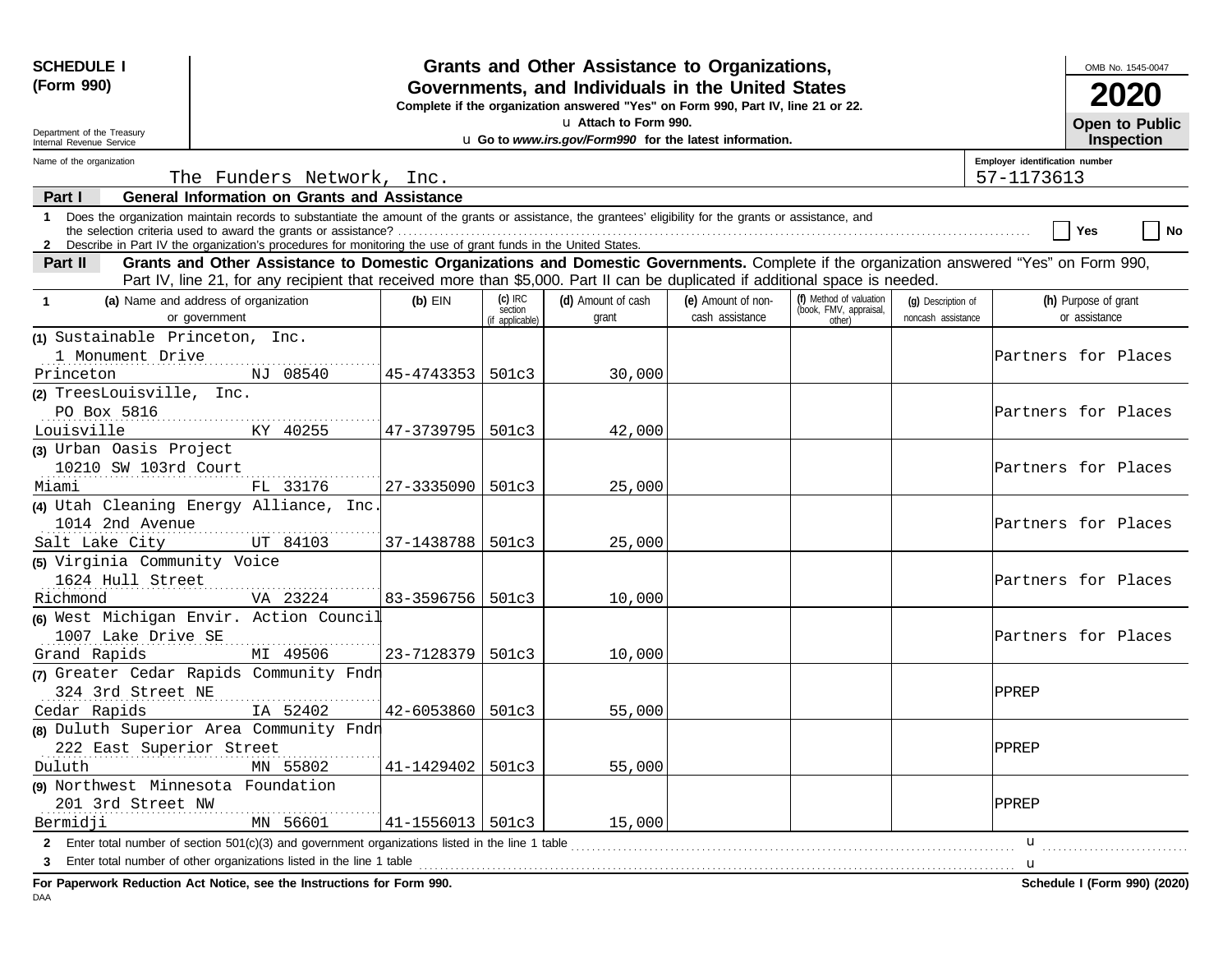| <b>SCHEDULE I</b>                                    |                                                                                                                                                                                                                                                                               |                      |                                                                                  | Grants and Other Assistance to Organizations, |                    |                                  |                    |                                | OMB No. 1545-0047            |
|------------------------------------------------------|-------------------------------------------------------------------------------------------------------------------------------------------------------------------------------------------------------------------------------------------------------------------------------|----------------------|----------------------------------------------------------------------------------|-----------------------------------------------|--------------------|----------------------------------|--------------------|--------------------------------|------------------------------|
| (Form 990)                                           | Governments, and Individuals in the United States<br>Complete if the organization answered "Yes" on Form 990, Part IV, line 21 or 22.                                                                                                                                         |                      |                                                                                  |                                               |                    |                                  |                    | 2020                           |                              |
| Department of the Treasury                           |                                                                                                                                                                                                                                                                               |                      | u Attach to Form 990.<br>u Go to www.irs.gov/Form990 for the latest information. |                                               |                    |                                  |                    |                                | Open to Public<br>Inspection |
| Internal Revenue Service<br>Name of the organization |                                                                                                                                                                                                                                                                               |                      |                                                                                  |                                               |                    |                                  |                    | Employer identification number |                              |
|                                                      | The Funders Network, Inc.                                                                                                                                                                                                                                                     |                      |                                                                                  |                                               |                    |                                  |                    | 57-1173613                     |                              |
| Part I                                               | <b>General Information on Grants and Assistance</b>                                                                                                                                                                                                                           |                      |                                                                                  |                                               |                    |                                  |                    |                                |                              |
| $\mathbf 1$                                          | Does the organization maintain records to substantiate the amount of the grants or assistance, the grantees' eligibility for the grants or assistance, and<br>2 Describe in Part IV the organization's procedures for monitoring the use of grant funds in the United States. |                      |                                                                                  |                                               |                    |                                  |                    | Yes                            | No                           |
| Part II                                              | Grants and Other Assistance to Domestic Organizations and Domestic Governments. Complete if the organization answered "Yes" on Form 990,                                                                                                                                      |                      |                                                                                  |                                               |                    |                                  |                    |                                |                              |
|                                                      | Part IV, line 21, for any recipient that received more than \$5,000. Part II can be duplicated if additional space is needed.                                                                                                                                                 |                      |                                                                                  |                                               |                    |                                  |                    |                                |                              |
| $\mathbf{1}$                                         | (a) Name and address of organization                                                                                                                                                                                                                                          | $(b)$ EIN            | $(c)$ IRC                                                                        | (d) Amount of cash                            | (e) Amount of non- | (f) Method of valuation          | (g) Description of | (h) Purpose of grant           |                              |
|                                                      | or government                                                                                                                                                                                                                                                                 |                      | section<br>(if applicable)                                                       | grant                                         | cash assistance    | (book, FMV, appraisal,<br>other) | noncash assistance | or assistance                  |                              |
| (1) Alliance for the Great Lakes                     |                                                                                                                                                                                                                                                                               |                      |                                                                                  |                                               |                    |                                  |                    |                                |                              |
|                                                      | 150 N Michigan Avenue, Suite 700                                                                                                                                                                                                                                              |                      |                                                                                  |                                               |                    |                                  |                    | UrbanWaterInitiative           |                              |
| Chicago                                              | IL 60601                                                                                                                                                                                                                                                                      | $23 - 7104524$ 501c3 |                                                                                  | 55,625                                        |                    |                                  |                    |                                |                              |
| (2) Blue Water Baltimore                             |                                                                                                                                                                                                                                                                               |                      |                                                                                  |                                               |                    |                                  |                    |                                |                              |
| 2631 Sisson Street                                   |                                                                                                                                                                                                                                                                               |                      |                                                                                  |                                               |                    |                                  |                    | UrbanWaterInitiative           |                              |
| Baltimore                                            | MD 21211                                                                                                                                                                                                                                                                      | 52-1420138           | 501c3                                                                            | 55,625                                        |                    |                                  |                    |                                |                              |
| (3) High Line Canal Conservancy                      |                                                                                                                                                                                                                                                                               |                      |                                                                                  |                                               |                    |                                  |                    |                                |                              |
| 915 S Pearl Street                                   |                                                                                                                                                                                                                                                                               |                      |                                                                                  |                                               |                    |                                  |                    | UrbanWaterInitiative           |                              |
| Denver                                               | CO 80209                                                                                                                                                                                                                                                                      | 81-4337938           | 501c3                                                                            | 55,625                                        |                    |                                  |                    |                                |                              |
|                                                      | (4) Ironbound Community Corporation                                                                                                                                                                                                                                           |                      |                                                                                  |                                               |                    |                                  |                    |                                |                              |
| 179 Van Buren Street                                 |                                                                                                                                                                                                                                                                               |                      |                                                                                  |                                               |                    |                                  |                    | UrbanWaterInitiative           |                              |
| Newark                                               | NJ 07105                                                                                                                                                                                                                                                                      | 22-1916086   501c3   |                                                                                  | 55,625                                        |                    |                                  |                    |                                |                              |
| (5) National Wildlife Federation                     |                                                                                                                                                                                                                                                                               |                      |                                                                                  |                                               |                    |                                  |                    |                                |                              |
| 505 E Huntland Drive #485                            |                                                                                                                                                                                                                                                                               |                      |                                                                                  |                                               |                    |                                  |                    | UrbanWaterInitiative           |                              |
| Austin                                               | TX 78752                                                                                                                                                                                                                                                                      | 53-0204616           | 501c3                                                                            | 55,625                                        |                    |                                  |                    |                                |                              |
| (6) Pittsburgh Park Conservancy                      |                                                                                                                                                                                                                                                                               |                      |                                                                                  |                                               |                    |                                  |                    |                                |                              |
| 45 South 23 Street #101                              |                                                                                                                                                                                                                                                                               |                      |                                                                                  |                                               |                    |                                  |                    | UrbanWaterInitiative           |                              |
| Pittsburgh                                           | PA 15203                                                                                                                                                                                                                                                                      | 23-2882145           | 501c3                                                                            | 55,625                                        |                    |                                  |                    |                                |                              |
| (7) PUSH Buffalo                                     |                                                                                                                                                                                                                                                                               |                      |                                                                                  |                                               |                    |                                  |                    |                                |                              |
| 271 Grant Street                                     |                                                                                                                                                                                                                                                                               |                      |                                                                                  |                                               |                    |                                  |                    | UrbanWaterInitiative           |                              |
| Buffalo                                              | NY 14213                                                                                                                                                                                                                                                                      | 20-3558447           | 501c3                                                                            | 55,625                                        |                    |                                  |                    |                                |                              |
|                                                      | (8) Washington Environmental Council                                                                                                                                                                                                                                          |                      |                                                                                  |                                               |                    |                                  |                    |                                |                              |
| 1402 Third Avenue #1400                              |                                                                                                                                                                                                                                                                               |                      |                                                                                  |                                               |                    |                                  |                    | UrbanWaterInitiative           |                              |
| Seattle                                              | WA 98101                                                                                                                                                                                                                                                                      | 91-0839385           | 501c3                                                                            | 55,625                                        |                    |                                  |                    |                                |                              |
| (9)                                                  |                                                                                                                                                                                                                                                                               |                      |                                                                                  |                                               |                    |                                  |                    |                                |                              |
|                                                      |                                                                                                                                                                                                                                                                               |                      |                                                                                  |                                               |                    |                                  |                    |                                |                              |
| 2                                                    |                                                                                                                                                                                                                                                                               |                      |                                                                                  |                                               |                    |                                  |                    | $\mathbf{u}$                   |                              |
|                                                      |                                                                                                                                                                                                                                                                               |                      |                                                                                  |                                               |                    |                                  |                    |                                |                              |
|                                                      |                                                                                                                                                                                                                                                                               |                      |                                                                                  |                                               |                    |                                  |                    | u                              |                              |
| DAA                                                  | For Paperwork Reduction Act Notice, see the Instructions for Form 990.                                                                                                                                                                                                        |                      |                                                                                  |                                               |                    |                                  |                    | Schedule I (Form 990) (2020)   |                              |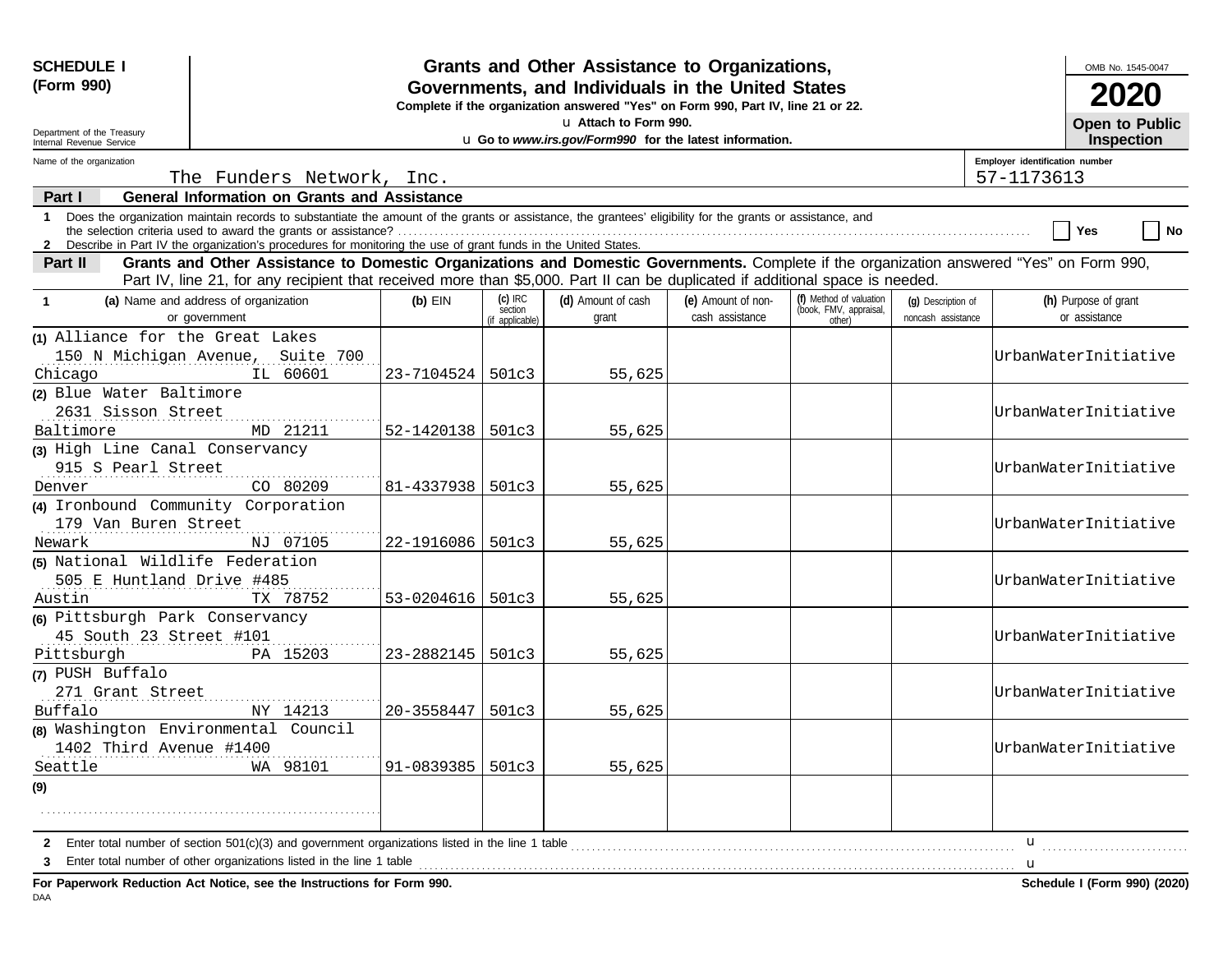Schedule I (Form 990) (2020) The Funders Network, Inc. 57-1173613 Page 2 Grants and Other Assistance to Domestic Individuals. Complete if the organization answered "Yes" on Form 990, Part IV, line 22. Part III Part III can be duplicated if additional space is needed. (a) Type of grant or assistance (b) Number of (c) Amount of (d) Amount of (e) Method of valuation (book, (f) Description of noncash assistance FMV, appraisal, other) recipients cash grant noncash assistance -5 6  $\overline{7}$ Supplemental Information. Provide the information required in Part I, line 2; Part III, column (b); and any other additional information. Part IV Part I, Line 2 - Procedures for Monitoring the Use of Grant Funds The Network requests from the recipient a final narrative report that outlines their activities and outcomes and a financial report that describes how the funds were managed to ensure that the funds were only used for approved purposes.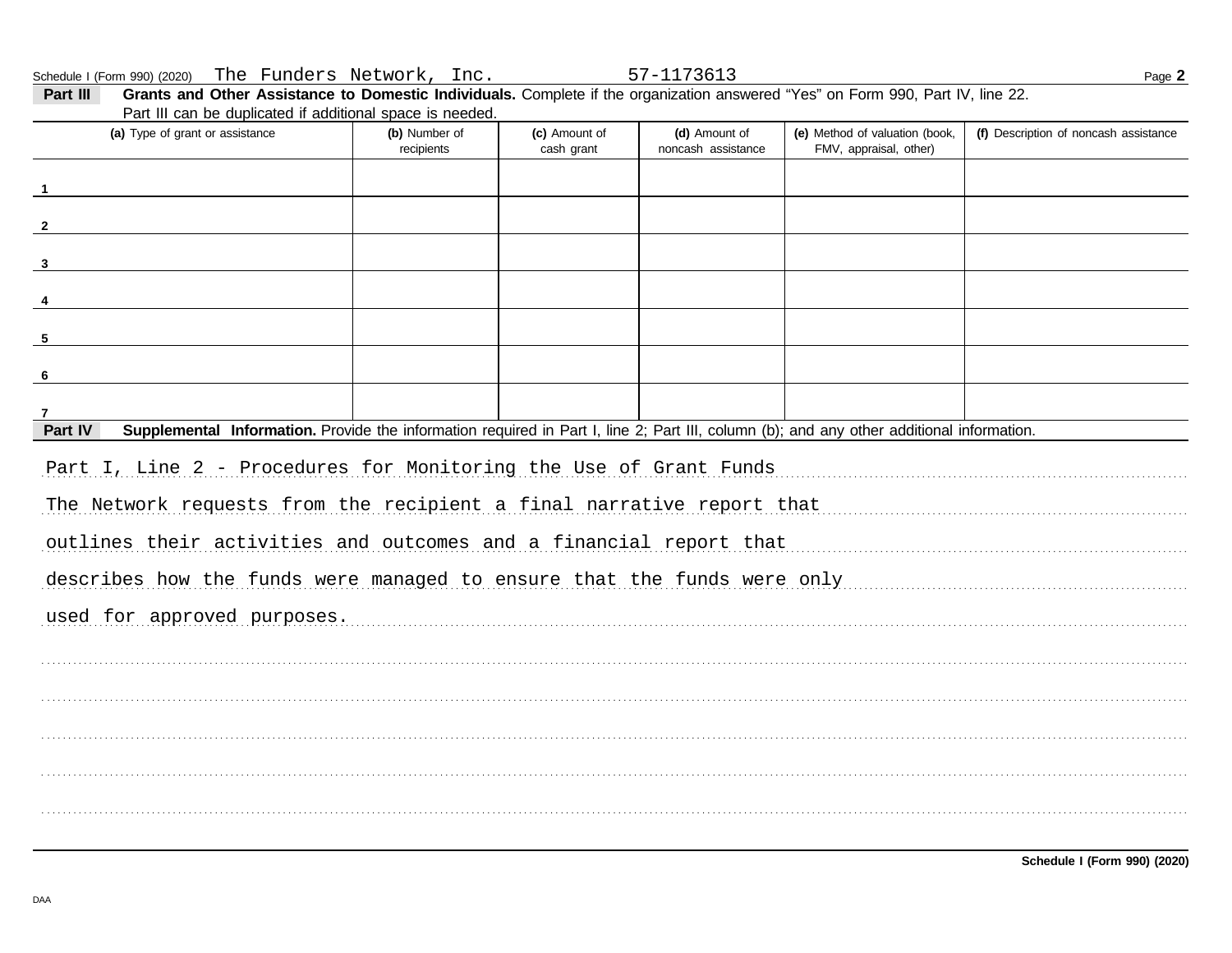| <b>SCHEDULE J</b>                                | <b>Compensation Information</b><br>For certain Officers, Directors, Trustees, Key Employees, and Highest            |                                                                                                                      |                                | OMB No. 1545-0047          |                              |                                              |  |  |
|--------------------------------------------------|---------------------------------------------------------------------------------------------------------------------|----------------------------------------------------------------------------------------------------------------------|--------------------------------|----------------------------|------------------------------|----------------------------------------------|--|--|
| (Form 990)                                       | <b>Compensated Employees</b>                                                                                        |                                                                                                                      |                                | 2020                       |                              |                                              |  |  |
| Department of the Treasury                       | u Complete if the organization answered "Yes" on Form 990, Part IV, line 23.<br>u Attach to Form 990.               |                                                                                                                      |                                |                            | Open to Public<br>Inspection |                                              |  |  |
| Internal Revenue Service                         |                                                                                                                     | uGo to www.irs.gov/Form990 for instructions and the latest information.                                              | Employer identification number |                            |                              |                                              |  |  |
| Name of the organization                         | The Funders Network, Inc.                                                                                           |                                                                                                                      | 57-1173613                     |                            |                              |                                              |  |  |
| Part I                                           | Questions Regarding Compensation                                                                                    |                                                                                                                      |                                |                            |                              |                                              |  |  |
|                                                  |                                                                                                                     |                                                                                                                      |                                |                            | Yes                          | No                                           |  |  |
|                                                  |                                                                                                                     | 1a Check the appropriate box(es) if the organization provided any of the following to or for a person listed on Form |                                |                            |                              |                                              |  |  |
|                                                  |                                                                                                                     | 990, Part VII, Section A, line 1a. Complete Part III to provide any relevant information regarding these items.      |                                |                            |                              |                                              |  |  |
| First-class or charter travel                    |                                                                                                                     | Housing allowance or residence for personal use                                                                      |                                |                            |                              |                                              |  |  |
| Travel for companions                            |                                                                                                                     | Payments for business use of personal residence                                                                      |                                |                            |                              |                                              |  |  |
|                                                  | Tax indemnification and gross-up payments                                                                           | Health or social club dues or initiation fees                                                                        |                                |                            |                              |                                              |  |  |
| Discretionary spending account                   |                                                                                                                     | Personal services (such as maid, chauffeur, chef)                                                                    |                                |                            |                              |                                              |  |  |
|                                                  | <b>b</b> If any of the boxes on line 1a are checked, did the organization follow a written policy regarding payment |                                                                                                                      |                                |                            |                              |                                              |  |  |
|                                                  | or reimbursement or provision of all of the expenses described above? If "No," complete Part III to                 |                                                                                                                      |                                |                            |                              |                                              |  |  |
| explain                                          |                                                                                                                     |                                                                                                                      |                                | 1b                         |                              |                                              |  |  |
|                                                  |                                                                                                                     |                                                                                                                      |                                |                            |                              |                                              |  |  |
| 2                                                | Did the organization require substantiation prior to reimbursing or allowing expenses incurred by all               |                                                                                                                      |                                |                            |                              |                                              |  |  |
|                                                  | directors, trustees, and officers, including the CEO/Executive Director, regarding the items checked on line        |                                                                                                                      |                                |                            |                              |                                              |  |  |
| 1a?                                              |                                                                                                                     |                                                                                                                      |                                | $\mathbf{2}$               |                              |                                              |  |  |
| 3                                                | Indicate which, if any, of the following the organization used to establish the compensation of the                 |                                                                                                                      |                                |                            |                              |                                              |  |  |
|                                                  |                                                                                                                     | organization's CEO/Executive Director. Check all that apply. Do not check any boxes for methods used by a            |                                |                            |                              |                                              |  |  |
|                                                  | related organization to establish compensation of the CEO/Executive Director, but explain in Part III.              |                                                                                                                      |                                |                            |                              |                                              |  |  |
| Χ<br>Compensation committee                      |                                                                                                                     | Written employment contract                                                                                          |                                |                            |                              |                                              |  |  |
| $\overline{\text{X}}$                            | Independent compensation consultant                                                                                 | Χ<br>Compensation survey or study                                                                                    |                                |                            |                              |                                              |  |  |
| Form 990 of other organizations                  |                                                                                                                     | Χ<br>Approval by the board or compensation committee                                                                 |                                |                            |                              |                                              |  |  |
|                                                  |                                                                                                                     |                                                                                                                      |                                |                            |                              |                                              |  |  |
| 4                                                | During the year, did any person listed on Form 990, Part VII, Section A, line 1a, with respect to the filing        |                                                                                                                      |                                |                            |                              |                                              |  |  |
| organization or a related organization:          |                                                                                                                     |                                                                                                                      |                                |                            |                              |                                              |  |  |
|                                                  | a Receive a severance payment or change-of-control payment?                                                         |                                                                                                                      |                                | 4a<br>4b                   |                              | <u>X</u><br>$\overline{\mathrm{x}}$          |  |  |
| b                                                |                                                                                                                     |                                                                                                                      |                                | 4c                         |                              | $\overline{\mathbf{X}}$                      |  |  |
|                                                  | If "Yes" to any of lines 4a–c, list the persons and provide the applicable amounts for each item in Part III.       |                                                                                                                      |                                |                            |                              |                                              |  |  |
|                                                  |                                                                                                                     |                                                                                                                      |                                |                            |                              |                                              |  |  |
|                                                  | Only section 501(c)(3), 501(c)(4), and 501(c)(29) organizations must complete lines 5-9.                            |                                                                                                                      |                                |                            |                              |                                              |  |  |
| 5                                                | For persons listed on Form 990, Part VII, Section A, line 1a, did the organization pay or accrue any                |                                                                                                                      |                                |                            |                              |                                              |  |  |
| compensation contingent on the revenues of:      |                                                                                                                     |                                                                                                                      |                                |                            |                              |                                              |  |  |
| a The organization?                              |                                                                                                                     |                                                                                                                      |                                | 5a                         |                              | <u>X</u>                                     |  |  |
|                                                  |                                                                                                                     |                                                                                                                      |                                | <b>5b</b>                  |                              | $\overline{\mathrm{x}}$                      |  |  |
| If "Yes" on line 5a or 5b, describe in Part III. |                                                                                                                     |                                                                                                                      |                                |                            |                              |                                              |  |  |
|                                                  |                                                                                                                     |                                                                                                                      |                                |                            |                              |                                              |  |  |
| 6                                                | For persons listed on Form 990, Part VII, Section A, line 1a, did the organization pay or accrue any                |                                                                                                                      |                                |                            |                              |                                              |  |  |
|                                                  | compensation contingent on the net earnings of:                                                                     |                                                                                                                      |                                |                            |                              |                                              |  |  |
| a The organization?                              |                                                                                                                     |                                                                                                                      |                                | 6а                         |                              | $\overline{\chi}$<br>$\overline{\mathrm{x}}$ |  |  |
|                                                  |                                                                                                                     |                                                                                                                      |                                | 6b                         |                              |                                              |  |  |
| If "Yes" on line 6a or 6b, describe in Part III. |                                                                                                                     |                                                                                                                      |                                |                            |                              |                                              |  |  |
| 7                                                | For persons listed on Form 990, Part VII, Section A, line 1a, did the organization provide any nonfixed             |                                                                                                                      |                                |                            |                              |                                              |  |  |
|                                                  |                                                                                                                     |                                                                                                                      |                                | 7                          |                              | Χ                                            |  |  |
| 8                                                | Were any amounts reported on Form 990, Part VII, paid or accrued pursuant to a contract that was subject            |                                                                                                                      |                                |                            |                              |                                              |  |  |
|                                                  | to the initial contract exception described in Regulations section 53.4958-4(a)(3)? If "Yes," describe              |                                                                                                                      |                                |                            |                              |                                              |  |  |
|                                                  |                                                                                                                     | $\ $ n Part III $\ $                                                                                                 |                                | 8                          |                              | Χ                                            |  |  |
|                                                  |                                                                                                                     |                                                                                                                      |                                |                            |                              |                                              |  |  |
| 9                                                | If "Yes" on line 8, did the organization also follow the rebuttable presumption procedure described in              |                                                                                                                      |                                |                            |                              |                                              |  |  |
|                                                  |                                                                                                                     |                                                                                                                      |                                | 9                          |                              |                                              |  |  |
|                                                  | For Paperwork Reduction Act Notice, see the Instructions for Form 990.                                              |                                                                                                                      |                                | Schedule J (Form 990) 2020 |                              |                                              |  |  |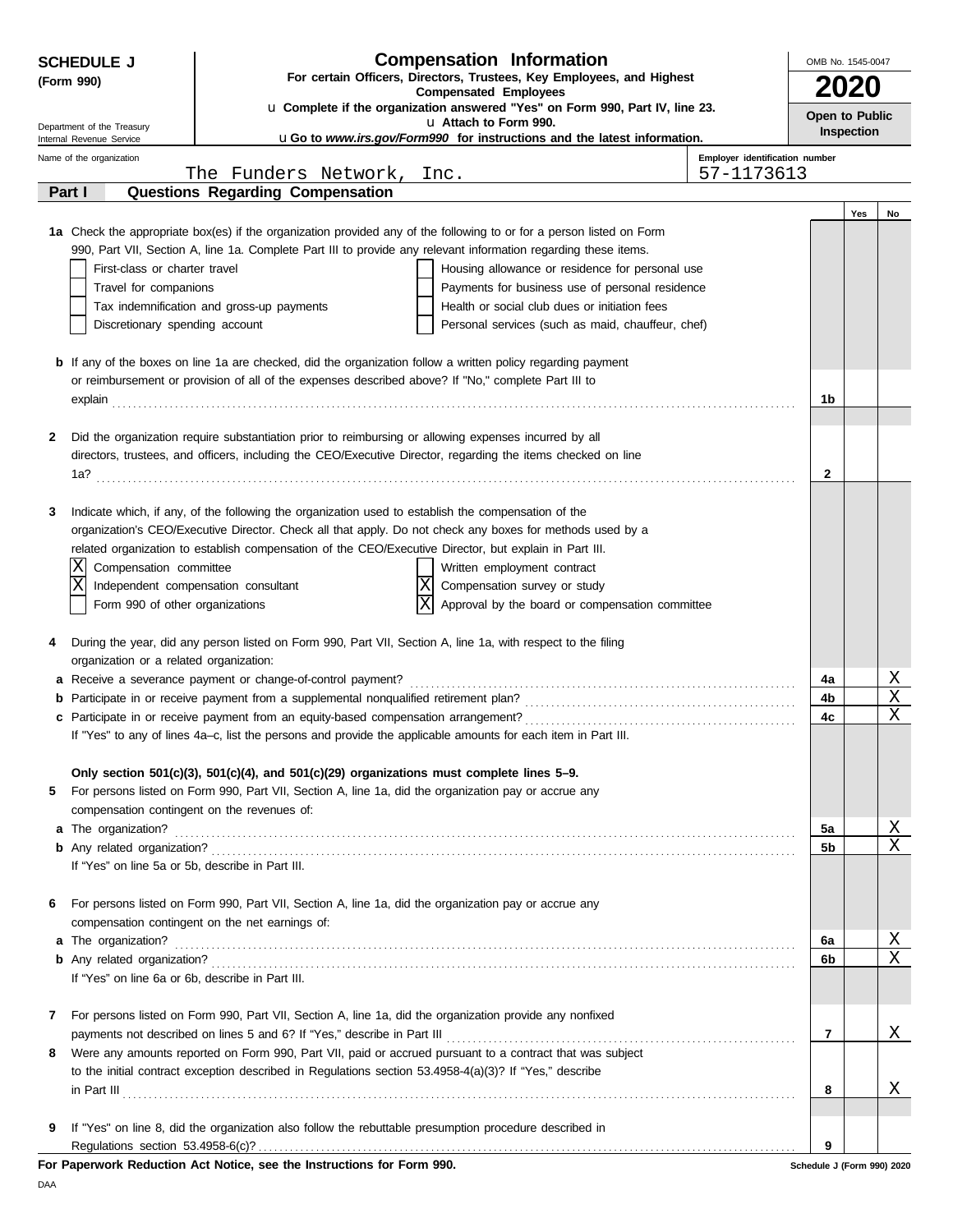## Schedule J (Form 990) 2020 Page **2** The Funders Network, Inc. 57-1173613

## Part II **Officers, Directors, Trustees, Key Employees, and Highest Compensated Employees.** Use duplicate copies if additional space is needed.

For each individual whose compensation must be reported on Schedule J, report compensation from the organization on row (i) and from related organizations, described in the instructions, on row (ii). Do not list any individuals that aren't listed on Form 990, Part VII.

Note: The sum of columns (B)(i)–(iii) for each listed individual must equal the total amount of Form 990, Part VII, Section A, line 1a, applicable column (D) and (E) amounts for that individual.

|                                 |                                                                                                                 | (B) Breakdown of W-2 and/or 1099-MISC compensation |                                | (C) Retirement and | (D) Nontaxable   | (E) Total of columns                                       | (F) Compensation |
|---------------------------------|-----------------------------------------------------------------------------------------------------------------|----------------------------------------------------|--------------------------------|--------------------|------------------|------------------------------------------------------------|------------------|
| (A) Name and Title              | (ii) Bonus & incentive<br>(i) Base<br>(iii) Other<br>compensation<br>reportable<br>compensation<br>compensation |                                                    | other deferred<br>compensation | benefits           | $(B)(i)$ – $(D)$ | in column (B) reported<br>as deferred on prior<br>Form 990 |                  |
| Patricia L. Smith<br>(i)        | 178,486                                                                                                         |                                                    |                                | 26,000             |                  | 204,486                                                    |                  |
| 1 President & CEO               |                                                                                                                 |                                                    |                                |                    |                  |                                                            |                  |
| Maureen Lawless Mestepey<br>(i) | 159,535                                                                                                         |                                                    |                                | 8,096              |                  | 167,631                                                    |                  |
| 2 VP&Dir. Member Svcs           |                                                                                                                 |                                                    |                                |                    |                  |                                                            |                  |
| Ann Fowler Wallace<br>(i)       | 136,446                                                                                                         |                                                    |                                | 14,160             | 0                | 150,606                                                    |                  |
| 3 Director of Programs          |                                                                                                                 |                                                    |                                |                    |                  |                                                            |                  |
| Jennifer Cummings               | 130,072<br>(i)                                                                                                  |                                                    |                                | 26,000             | $\Omega$         | 156,072                                                    | $\Omega$         |
| 4 Dir. Finance&Ops              |                                                                                                                 |                                                    |                                |                    |                  |                                                            | $\Omega$         |
| 5                               | (i)                                                                                                             |                                                    |                                |                    |                  |                                                            |                  |
| (i)<br>6                        |                                                                                                                 |                                                    |                                |                    |                  |                                                            |                  |
| (i)                             |                                                                                                                 |                                                    |                                |                    |                  |                                                            |                  |
|                                 |                                                                                                                 |                                                    |                                |                    |                  |                                                            |                  |
| (i)                             |                                                                                                                 |                                                    |                                |                    |                  |                                                            |                  |
| 10                              |                                                                                                                 |                                                    |                                |                    |                  |                                                            |                  |
| (i)<br>11                       |                                                                                                                 |                                                    |                                |                    |                  |                                                            |                  |
| (i)<br>12                       |                                                                                                                 |                                                    |                                |                    |                  |                                                            |                  |
| (i)<br>13                       |                                                                                                                 |                                                    |                                |                    |                  |                                                            |                  |
| (i)                             |                                                                                                                 |                                                    |                                |                    |                  |                                                            |                  |
| 15                              | (i)                                                                                                             |                                                    |                                |                    |                  |                                                            |                  |
| (i)<br>16                       |                                                                                                                 |                                                    |                                |                    |                  |                                                            |                  |

**Schedule J (Form 990) 2020**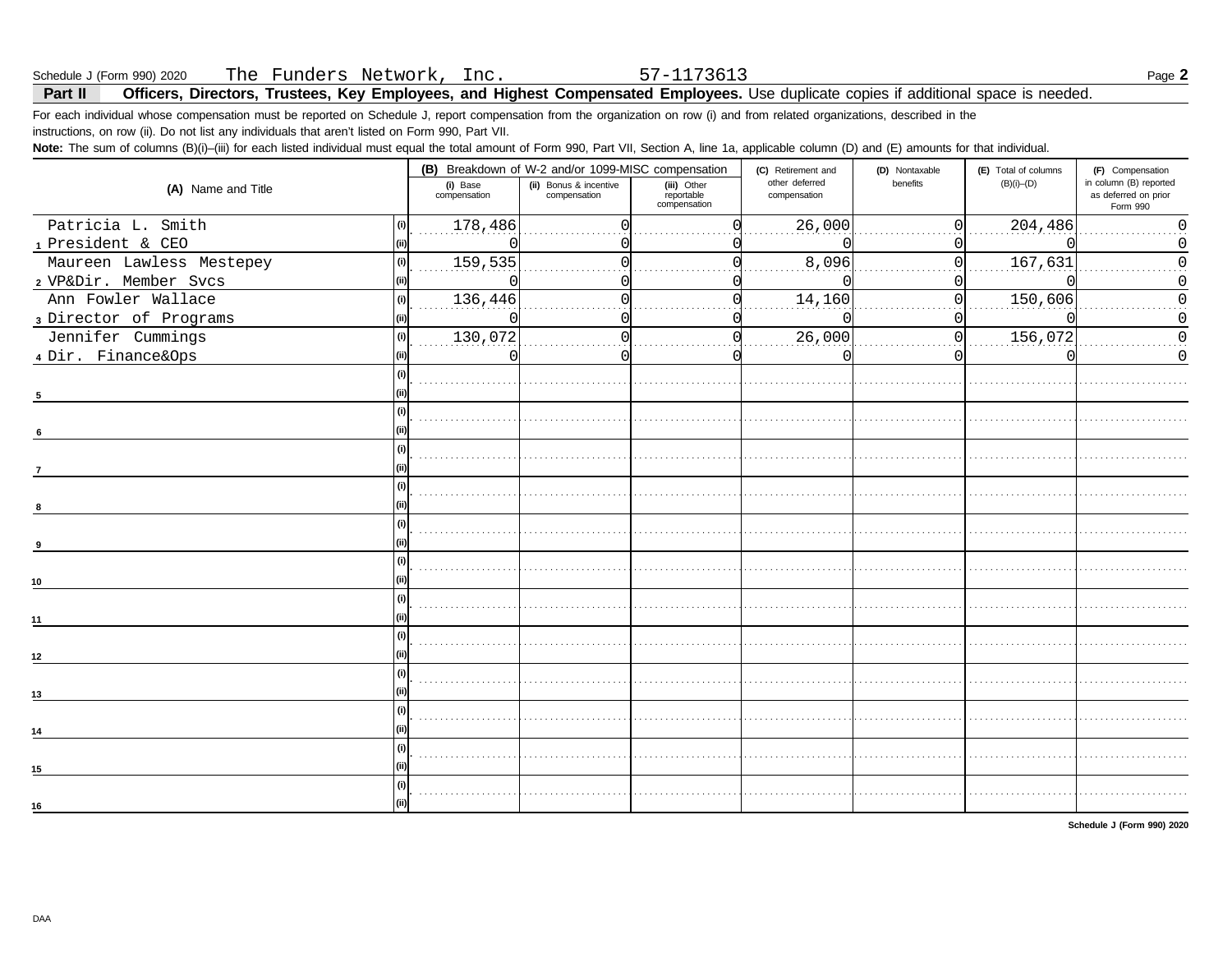|          |                                 | Schedule J (Form 990) 2020 The Funders Network, Inc. | 57-1173613 |                                                                                                                                                                            | Page 3 |
|----------|---------------------------------|------------------------------------------------------|------------|----------------------------------------------------------------------------------------------------------------------------------------------------------------------------|--------|
| Part III | Supplemental Information        |                                                      |            |                                                                                                                                                                            |        |
|          | for any additional information. |                                                      |            | Provide the information, explanation, or descriptions required for Part I, lines 1a, 1b, 3, 4a, 4b, 4c, 5a, 5b, 6a, 6b, 7, and 8, and for Part II. Also complete this part |        |
|          |                                 |                                                      |            |                                                                                                                                                                            |        |
|          |                                 |                                                      |            |                                                                                                                                                                            |        |
|          |                                 |                                                      |            |                                                                                                                                                                            |        |
|          |                                 |                                                      |            |                                                                                                                                                                            |        |
|          |                                 |                                                      |            |                                                                                                                                                                            |        |
|          |                                 |                                                      |            |                                                                                                                                                                            |        |
|          |                                 |                                                      |            |                                                                                                                                                                            |        |
|          |                                 |                                                      |            |                                                                                                                                                                            |        |
|          |                                 |                                                      |            |                                                                                                                                                                            |        |
|          |                                 |                                                      |            |                                                                                                                                                                            |        |
|          |                                 |                                                      |            |                                                                                                                                                                            |        |
|          |                                 |                                                      |            |                                                                                                                                                                            |        |
|          |                                 |                                                      |            |                                                                                                                                                                            |        |
|          |                                 |                                                      |            |                                                                                                                                                                            |        |
|          |                                 |                                                      |            |                                                                                                                                                                            |        |
|          |                                 |                                                      |            |                                                                                                                                                                            |        |
|          |                                 |                                                      |            |                                                                                                                                                                            |        |
|          |                                 |                                                      |            |                                                                                                                                                                            |        |
|          |                                 |                                                      |            |                                                                                                                                                                            |        |
|          |                                 |                                                      |            | Schedule J (Form 990) 2020                                                                                                                                                 |        |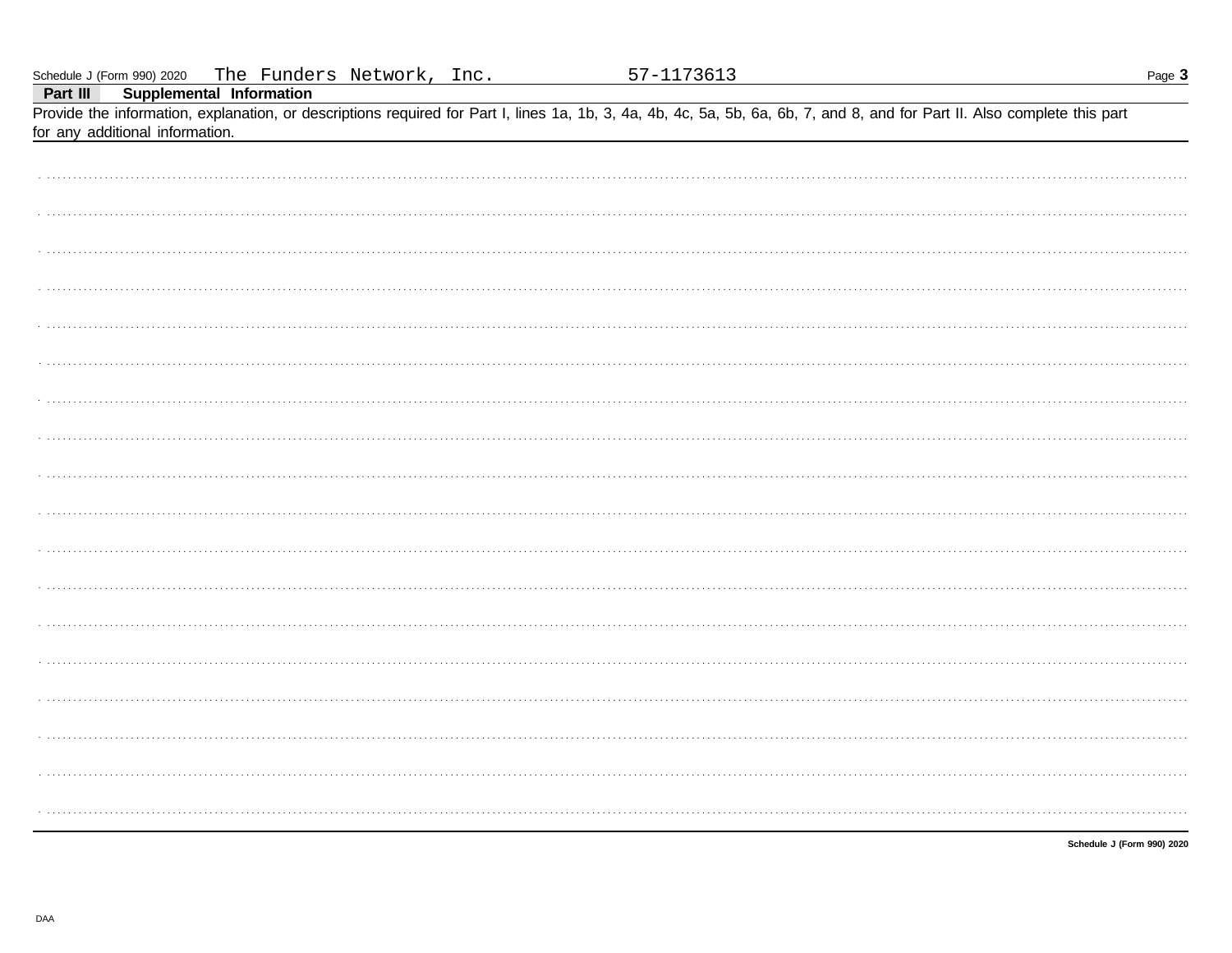| <b>SCHEDULE O</b><br>(Form 990 or 990-EZ)<br>Department of the Treasury<br>Internal Revenue Service | Supplemental Information to Form 990 or 990-EZ<br>Complete to provide information for responses to specific questions on<br>Form 990 or 990-EZ or to provide any additional information.<br>La Attach to Form 990 or 990-EZ.<br>u Go to www.irs.gov/Form990 for the latest information. | OMB No. 1545-0047<br>2020<br>Open to Public<br><b>Inspection</b> |
|-----------------------------------------------------------------------------------------------------|-----------------------------------------------------------------------------------------------------------------------------------------------------------------------------------------------------------------------------------------------------------------------------------------|------------------------------------------------------------------|
| Name of the organization                                                                            | The Funders Network, Inc.                                                                                                                                                                                                                                                               | Employer identification number<br>57-1173613                     |
|                                                                                                     | Form 990 - Organization's Mission                                                                                                                                                                                                                                                       |                                                                  |
|                                                                                                     | TFN's mission is to leverage philanthropy's unique potential to help create                                                                                                                                                                                                             |                                                                  |
|                                                                                                     | communities and regions that are sustainable, prosperous and just for all                                                                                                                                                                                                               |                                                                  |
|                                                                                                     | people. We seek to inspire, strengthen and expand the funding, leadership                                                                                                                                                                                                               |                                                                  |
|                                                                                                     | and learning that deepens connections, ignites action and improves                                                                                                                                                                                                                      |                                                                  |
| outcomes.                                                                                           |                                                                                                                                                                                                                                                                                         |                                                                  |
|                                                                                                     |                                                                                                                                                                                                                                                                                         |                                                                  |
|                                                                                                     | Form 990, Part VI, Line 6 - Classes of Members or Stockholders                                                                                                                                                                                                                          |                                                                  |
|                                                                                                     | The Funders' Network has 140 institutional members of philanthropic                                                                                                                                                                                                                     |                                                                  |
| organizations.                                                                                      |                                                                                                                                                                                                                                                                                         |                                                                  |
|                                                                                                     |                                                                                                                                                                                                                                                                                         |                                                                  |
|                                                                                                     | Form 990, Part VI, Line 7a - Election of Members and Their Rights                                                                                                                                                                                                                       |                                                                  |
|                                                                                                     | The members elect the members of the governing body during the annual                                                                                                                                                                                                                   |                                                                  |
|                                                                                                     | meeting in the spring of each year.                                                                                                                                                                                                                                                     |                                                                  |
|                                                                                                     |                                                                                                                                                                                                                                                                                         |                                                                  |
|                                                                                                     | Form 990, Part VI, Line 11b - Organization's Process to Review Form 990                                                                                                                                                                                                                 |                                                                  |
|                                                                                                     | The governing body reviews Form 990 before it is filed.                                                                                                                                                                                                                                 |                                                                  |
|                                                                                                     |                                                                                                                                                                                                                                                                                         |                                                                  |
|                                                                                                     | Form 990, Part VI, Line 12c - Enforcement of Conflicts Policy                                                                                                                                                                                                                           |                                                                  |
|                                                                                                     | Trustees, staff, and major contractors complete a conflict of interest                                                                                                                                                                                                                  |                                                                  |
|                                                                                                     | disclosure form annually. The audit committee reviews the information                                                                                                                                                                                                                   |                                                                  |
|                                                                                                     | compiled from the disclosures and shares the information with the full                                                                                                                                                                                                                  |                                                                  |
|                                                                                                     | board. Trustees, staff and major contractors are also directed to complete                                                                                                                                                                                                              |                                                                  |
|                                                                                                     | a new form at any time during the year if a situation arises in which they                                                                                                                                                                                                              |                                                                  |
|                                                                                                     | feel they might have a real or potential conflict of interest, which can                                                                                                                                                                                                                |                                                                  |